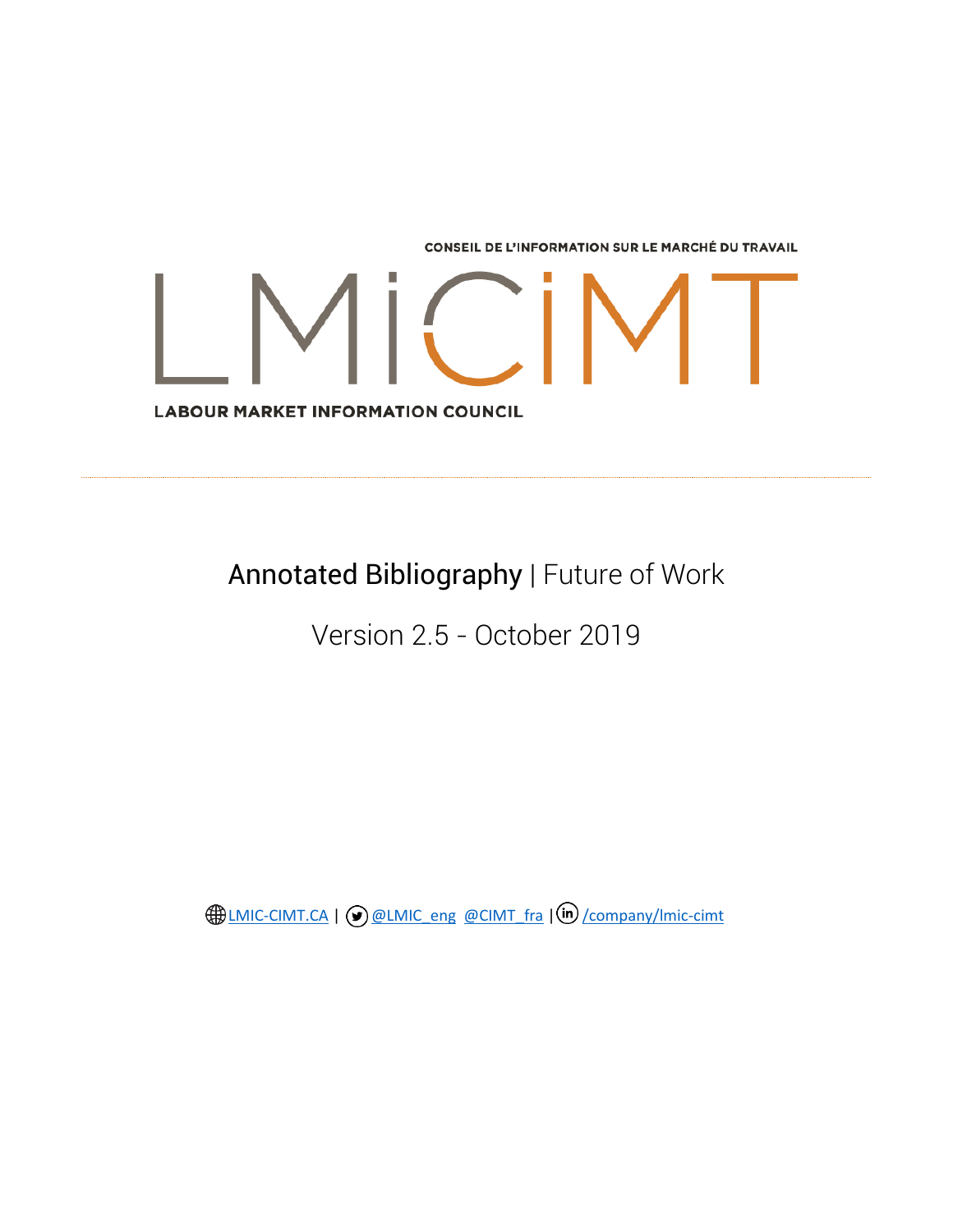The following is an annotated bibliography of reports on the future of work, produced by the Labour Market Information Council (LMIC). The annotated reports are from a variety of sources, with an emphasis on Canadian studies. To ensure relevance, LMIC focuses on reports that were produced within the last decade, with some exceptions where warranted.

LMIC is pleased to share this contribution with stakeholders and partners in the Canadian labour market information sector. For more information on LMIC's work, please consult *LMIC's Strategic Plan* at *Imic*[cimt.ca.](http://www.lmic-cimt.ca/)

*Note: Highlighted entries indicate new or updated entries since version 2.4.*

## **Table of Contents**

| 1. | Accenture. (2018). Inclusive Future of Work: A Call to Action. [Added 2018-10]  6                                                                                             |
|----|-------------------------------------------------------------------------------------------------------------------------------------------------------------------------------|
| 2. | Acemoglu, D., & Restrepo, P. (2018). The Race between Man and Machine: Implications<br>of Technology for Growth, Factor Shares, and Employment. American Economic Review,     |
| 3. | Advisory Council on Economic Growth. (2017). Learning Nation: Equipping Canada's<br>Workforce with Skills for the Future. Government of Canada. [Added 2018-08] 7             |
| 4. | Alexander, C. (2016). Job One is Jobs: Workers Need Better Policy Support and Stronger                                                                                        |
| 5. | Anani, Namir. (2018). "Paving the Way for the Future of Work." Canadian Public Policy.                                                                                        |
| 6. | AON Hewitt and Business Council of Canada. (2016). Developing Canada's future<br>workforce: a survey of large private-sector employers. March. [Added 2018-08] 8              |
| 7. | ◆ [NEW] Arntz, M., Gregory, T., & Zierahn, U. (2019). Digitalization and the future of work:<br>Macroeconomic consequences. ZEW Discussion Papers, 19-024. [Added 2019-10]  8 |
| 8. | Arntz, M., Gregory, T. & Zierahn, U. (2017). "Revisiting the risk of automation." Economic                                                                                    |
| 9. | Arntz, M., Gregory T. & Zierahn, U. (2016). "The Risk of Automation for Jobs in OECD<br>Countries", OECD Social, Employment, and Migration Working Papers, no. 189. [Added    |
|    | 10. Autor et al. (2017). "The Fall of the Labor Share and the Rise of Superstar Firms". NBER                                                                                  |
|    | 11. Balliester, T., and Elsheikhi, A. (2018). Future of Work: A Literature Review. International                                                                              |
|    |                                                                                                                                                                               |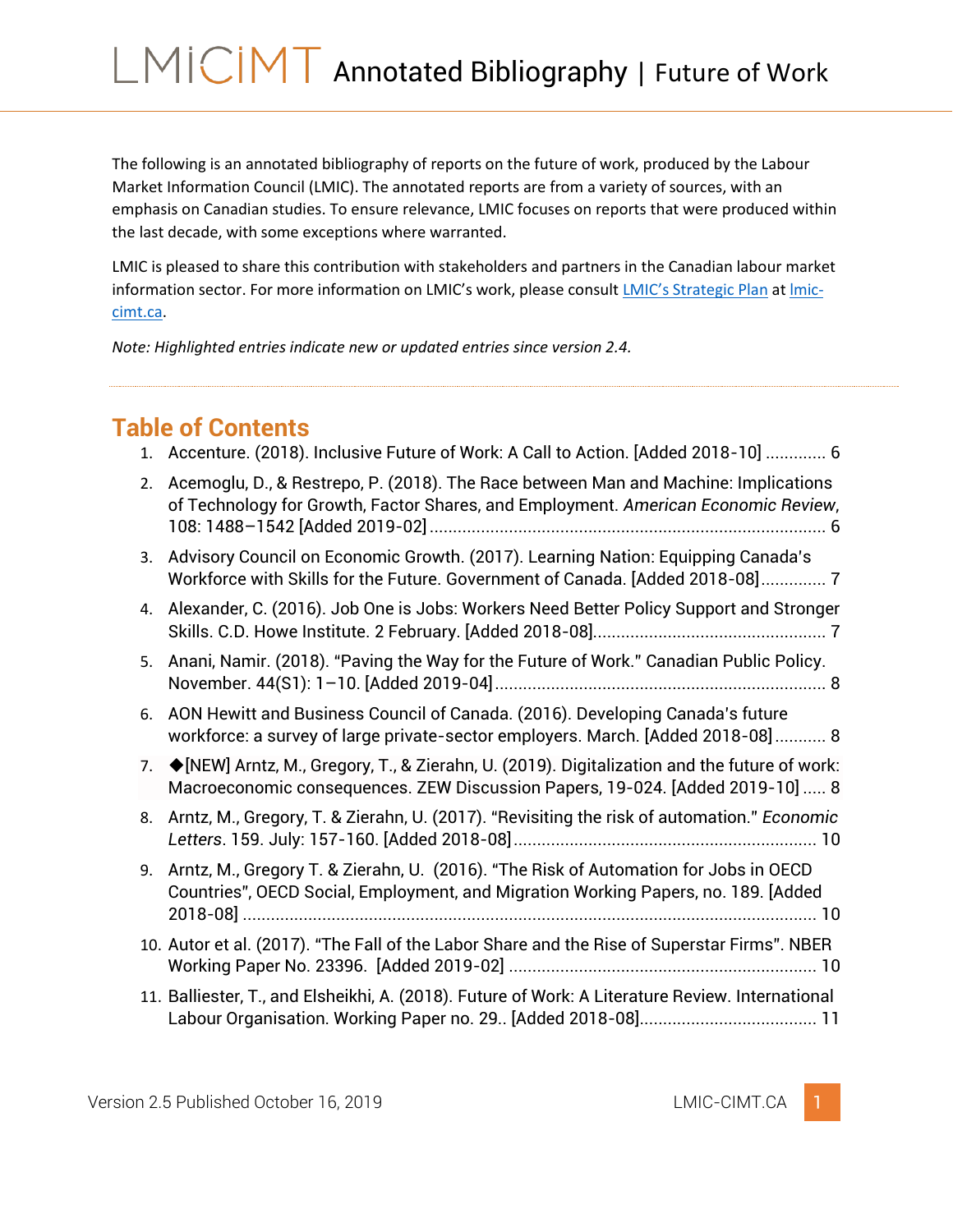| 12. Bélanger, A., & Bastien, N. (2013). "The Future Composition of the Canadian Labor<br>Force: A Microsimulation Projection". Population and Development Review. 39(3).                                                                          |
|---------------------------------------------------------------------------------------------------------------------------------------------------------------------------------------------------------------------------------------------------|
| 13. ♦ [NEW] Brookings Institution. (2019). Automation and artificial intelligence: How                                                                                                                                                            |
| 14. Brown, J., Gosling, T., Sethi, B., Sheppard, B., Stubbings, C., Sviokla, J.,  Zarubina, D.<br>(2018): Workforce of the future: The competing forces shaping 2030.<br>PricewaterhouseCoopers (PwC). London, United Kingdom. [Added 2019-08] 13 |
| 15. Boyd, J. A. & Huettinger, M. (2019). "Smithian insights on automation and the future of                                                                                                                                                       |
| 16. Citi and Oxford Martin School. (2016). "Technology at Work v2.0: The Future Is Not<br>What It Used to Be", Citi GPS: Global Perspectives and Solutions, January. [Added 2018-                                                                 |
| 17. Cutean, A. (2017). Autonomous Vehicles and the Future of Work in Canada. Ottawa, ON:<br>Information and Communications Technology Council (ICTC). [Added 2019-06]  15                                                                         |
| 18. Culbertson, D. (2017). Canadian Millennials Less Interested in Jobs at Threat from                                                                                                                                                            |
| 19. DeCanio, Stephen J. (2016). "Robots and humans-complements or substitutes?                                                                                                                                                                    |
| 20. Deloitte. (2017). The Intelligence Revolution: Future-proofing Canada's workforce.                                                                                                                                                            |
| 21. Engineers Canada. (2015). Engineering Labour Market in Canada: Projections to 2025.                                                                                                                                                           |
| 22. Deloitte (2019). The path to prosperity: Why the future of work is human. [Added 2019-                                                                                                                                                        |
| 23. ♦ [NEW] Ernest & Young. (2018). Will you wait for the future to happen, or take a hand in                                                                                                                                                     |
| 24. ESDC (2018). Canadian Occupational Projection System 2017 Projections: Industrial                                                                                                                                                             |
| 25. Fields, A., Uppal, S., & LaRochelle-Cote, S. (2017). The impact of aging on labour market<br>participation rates. Statistics Canada. 14 June. [Added 2018-08]  21                                                                             |
| 26. Frey, C. B., and Osborne, M. A. (2013). The Future of Employment: How Susceptible are                                                                                                                                                         |
| 27. Green, D. A., and Sand, B. (2013). Has the Canadian Labour Market Polarized?                                                                                                                                                                  |
|                                                                                                                                                                                                                                                   |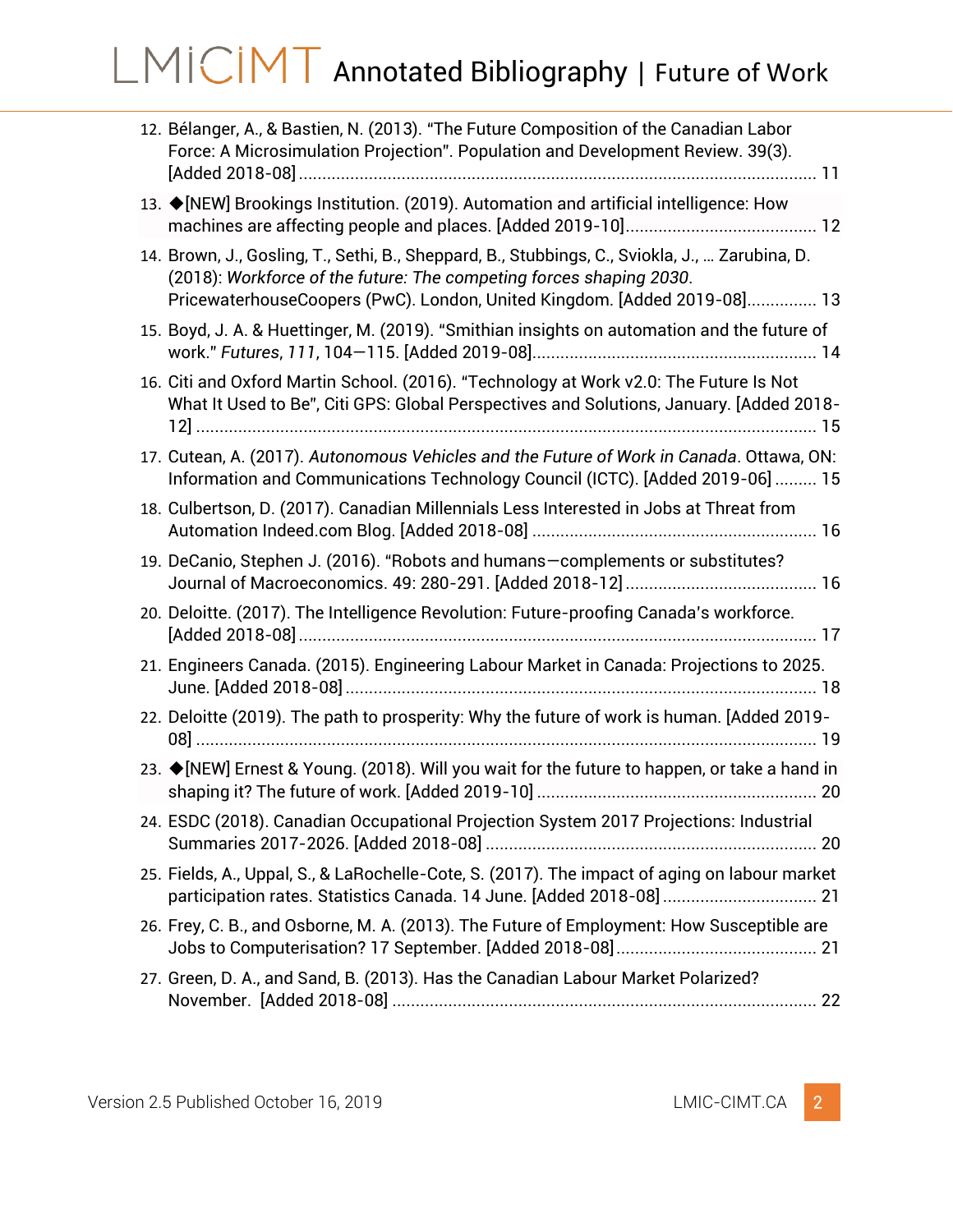| 28. Hirshorn, R. (2011). Impacts of Structural Changes in the Canadian Economy. Industry                                                                                               |
|----------------------------------------------------------------------------------------------------------------------------------------------------------------------------------------|
| 29. Horton (2017): The effects of algorithmic labor market recommendations: Evidence<br>from a field experiment. Journal of Labor Economics, 35(2): 345-385 [Added 2019-04]            |
| 30. Hull, J. (2009). Aboriginal Youth, Education, and Labour Market Outcomes. Aboriginal<br>Policy Research Consortium International (APRCi). [Added 2018-08]  24                      |
| 31. Institute for the Future. (2017). The Next Era of Human-Machine Partnerships. [Added                                                                                               |
| 32. International Labour Organization. (2018). World Employment and Social Outlook 2018:                                                                                               |
| 33. Kim, Y., Kim, K., & Lee, S. (2017). "The rise of technological unemployment and its<br>implications on the future macroeconomic landscape". Futures. March, 87: 1-9. [Added        |
| 34. King, Lewis, and Jeroen C. J. M. van den Bergh. (2017). "Worktime Reduction as a<br>Solution to Climate Change: Five Scenarios Compared for the UK." Ecological                    |
| 35. Kostyshyna and Luu (2019). "The Size and Characteristics of Informal ("Gig") Work in<br>Canada". Bank of Canada, Staff Analytical Note, 2019-6. [Added 2019-04]  26                |
| 36. Kühn, S., Milasi, S., & Yoon, S. (2018). "Population Ageing and Future Labour Market<br>Challenges", World Employment and Social Outlook, Chapter 4. International Labour          |
| 37. Kustec, S. (2012). The role of migrant labour supply in the Canadian labour market.                                                                                                |
| 38. Lamb, C. (2016). The Talented Mr. Robot. The impact of automation on Canada's<br>workforce. Brookfield Institute for Innovation + Entrepreneurship (BII+E). [Added 2018-           |
| 39. Lamb, C., and Doyle, S. (2017). Future-proof: Preparing young Canadians for the future<br>of work. Brookfield Institute for Innovation + Entrepreneurship (BII+E). [Added 2018-08] |
| 40. Lamb, C., and Lo, M. (2017). Automation Across the Nation: Understanding the potential<br>impacts of technological trends across Canada. Brookfield Institute for Innovation +     |
| 41. Lamb, C., Munro, D. and Vu, V. (2018). Better, Faster, Stronger: Maximizing the benefits<br>of automation for Ontario's firms and people. Brookfield Institute for Innovation +    |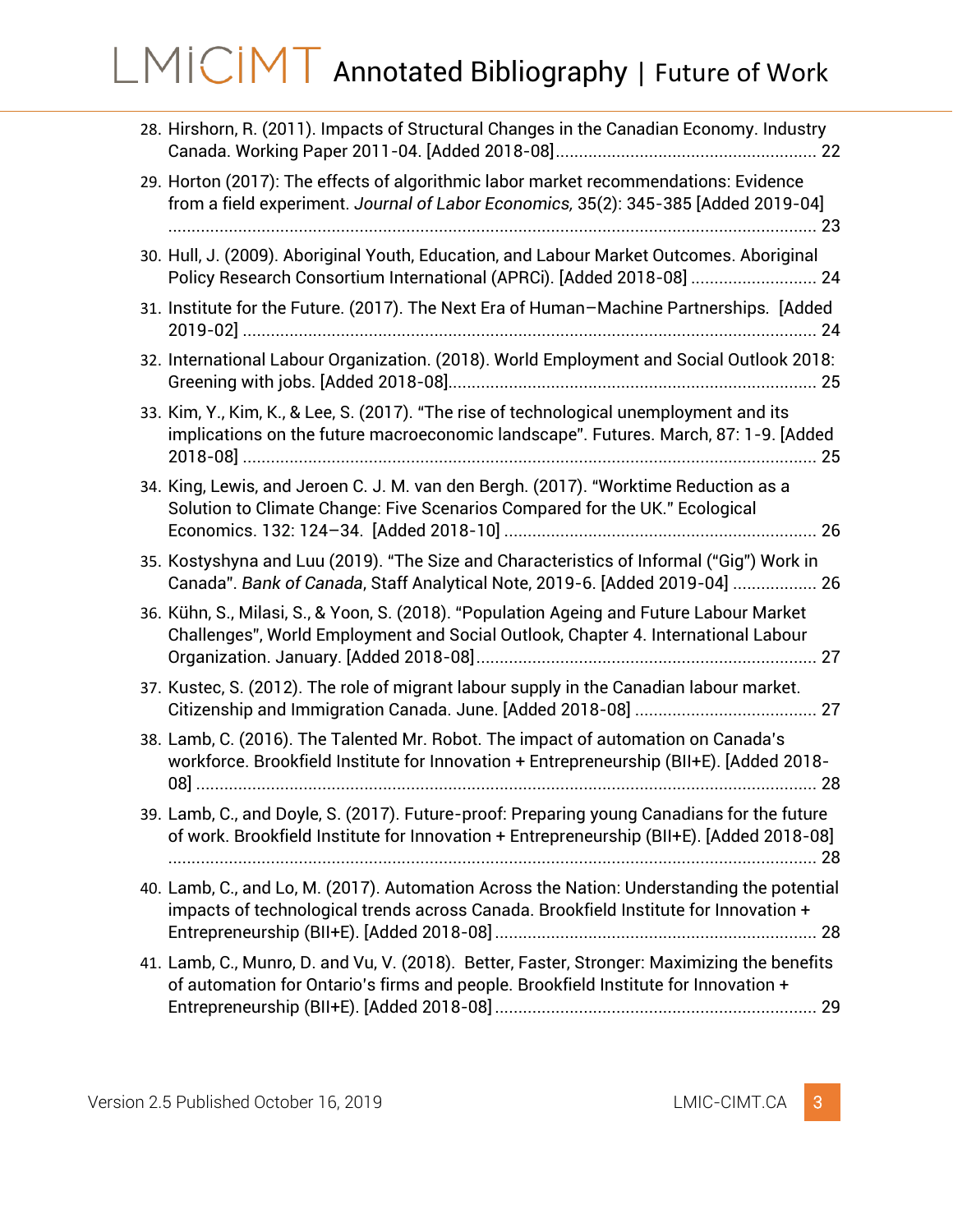| 42. Lane, J. & Murray, T.S. (2018). Literacy lost: Canada's basic skills shortfall. Canada                                                                                        |  |
|-----------------------------------------------------------------------------------------------------------------------------------------------------------------------------------|--|
| 43. Lent, R.W. (September 2018). Future of work in the digital world: Preparing for<br>instability and opportunity. The Career Development Quarterly, 66, 205-219. [Added         |  |
| 44. Massé, P., Roy, R., and Gingras, Y. (1998). The Changing Skill Structure of Employment<br>in Canada. Human Resources Development Canada. R-99-7E. November. [Added 2018-      |  |
| 45. Mateos-García, J. (2018). The Complex Economics of Artificial Intelligence. National<br>Endowment for Science, Technology and the Arts (NESTA). Available at SSRN 3294552     |  |
| 46. McDaniel, S., Wong, L., & Watt, B. (2015). An Aging Workforce and the Future Labour<br>Market in Canada. Canadian Public Policy. 41(2). June. [Added 2018-08]  32             |  |
| 47. McKinsey Global Institute. (2017). A Future that Works: Automation, Employment, and                                                                                           |  |
| 48. McKinsey Global Institute. (2018). Jobs Lost, Jobs Gained: Workforce Transitions in a                                                                                         |  |
| 49. Mertins-Kirkwood, H. (2018). Making decarbonization work for workers: Policies for a<br>just transition to a zero-carbon economy in Canada. Canadian Centre for Policy        |  |
| 50. Mitchell, C., Young, M., & Popiela, A. (2018, August 29). The Future of Work: Frontline<br>Challenges in an Era of Digital Transformation. The Conference Board. [Added 2019- |  |
| 51. Nesta. (2018). The Future of Skills: Employment in 2030. [Added 2018-10] 34                                                                                                   |  |
| 52. OECD. (2017). Employment Implications of Green Growth: Linking jobs, growth, and<br>green policies. Report for the G7 Environment Ministers. June. [Added 2018-08]  35        |  |
| 53. Oschinski, M., and Wyonch R. (2017). Future Shock? The Impact of Automation on<br>Canada's Labour Market. C.D. Howe Institute. Commentary no. 472. [Added 2018-08] 35         |  |
| 54. Policy Horizons Canada. (2018). The Next Generation of Emerging Global Challenges.                                                                                            |  |
| 55. Policy Horizons Canada. (2018). Working in the Digital Economy. [Added 2019-06]  36                                                                                           |  |
| 56. Prism Economics & Analysis. (2017). The Future of the Manufacturing Labour Force in<br>Canada. Canadian Manufacturing & Exporters (CM) & Canadian Skills Training &           |  |
| 57. Randstad. (2016). Workforce 2025: the future of the world of work. [Added 2018-08] 37                                                                                         |  |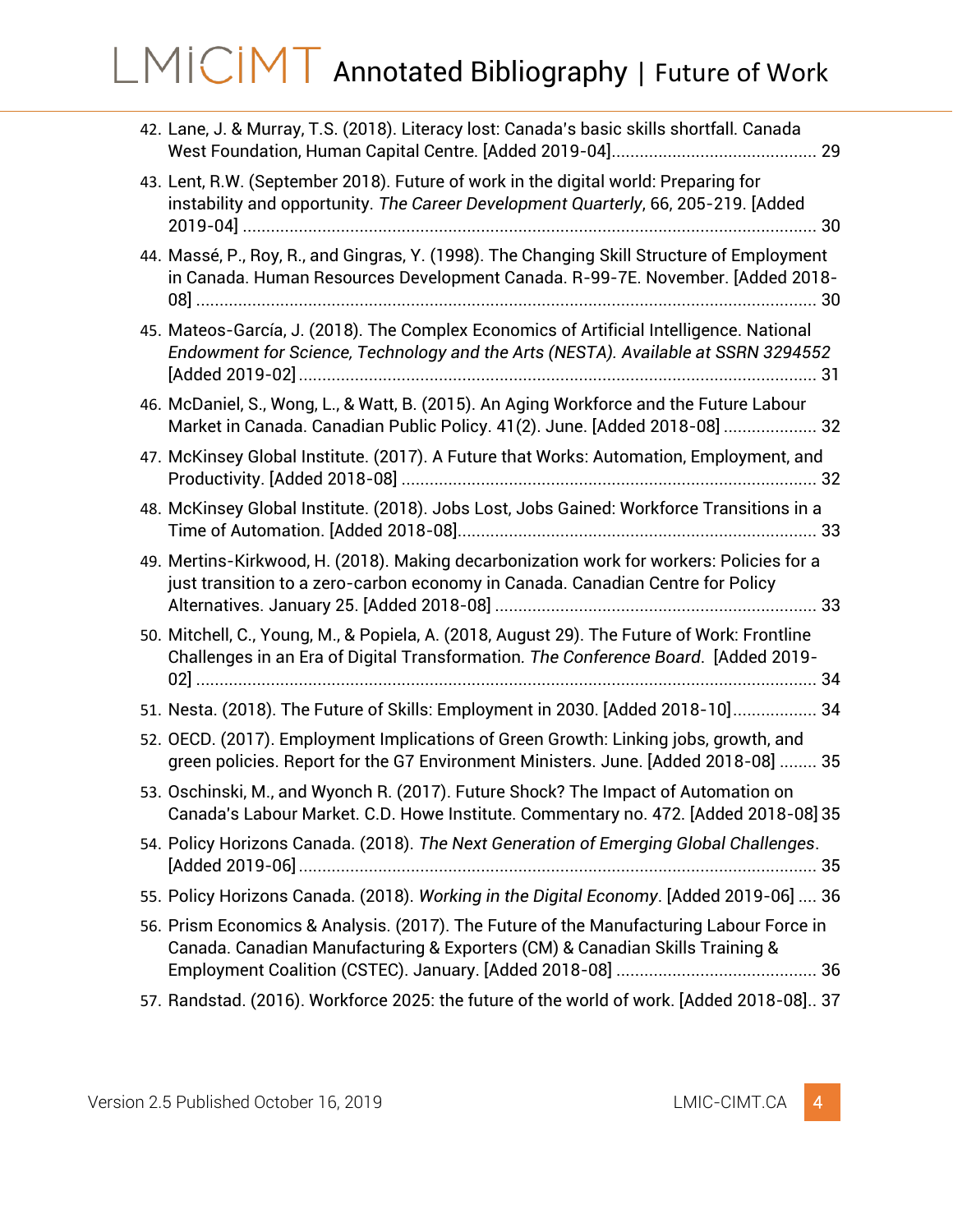| 58. RBC. (2018). Humans Wanted: How Canadian youth can thrive in the age of disruption.                                                                                                |  |
|----------------------------------------------------------------------------------------------------------------------------------------------------------------------------------------|--|
| 59. Tech Toronto. (2016). How Technology Is Changing Toronto Employment. [Added                                                                                                        |  |
| 60. Thornton, J., Russek, H., O'Neil, T. (2019). Turn and Face the Strange: Changes<br>impacting the future of employment in Canada. Brookfield Institute for Innovation +             |  |
| 61. United Nations. (2017). Frontier Issues: The Impact of the Technological revolution on<br>Labour Markets and Income Distribution. Department of Economic & Social Affairs. 31      |  |
| 62. Welse, M.R., Hanson, A.R., Sentz, R., & Saleh, Y. (2018). Robot ready: Human+ skills for<br>the future of work. Strada Institute for the Future of Work & Emsi. [Added 2018-12] 39 |  |
| 63. World Bank. 2019. "The Changing Nature of Work". Chapter 1. World Development                                                                                                      |  |
| 64. World Economic Forum. (2018). The Future of Jobs Report. [Added 2018-10] 40                                                                                                        |  |
| 65. World Economic Forum. (2019). Al Governance: A Holistic Approach to Implement                                                                                                      |  |
| 66. World Economic Forum. (2019). Strategies for the New Economy: Skills as the Currency                                                                                               |  |
| 67. Wyonch, R (2018). Risk and Readiness: The Impact of Automation on Provincial Labour<br>Markets. CD Howe Institute. Commentary no. 499. [Added 2018-08] 42                          |  |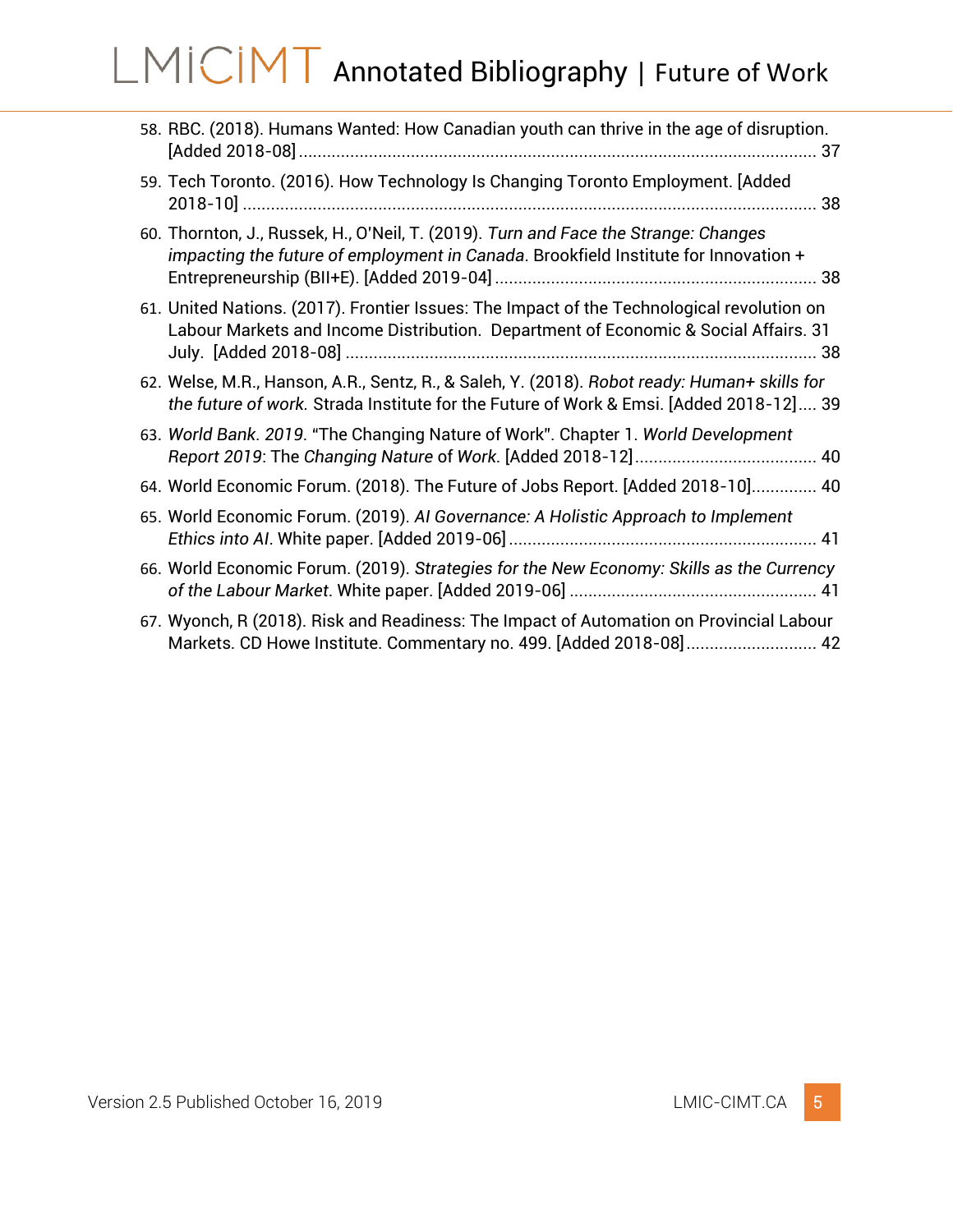### <span id="page-6-0"></span>**Accenture. (2018). Inclusive Future of Work: A Call to Action. [Added 2018-10]**

### [\[HTML\]](https://www.accenture.com/ca-en/company-inclusive-future-work) [\[PDF\]](https://www.accenture.com/t20181001T231814Z__w__/us-en/_acnmedia/PDF-87/Accenture-Inclusive-Future-of-Work-Full-Report.pdf)

This report provides an overview of the type of workers that are most vulnerable to technological disruption and discusses different workforce interventions to help these individuals navigate their career transitions. The report notes of the 1,200 employers surveyed 60% think that less than 25% of their workforce is ready to leverage these new technologies. A framework of four workplace interventions to support workers in their career transition is developed from a combination of worker and staff interviews, cross-country workforce surveys and workshops. The four interventions are defined as envision, expand, experience and empower. Each of these focuses on working with employees to discover translatable skills, relevant training and hands-on experience to develop work history and credentials for their next career endeavour. These intervention efforts are even more important for younger and entry-level workers as they face additional challenges to career transitioning such as a limited financial safety net, lower job security, lower proficiency in high-demand skills and unequal access to training.

#### <span id="page-6-1"></span>**Acemoglu, D., & Restrepo, P. (2018). The Race between Man and Machine: Implications of Technology for Growth, Factor Shares, and Employment.** *American Economic Review***, 108: 1488–1542 [Added 2019-02]**

### [\[HTML\]](https://www.aeaweb.org/articles?id=10.1257/aer.20160696) [\[PDF\]](https://pubs.aeaweb.org/doi/pdfplus/10.1257/aer.20160696)

This paper discusses the extent to which technology can both replace workers and generate new opportunities for labour. The authors introduce a new conceptual framework in which technology automates some tasks while also creating new, complex tasks in which labour has a comparative advantage. To validate their task-creation framework, the authors note that about 60% of the approximately 50 million jobs added to the US economy during the past 35 years are associated with new job titles. The authors assume that new job titles reflect changes in the underlying tasks that workers perform and therefore use the emergence of new job titles as a proxy for new tasks.

The authors embed their framework into a dynamic model that endogenizes both automation and the creation of new tasks. At the long-run equilibrium, the authors focus on two possible scenarios: 1) the economy displays stable growth of both automation and complex tasks; or 2) automation outpaces the creation of complex tasks at a level that leads to a full-automation environment.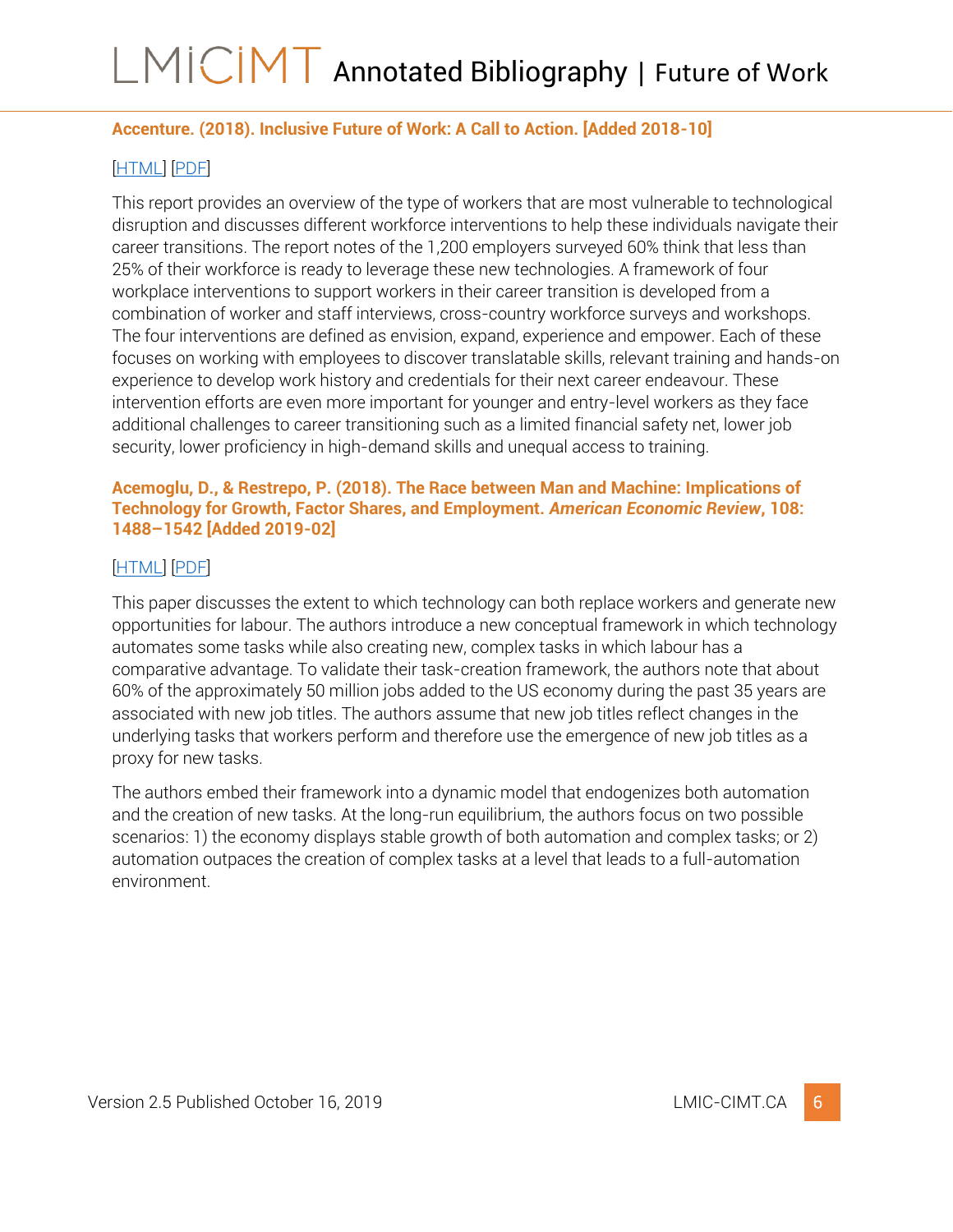### <span id="page-7-0"></span>**Advisory Council on Economic Growth. (2017). Learning Nation: Equipping Canada's Workforce with Skills for the Future. Government of Canada. [Added 2018-08]**

### [\[PDF-EN\]](https://www.budget.gc.ca/aceg-ccce/pdf/learning-nation-eng.pdf) [\[PDF-FR\]](https://www.budget.gc.ca/aceg-ccce/pdf/learning-nation-fra.pdf)

The report assesses 18 sectors and calculates the percentage of work activities that could be automated by 2030 and the percentage that can be automated at present in each sector. Using data from ESDC, they list the 10 fastest growing<sup>1</sup> and 10 fastest declining occupations<sup>2</sup> for the period 2015-2024. Further, by 2030 automation and technology-related changes in existing occupations will account for more than 10% of Canadian job losses. Canada's labour training schemes are not sufficiently robust to withstand the expected disruptions of technological change.

It is further argued that annual expenditure on training and post-secondary education for working Canadians will need to increase by approximately \$15 billion to ensure Canadians benefit from new opportunities created by technological advancements. The report calls for a new federallygoverned Canada Lifelong Learning Fund (CLLF) to help reduce the financial barriers to continuing training for adults and transforming the government's employment centres into hubs of hands-on career guidance not only for the unemployed but also for working adults and employers.

### <span id="page-7-1"></span>**Alexander, C. (2016). Job One is Jobs: Workers Need Better Policy Support and Stronger Skills. C.D. Howe Institute. 2 February. [Added 2018-08]**

### [\[PDF\]](https://www.cdhowe.org/sites/default/files/attachments/research_papers/mixed/e-brief_227_0.pdf)

The report suggests that between 2000 and 2015 Canada experienced a noticeable increase in precarious employment. Moreover, long-term has unemployment increased from 6.9% in 2008 to 13.4% in 2014. It argues that these twin problems can be eased by reducing inefficiencies in the labour market through 4 policy measures: (1) better support for displaced workers; (2) an increase in detailed and accessible labour market data; (3) upskilling of workers; and, (4) removal of barriers to labour market entry for newly landed immigrants though increased investments in language-training programmes. Specifically, EI should be reformed. The report proposes uniform, Canada-wide rules of EI access and that any region-specific adjustments should be implemented by provincial governments.



<sup>1</sup> Specialist physicians, Database analysts and data administrators, General practitioners and family physicians, Chefs, Computer and information systems managers, Nursing co-ordinators and supervisors, Physiotherapists, Information systems analysts and consultants, Computer engineers (except software engineers), Social and community service workers

<sup>2</sup> Printing equipment operators, Papermaking and processing machine operators, Managers in communication, Other sales related occupations, Industrial sewing machine operators, Printing press operators, Electronic service technicians, Service station attendants, Administrative assistants, Fishing vessel masters and fishermen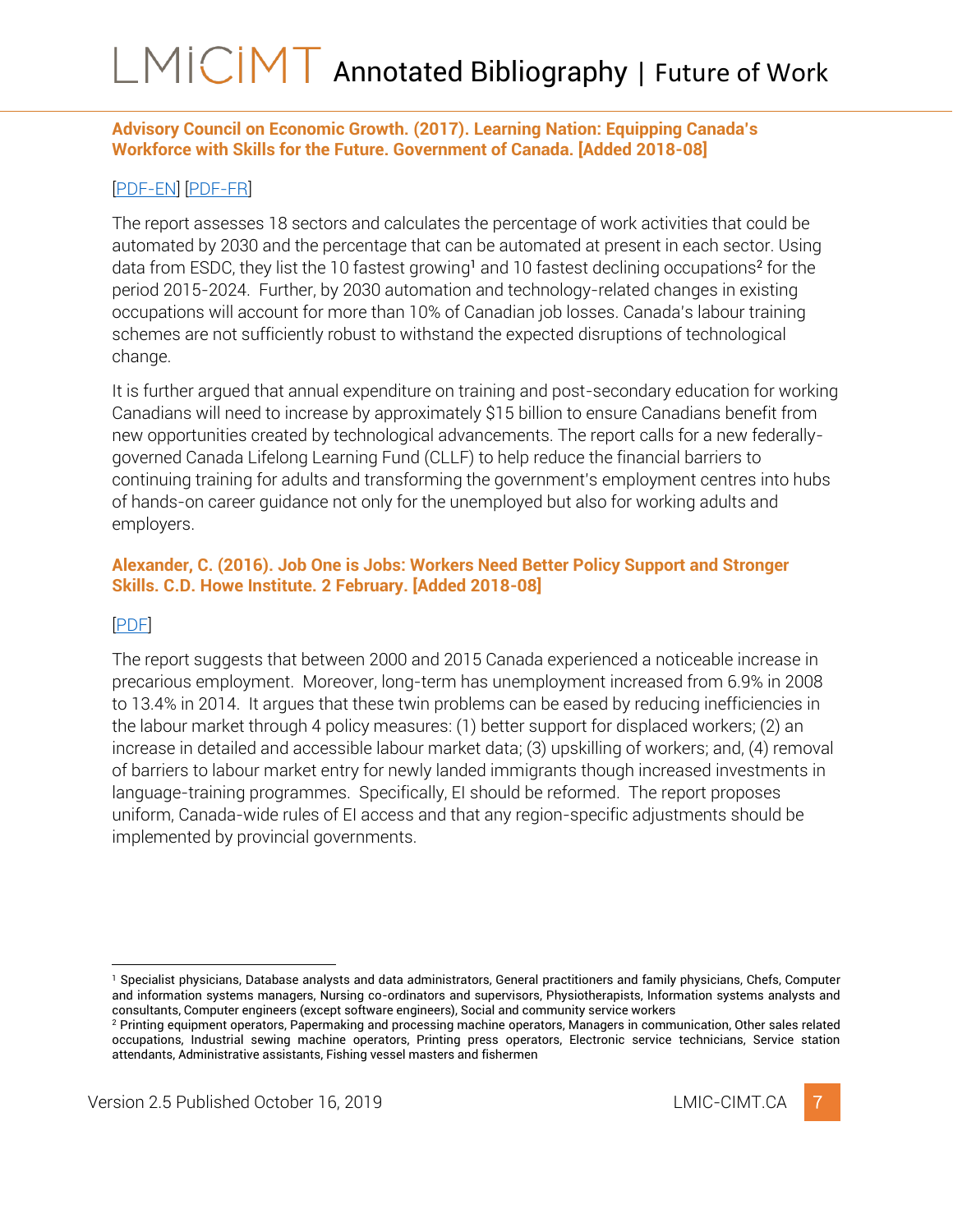### <span id="page-8-0"></span>**Anani, Namir. (2018). "Paving the Way for the Future of Work." Canadian Public Policy. November. 44(S1): 1–10. [Added 2019-04]**

### [\[HTML\]](https://www.utpjournals.press/doi/abs/10.3138/cpp.2018-012?journalCode=cpp) [\[PDF\]](http://www.utpjournals.press/doi/pdf/10.3138/cpp.2018-012)

This article argues that the world of work is undergoing a structural transformation as evidenced by the rise in non-traditional working environments, the decline in long-term careers, and the increasing number of workers with mobile and on-demand employment structures. It follows that Canadian workers, educators and policy makers should be aware of forthcoming technological changes that may disrupt labour markets. To that end, the author examines key technologies that are expected to boost innovation, fuel economic growth and alter the landscape of work in Canada – namely, 3D printing, augmented and virtual reality, artificial intelligence, 5G wireless and blockchain. The applications of these technologies are far reaching and cut across several key industries in Canada, including manufacturing, health care, finance, retail and transportation. To ensure the Canadian workforce is prepared for the future, the article emphasizes the need for a renewed focus on work-integrated learning, as well as greater collaboration between industry and academia. This requires a pan-Canadian discussion on how to revamp the educational system in order to strengthen the supply of digitally skilled workers.

### <span id="page-8-1"></span>**AON Hewitt and Business Council of Canada. (2016). Developing Canada's future workforce: a survey of large private-sector employers. March. [Added 2018-08]**

### [\[PDF\]](http://thebusinesscouncil.ca/wp-content/uploads/2016/03/Developing-Canadas-Future-Workforce.pdf)

Ninety of the top private employers in Canada were asked to complete an online survey. Participants include only key HR personnel such as chief HR officers, HR vice presidents, directors of HR and HR managers. Respondents came from across Canada and from different industries that collectively have more than 800,000 employees. The survey focused on key areas such as critical skills, skills shortages, and partnerships between private organizations and postsecondary institutions. The main finding is that firms are recruiting candidates with soft skills because these non-cognitive skills are crucial to identify future leaders. The surveyed firms report that although post-secondary graduates are sufficiently equipped to enter the labour market, expectations are changing fast for graduates. The report argues that more collaboration is required between the private sector and post-secondary institutions. Most respondents believe that their firms are well-equipped to manage the effects of an ageing population.

#### <span id="page-8-2"></span>◆[**NEW] Arntz, M., Gregory, T., & Zierahn, U. (2019). Digitalization and the future of work: Macroeconomic consequences.** *ZEW Discussion Papers***, 19-024. [Added 2019-10]**

### [[HTML](http://hdl.handle.net/10419/200063)] [[PDF](https://www.econstor.eu/bitstream/10419/200063/1/1668100991.pdf)]

Advances in machine learning, increased computer power, and the availability of big data have enabled the automation of non-routine and cognitively complex tasks, spurring much debate over the impact of these new technologies on the labour market. Quantifying the total impact of automation on jobs is the challenge undertaken in this report. Previous studies, such as **Frey and**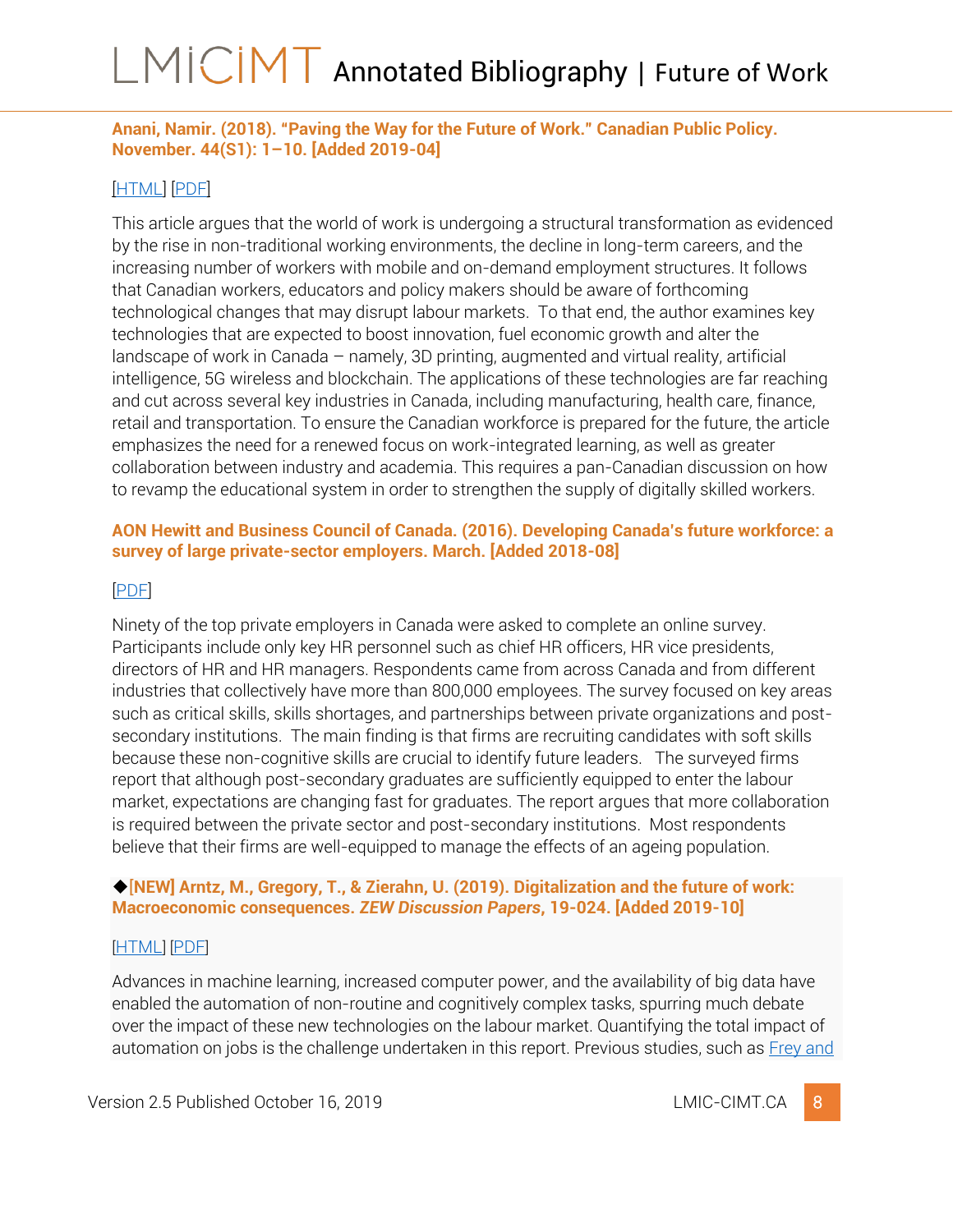[Osborn \(2013\),](#page-21-1) have attempted to measure job losses stemming from automation using binary occupation-level approaches (i.e., either a job is automated, or it is not). Such studies often overestimate job losses, however, because in many jobs only certain tasks have been automated.

Three factors help explain why a high degree of task automation does not necessarily translate into actual or expected job loss. First, there is the gap between available technology and its implementation (called "technological diffusion"). For example, Artificial Intelligence (AI) is a General Purpose Technology, which typically requires a long time to be widely implemented throughout the economy. Second, the impact of AI (or any technology) on employment depends on whether workers adjust to the new demands of their job (called "worker flexibility"). Workers who develop skills that complement those tasks replaced by technology may not experience job loss. For example, ATMs created the need for bank tellers with a more focused skill set, rather than replacing them altogether. Finally, technological change also induces job creation by making firms more productive, raising the demand for production and hence labour. As a result, the net effect of automation on employment is ambiguous, ultimately remaining an empirical question.

To address this empirical question, the authors run model simulations using German labour market data. The simulations yield five key results: (1) investment in automation and digitalization technologies will have a small positive effect on employment; (2) the German labour market will see large structural shifts as a result; (3) high-wage, high-skilled occupations will increase relative to middle- and low-skilled occupations; (4) worker mobility will increase; and (5) related productivity gains will induce greater demand for goods from firms adopting these new technologies, resulting in job creation. These results suggest that policy makers should promote new technologies, address skills shortages, and increase worker mobility between labour market segments to counteract employment and wage inequality.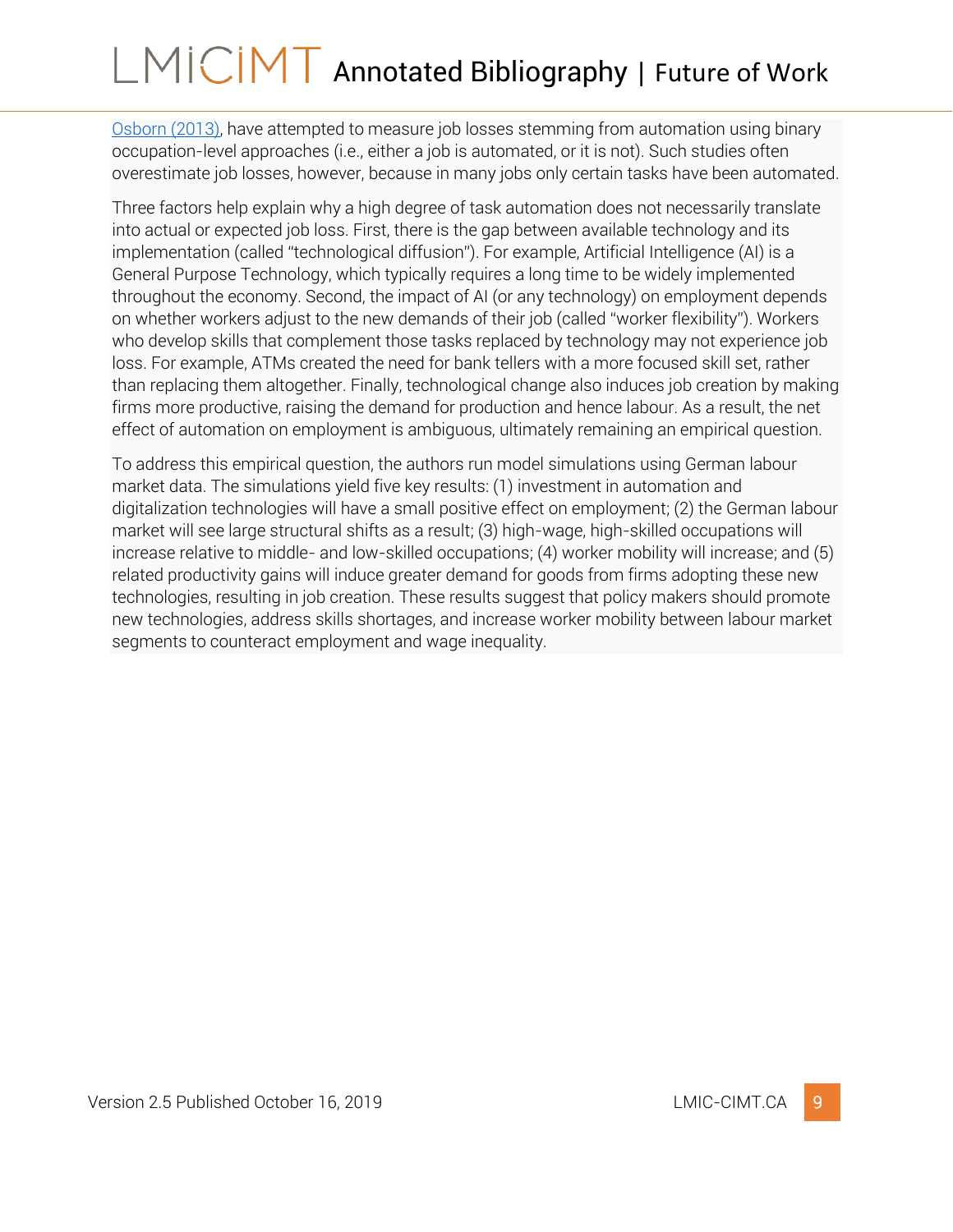### <span id="page-10-0"></span>**Arntz, M., Gregory, T. & Zierahn, U. (2017). "[Revisiting the risk of automation](https://www.researchgate.net/publication/318108672_Revisiting_the_Risk_of_Automation)."** *Economic Letters***. 159. July: 157-160. [Added 2018-08]**

#### [\[HTML\]](https://www.sciencedirect.com/science/article/pii/S0165176517302811)

Arntz et al. (2017) argue that current methods to calculate the share of automatable jobs yield results that overestimate the true figure because they do not account for the heterogeneity of tasks within occupations nor the adaptability of jobs in the digital transformation. They suggest an alternative task-based approach using data from the Survey of Adult Skills. Correcting for heterogeneity across workplaces in the US labour market, the authors find that the risk of automatability drops from 38% to 9%. Furthermore, they determine that occupations that are predominantly based on the exchange of information or those that are hands-on, will be impacted most.

#### <span id="page-10-1"></span>**Arntz, M., Gregory T. & Zierahn, U. (2016). "The Risk of Automation for Jobs in OECD Countries", OECD Social, Employment, and Migration Working Papers, no. 189. [Added 2018- 08]**

### [\[PDF\]](http://www.ifuturo.org/sites/default/files/docs/automation.pdf)

This report applies a task-based approach to estimate the automatability of jobs in 21 OECD countries. Previous attempts to assess the risk of automatability equated risk with occupational loss; however, this need not be the case. Even high-risk jobs, for example, have some tasks that cannot be automated. To account for this, this paper instead focuses on assessing the automatability of tasks within an occupation. Accordingly, only 9% of jobs on average are determined to be highly automatable, which is significantly less than the 47% that has been estimated via the occupation-based approach (e.g., Frey and Osborne, 2013). The report concludes that automation and digitalisation will not result in large job losses for two main reasons. First, the introduction of technology in the workplace is a slow process; there are legal, social, and economic obligations that must first be met. Second, technology can create new job opportunities as well.

### <span id="page-10-2"></span>**Autor et al. (2017). "The Fall of the Labor Share and the Rise of Superstar Firms". NBER Working Paper No. 23396. [Added 2019-02]**

### [\[HTML\]](https://economics.mit.edu/faculty/dautor/policy) [\[PDF\]](https://economics.mit.edu/files/12979)

This paper discusses the reasons for the fall in labour's share of GDP in the US and other countries, starting in the early 1990s and continuing to the present. The authors introduce the "superstar firm" model, based on the notion that industries are increasingly dominated by a small number of highly productive firms with very large market shares (e.g., Google, Apple, and Amazon). Since, by definition, more productive firms require fewer workers for a given production level, a market shift towards these superstar firms causes the aggregate labour share of income to decrease, despite the fact that the average firm's labour share doesn't experience much change. The authors use microeconomic census data on US firms for six major economic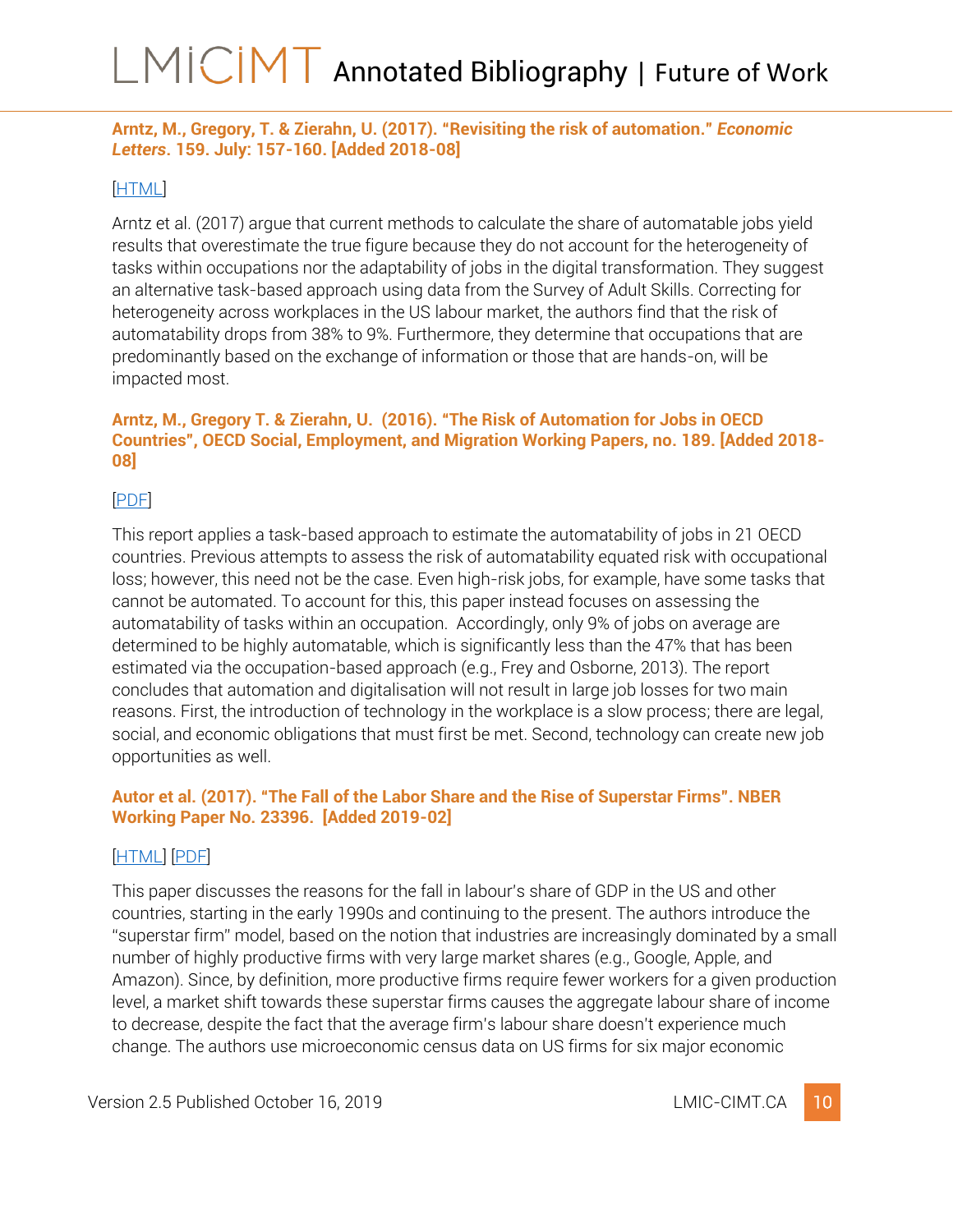sectors to examine the issue. They find that in all sectors the share of sales going to a small number of firms has increased since the 1980s. They also find that the industries where concentration has increased the most have had the sharpest fall in labour share — further confirming the qualitative results from the model.

### <span id="page-11-0"></span>**Balliester, T., and Elsheikhi, A. (2018). Future of Work: A Literature Review. International Labour Organisation. Working Paper no. 29.. [Added 2018-08]**

### [\[PDF\]](http://www.ilo.org/wcmsp5/groups/public/---dgreports/---inst/documents/publication/wcms_625866.pdf)

This report conducts a systematic review of 254 studies on the future of work. 33% of the studies were from intergovernmental organizations or government agencies, 19% from think tanks, 32% academics, 8% from both private institutions and media. Of the 254 studies, 48% focused on developed countries, 13.6% on only developing countries and 38.4% focused on both developed and developing countries. In addition to the impact of technology (such as artificial intelligence and robotics) on the labour market, the review highlights broader economic factors that influence labour outcomes for the future of work and include socio-economic, geopolitical and demographic drivers.

The report finds both developed and developing countries are at risk of job losses due to automation. Many studies suggest that there is expected to be job gains in engineering, computer and mathematics driven largely by the IT, healthcare and the renewable energy sectors. However, other research finds that the impact of technological advancement in AI, genetics and robotics will have only a marginal beneficial effects on the labour market.

Emerging business models indicate that there is likely to be an increase in temporary and flexible employment, reduction in wages, greater prevalence of job insecurity and a reduction in social safety net protections. Although there is a rise in non-standard employment, this also creates an opportunity for marginalized workers to enter the labour force.

The future of work literature only loosely addresses wage growth, but highlights that increasing inequality can be attributed to superstar firms and globalization. Wage distribution for developed countries, job polarization, decreases in unionisation, income inequality, online platforms and deglobalization could have negative effects on wage distribution.

### <span id="page-11-1"></span>**Bélanger, A., & Bastien, N. (2013). "The Future Composition of the Canadian Labor Force: A Microsimulation Projection". Population and Development Review. 39(3). [Added 2018-08]**

### [\[HTML\]](https://onlinelibrary.wiley.com/doi/abs/10.1111/j.1728-4457.2013.00614.x)

Using micro simulation projection model, the labour force is projected up to 2031 based on five scenarios assessing labour shortage concerns, ethno-cultural and educational composition of the labour force and participation rates. The demographic mechanisms which will affect the size and composition of the labour are assessed in detail along with the impact on labour force growth and participation rates based on varying levels of immigration.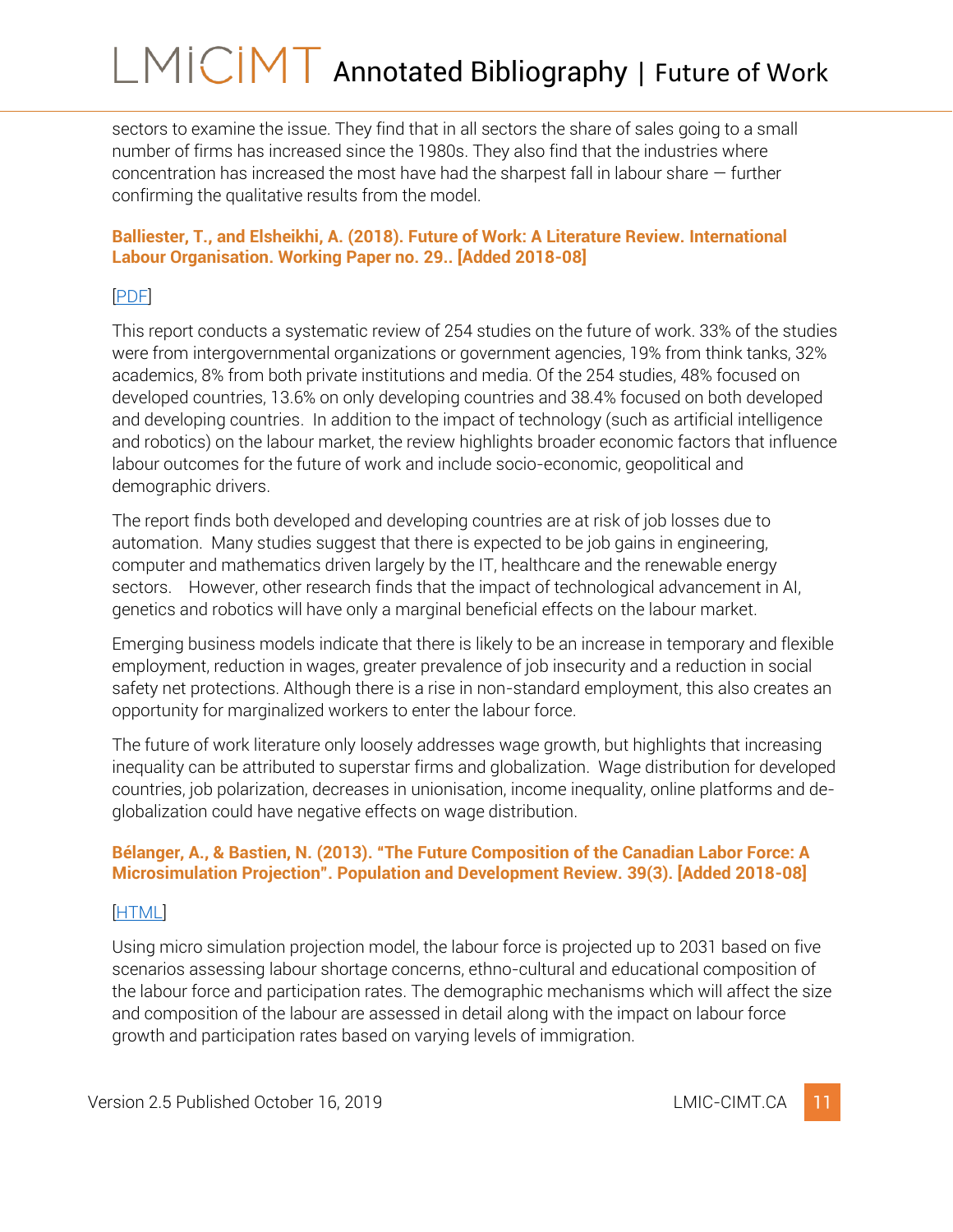Three alternative assumptions are made regarding future participation rates:

- 1. Extrapolation of trends observed between 1999-2008;
- 2. Age and education-specific activity remains constant at 2010 levels ("constant participation rate"); and,
- 3. No differentials in labour force participation rates between immigrants and ethno-cultural groups.

Based on these three assumptions, five scenarios are generated. The first three scenarios adopt the first assumption and allow the overall population growth rate to vary (high, low, and medium growth). The fourth and fifth scenarios use the medium population growth assumption, and apply the second and third assumptions listed above, respectively.

Immigration is found to be the main growth driver of the working-age population over the projected period. Other demographic drivers had impact on labour force size but little impact on labour force participation rates. The projected labour force will be older, with higher number of foreign born and visible minority workers, and expansion of Canadian-born workers. In terms of education, the share of degree-holders in the labour force will double between 2006 and 2031, from 22% to 44%.

### <span id="page-12-0"></span>◆[NEW] **Brookings Institution. (2019).** *Automation and artificial intelligence: How machines are affecting people and places***. [Added 2019-10]**

### [\[HTML\]](https://www.brookings.edu/research/automation-and-artificial-intelligence-how-machines-affect-people-and-places/) [\[PDF\]](https://www.brookings.edu/wp-content/uploads/2019/01/2019.01_BrookingsMetro_Automation-AI_Report_Muro-Maxim-Whiton-FINAL-version.pdf)

This report documents the effects of technological change on the future of work, focusing on both backward-looking and forward-looking analyses. Backward-looking analysis evaluates the degree to which occupations were automated from 1970 to 2016. Similarly, forward-looking analysis focuses on the risk of automation for occupations by the year 2030. The authors use several US datasets, such as the Census and American Community Survey (ACS), to examine changes in the labour force by occupation and geography. To estimate future automation rates, the authors use McKinsey's estimates of the likelihood of an occupation being replaced by an automated process by 2030. These estimates rank each occupation on a scale from 0 to 100, with 100 representing certainty that the occupation will be lost to automation.

In the backward-looking analysis, the report finds that employment has grown overall, but with a net loss of middle-income occupations to automation, resulting in a "hollowed out" labour market. In other words, the increase in employment has been greatest at the high and low ends of wage distribution. Not surprisingly, middle-wage jobs in decline are typically those most closely associated with routine tasks. In terms of the forward-looking analysis, the report finds that while automation will affect tasks in most occupations, it will have a muted effect on total employment. This is due, in part, to new machines and software that will complement tasks in existing occupations, rather than substituting the entire set of tasks that constitute the job. Importantly, the authors mention several limitations associated with their analysis. For example, they make an important distinction between technological possibilities and the adoption of new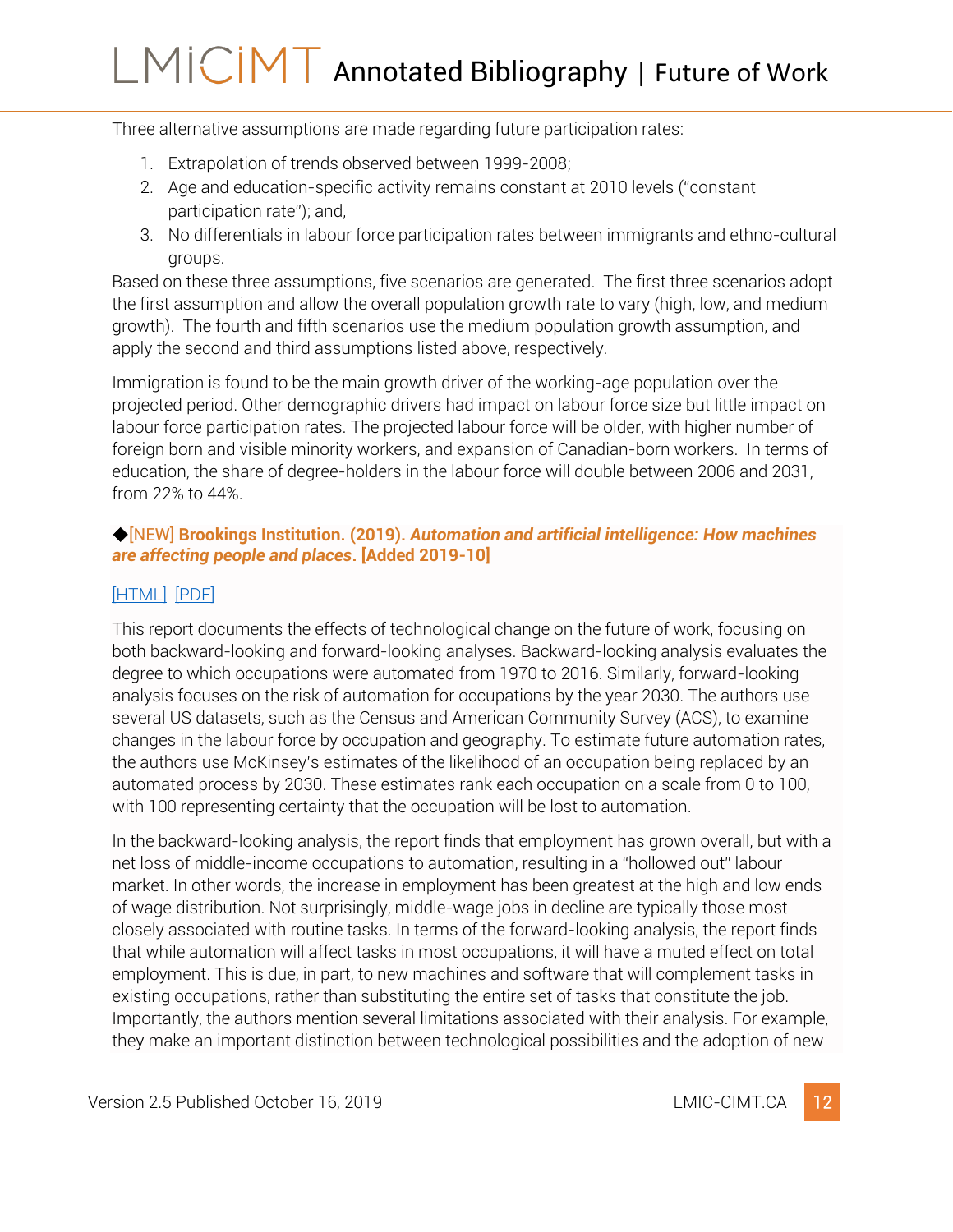technology, which is very difficult to model. Second, they cannot predict what new jobs or tasks might be created by new technologies. Finally, the authors note potential policy initiatives to help smooth labour market transitions, including promoting a constant learning mindset towards reskilling, and improving safety nets for workers struggling with changes in their jobs.

#### <span id="page-13-0"></span>**Brown, J., Gosling, T., Sethi, B., Sheppard, B., Stubbings, C., Sviokla, J., … Zarubina, D. (2018):**  *Workforce of the future: The competing forces shaping 2030***. PricewaterhouseCoopers (PwC). London, United Kingdom. [Added 2019-08]**

## [\[PDF\]](https://www.pwc.com/gx/en/services/people-organisation/workforce-of-the-future/workforce-of-the-future-the-competing-forces-shaping-2030-pwc.pdf) [\[HTML\]](https://www.pwc.com/gx/en/services/people-organisation/publications/workforce-of-the-future.html)

This publication presents four different scenarios in an attempt to better understand how the labour market and corporate landscape could change by 2030. These scenarios are informed by the results of a survey of 10,000 people from China, India, Germany, the UK, and the US. The scenarios are imagined as responses to the political conflict between individualism and

collectivism<sup>3</sup> and the economic struggle between business fragmentation and corporate consolidation<sup>4</sup> (see figure).

The four scenarios are described as follows:

> • Innovation rules (individualism and fragmentation): In this scenario, only the firms that can implement or



commercialize innovations the fastest can compete in the globalized market. Products and services evolve at breakneck speed, and regulators frequently fail to keep up with innovation. Large firms that cannot adapt break up into smaller units. In this scenario, digital platforms match employers with potential job candidates, and contract and freelance work is the norm.

• Corporate is king (individualism and consolidation): Consolidation is the name of the game in this setting. The pressure on workers to perform is omnipresent. Many workers are willing to use augmenting technologies, medications, and implants to increase their

<sup>&</sup>lt;sup>3</sup> Individualism is defined here as a political ideology "focus[ed] on individual wants," whereas collectivism is defined as a political ideology where "[t]he common good prevails over personal preference[s]."

<sup>&</sup>lt;sup>4</sup> Business fragmentation is defined as the economic process through which "large businesses lose their dominance as customers seek relevance and organizations find scale a burden," whereas corporate consolidation or integration is defined as the economic process through which firms "get bigger and more influential" and conglomerates dominate markets.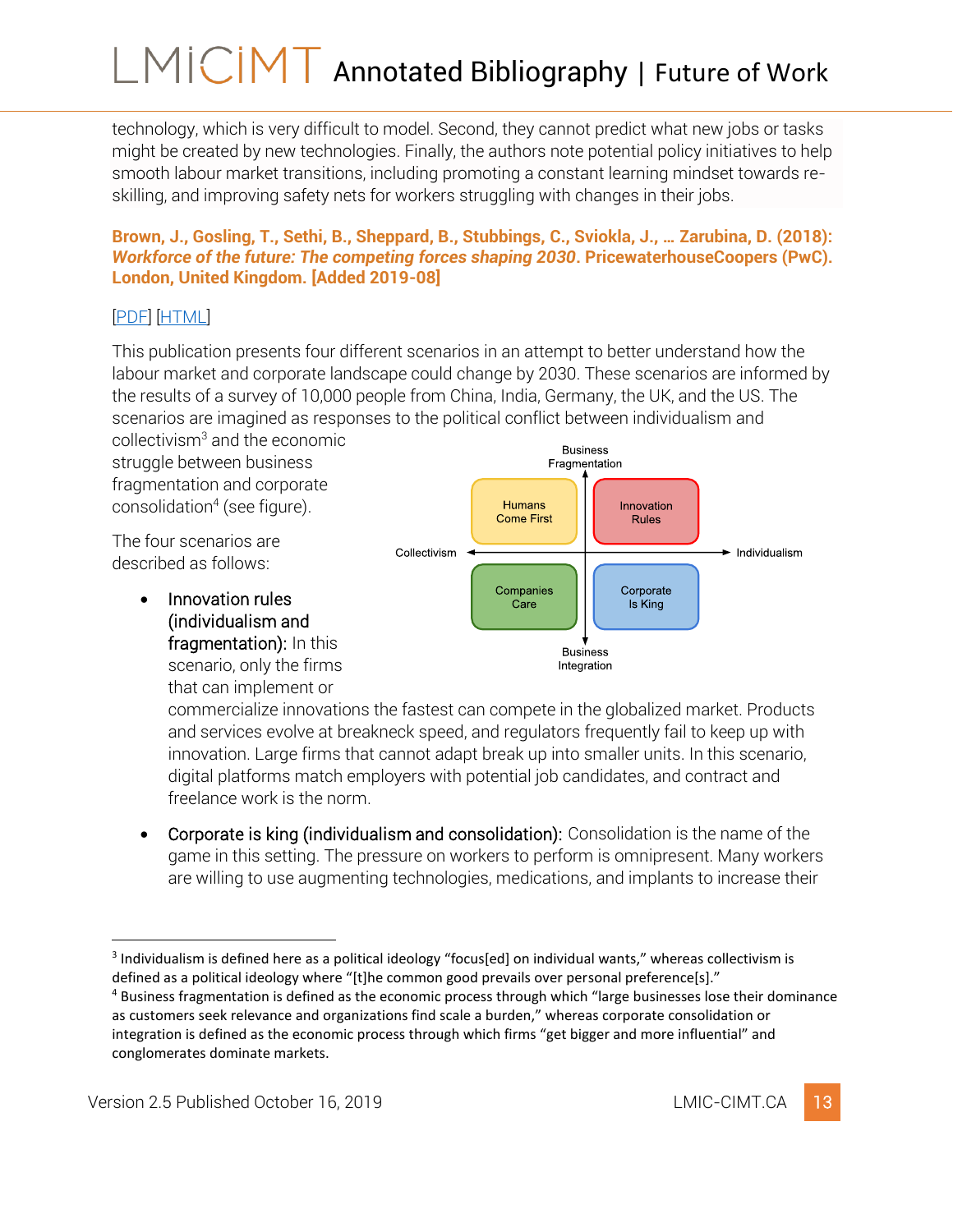productivity and reap the benefits of a corporate job. Inequality increases as those without corporate jobs fall further and further behind.

- Companies care (collectivism and consolidation): In this scenario, only the companies that fulfill their social responsibilities can compete. Responsible business practices, such as minimizing environmental damage and providing humane work conditions, become integral to companies' branding strategies. Workers are increasingly loyal to socially responsible firms, with many working for the same company their entire lives.
- Humans come first (collectivism and fragmentation): Here, workers are fully mobile across firms and markets, and use new technologies to connect with employers. Startups have access to global markets, capital, and talent thanks to new information technologies. Unions are replaced by guilds as workers organize based on members' education, experience, and fields of interest instead of the industry or the organization they work for.

All of these scenarios anticipate that individuals will shoulder the brunt of the weight of adapting to changing skill demands—and that as a result, the search for the best employees will intensify. Contractual work is poised to become more common, but to varying degrees across the scenarios.

### <span id="page-14-0"></span>**Boyd, J. A. & Huettinger, M. (2019). "Smithian insights on automation and the future of work."**  *Futures***,** *111***, 104—115. [Added 2019-08]**

### [\[HTML\]](https://doi.org/10.1016/j.futures.2019.06.002)

This report discusses the work of economist Adam Smith in the context of current discussions of how technological changes may affect employment. Many recent publications have discussed this issue. Sometimes referred to as Future of Work Studies (FoWS), they tend to share the same methodological goal: to assess the risk of jobs being lost to automation. Many suffer from the same two shortcomings: a failure to acknowledge the drivers of technological progress and a disregard for the opportunities that automation may bring for improving jobs. As a result, they propagate the message that the impact of automation is largely inevitable, and they present a false dichotomy whereby societies are forced to choose between economic growth and employment.

However, discussions about the impact of technological change on employment and the labour market are not new. Economists have been debating such issues since they were first raised by Smith in the late 18th century. In fact, the particular shortcomings present in these FoWS can be addressed by comparing them with Smith's works, discussed in this report. Specifically, Smith expressed a view that innovation through technological change requires insight and creativity—in other words, that technology does not advance for its own sake, but rather is the result of some underlying human motivation. As a result, it is also not unavoidable. Likewise, Smith conveyed a normative perspective about the benefits of technological progress through the "opulence" (high consumption) it delivers, which, according to Smith, should diffuse itself throughout the different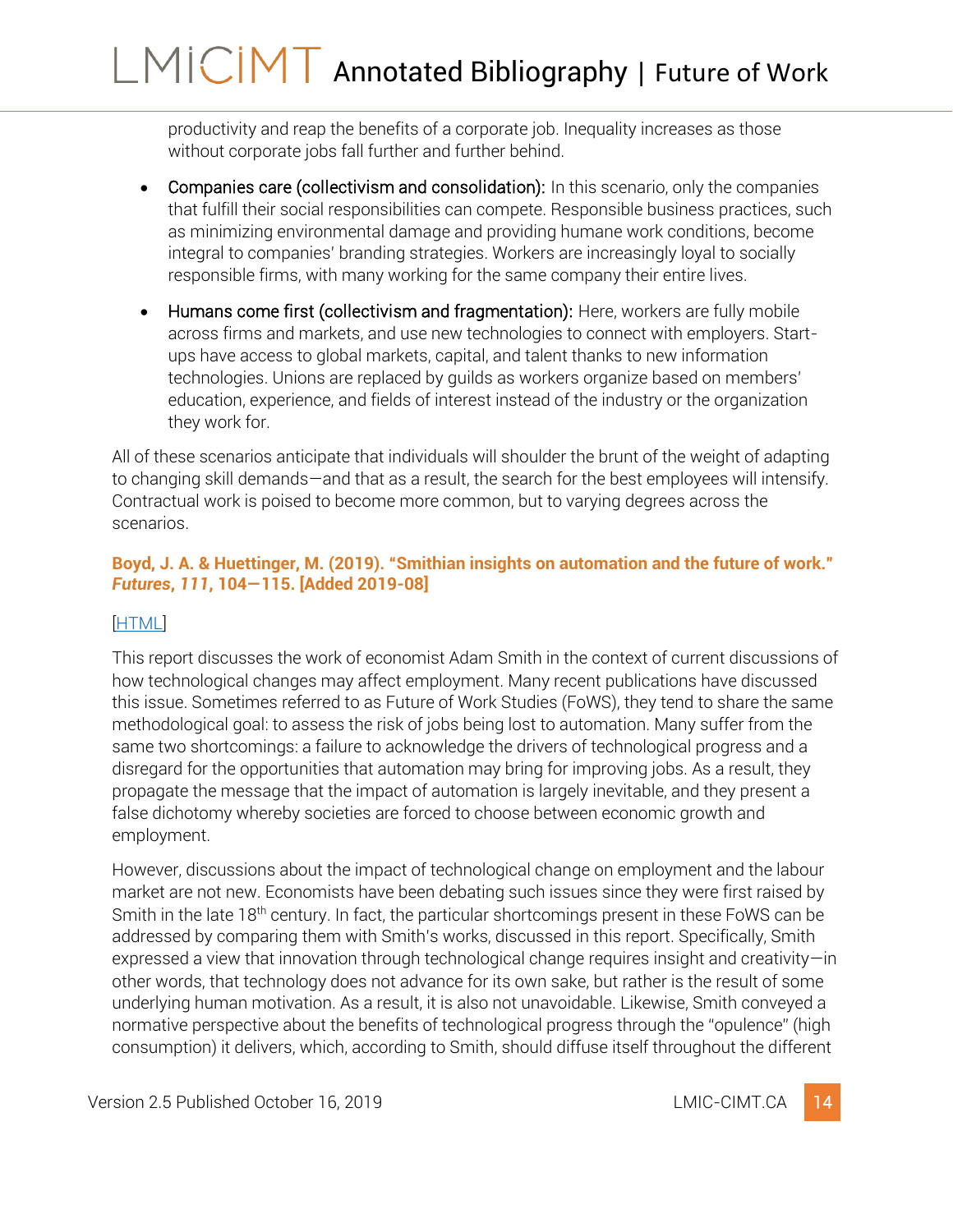ranks of society. As such, economic growth is valuable insofar as it helps all members of a society achieve equitable livelihoods of with minimal effort. Bringing Smith into the current debate around automation and new technologies compels researchers to probe the issues more deeply: to ask not only which jobs could be automated but which *should* be automated. It also highlights the fact that automation has the ability to free workers from the more mundane tasks of their occupations, freeing them to pursue more fulfilling work.

### <span id="page-15-0"></span>**Citi and Oxford Martin School. (2016). "Technology at Work v2.0: The Future Is Not What It Used to Be", Citi GPS: Global Perspectives and Solutions, January. [Added 2018-12]**

## [[HTML](https://www.oxfordmartin.ox.ac.uk/publications/view/2092)] [[PDF](https://www.oxfordmartin.ox.ac.uk/downloads/reports/Citi_GPS_Technology_Work_2.pdf)]

This report compiles several analyses on job automation and its repercussion. It highlights work from the World Bank that applies the Frey and Osborne methodology for estimating occupations' likelihood of being lost to computerization across the globe. The study shows that a substantial share of the global workforce is at high risk of automation. For example, the world's two most populous countries, China and India, face, respectively, an estimated 77% and 69 % of jobs being lost to automation. The OECD average, on the other hand, is 57%. The high rate of job loss due to automation in emerging and developing countries is somewhat surprising given these economies' relatively lower labour costs. However, the report notes that the degree of automation in manufacturing industries are converging rapidly across the world, which is puts an even greater number of jobs at risk of being lost. A further risk to emerging and developing economies is that technological advancements (e.g., automated manufacturing processes) could alter global production networks and allowing firms to bring production closer to consumer markets. Such 'on-shoring' of production might be welcomed in many Western countries, but it will not come with the high employment levels associated with manufacturing in the past. The authors conclude that, while the potential impact of automation should affect developing countries later than emerging or advanced economies, it is likely to be more disruptive in less advanced economies and could even slow down income convergence. To be better prepare for this future disruption, emerging economies should to invest in up-skilling workers and work to boost domestic demand.

#### <span id="page-15-1"></span>**Cutean, A. (2017).** *Autonomous Vehicles and the Future of Work in Canada***. Ottawa, ON: Information and Communications Technology Council (ICTC). [Added 2019-06]**

### [\[PDF-](https://www.ictc-ctic.ca/wp-content/uploads/2018/01/ICTC_-Autonomous-Vehicles-and-The-Future-of-Work-in-Canada-1-1.pdf)EN] [\[PDF-FR\]](https://www.ictc-ctic.ca/wp-content/uploads/2018/01/CTIC_vehicules-autonomes-1.pdf)

Autonomous vehicles (AVs) are set to be the next major technological breakthrough of the 21st century. The AV industry in Canada will create 34,700 new jobs between 2017 and 2021. However, Canada lags behind major automobile manufacturing countries such as the US, Japan, and Germany. The extent to which Canada can harness the positive impacts on employment in high-tech sectors from autonomous vehicles (e.g., automotive engineering, ICT in general) will depend crucially on the role Canada plays in the development of this new technology.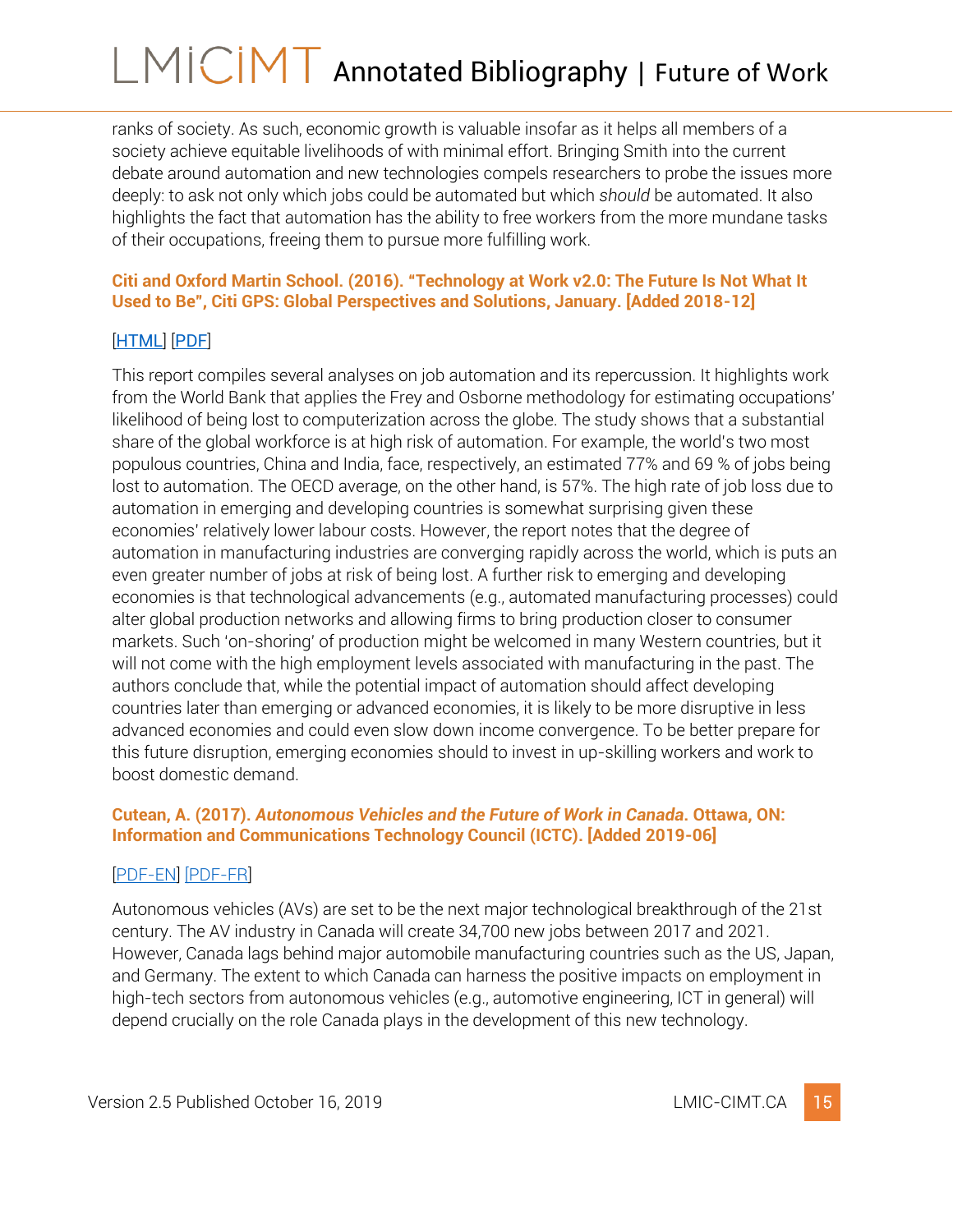Furthermore, the adoption of autonomous vehicle technology will generate new opportunities for inclusivity and economic participation for underrepresented groups — such as individuals with disabilities, Indigenous peoples, and people living in rural or remote areas  $-$  as long-distance travel becomes more manageable. AV adoption will also require a comprehensive retrofitting of our road infrastructure and changes to our traffic laws. Such changes will boost demand for civil engineers, urban and land use planners, consultants, and policy analysts.

On the other side of the ledger, most driving jobs will be phased out as the technology improves. How fast this will happen depends on how efficiently various driving occupations can be automated. Although drivers make up only 0.5% of the Canadian labour force, they have, on average, the lowest level of education among workers affected by AV technology. Supporting these workers through a difficult period of transition should therefore be a social and economic priority. In addition to drivers, mechanics and other workers will need re-training, either to adapt to the changing skill demand of their occupation or to transition into other fields.

#### <span id="page-16-0"></span>**Culbertson, D. (2017). Canadian Millennials Less Interested in Jobs at Threat from Automation Indeed.com Blog. [Added 2018-08]**

### [\[HTML\]](http://blog.indeed.com/2017/04/27/canadian-millennials-less-interested-in-automation-jobs/)

This article investigates the difference of occupational preferences among Baby Boomers (ages 53-71), Generation X (ages 37-52), and Millennials (ages 20-36 in 2017) in Canada. It finds that Millennials have the least interest in routine manual occupations and the most interest in higherskilled and non-routine occupations that are least susceptible to automation. On the contrary, the older generations show greater interests in routine-based jobs that will face a higher risk of being replaced by automation. To arrive at these conclusions the author uses data from September 2016 to March 2017 of job seekers' use of Indeed.com postings. Job seeker interest is measured as a share of the volume of clicks on job postings for a particular occupation. The analysis is based on four occupational classifications: non-routine cognitive, routine cognitive, non-routine manual, and routine manual occupations.

### <span id="page-16-1"></span>**DeCanio, Stephen J. (2016). "Robots and humans—complements or substitutes? Journal of Macroeconomics. 49: 280-291. [Added 2018-12]**

### $[PDF]$  $(S)$

In this paper, DeCanio estimates the elasticity of substitution between robotic and human labour using a multi-factor production function. The goal is to determine under what conditions increased use of robots increases or decreases wages. Given the rapid technological changes occurring in the field of Artificial Intelligence (AI), especially those involving cognition, there is mounting uncertainty how such changes may affect employment and wages. Although historic trends support Schumpeter's (1950) "creative destruction" thesis (technical change leads to job loss in the short-term but to increases in productivity and employment in the longer-term), the historic positive correlation between employment, wages, and technical growth may not continue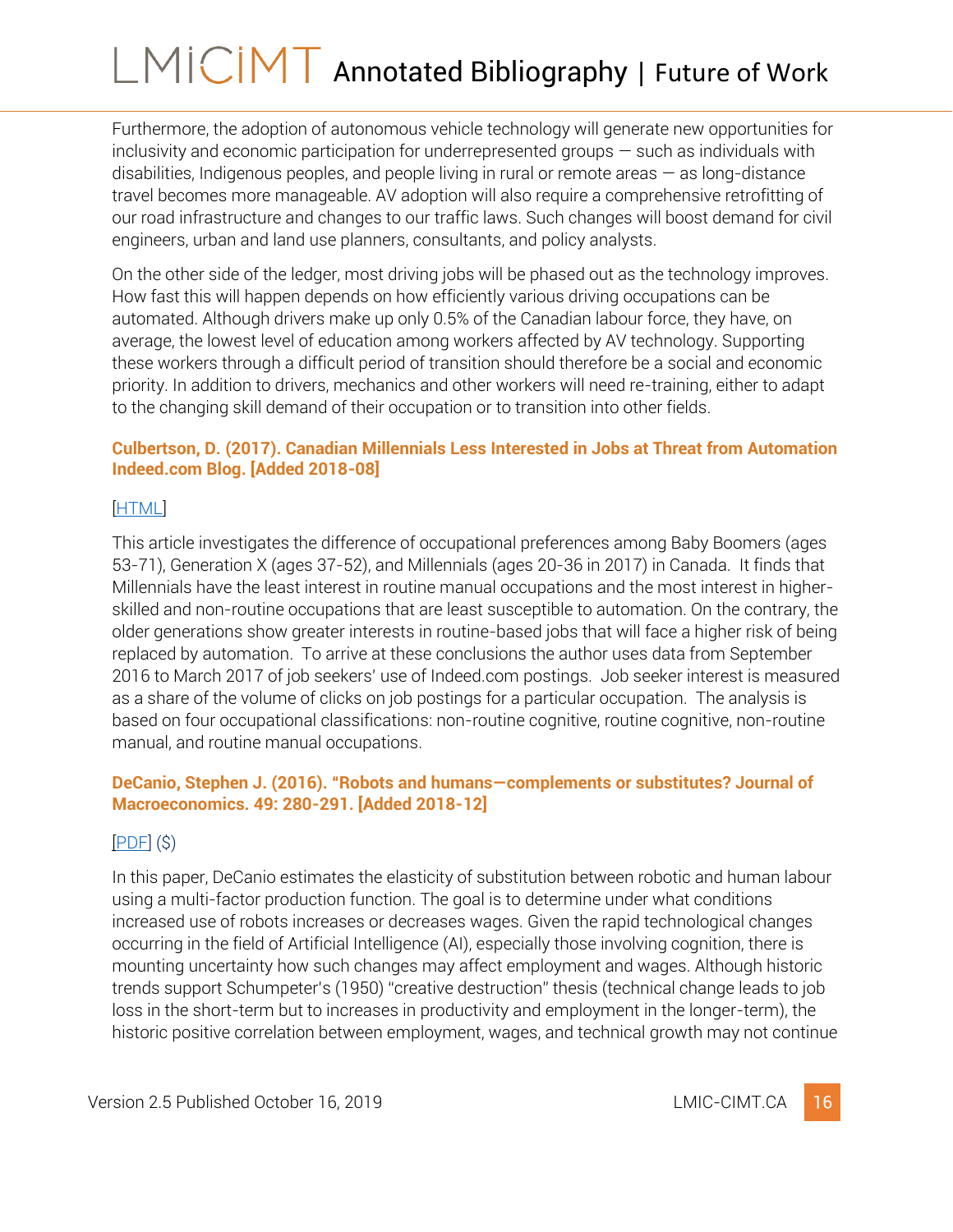into the future. Therefore, DeCanio uses a theoretical approach to determine whether this trend is expected to continue.

DeCanio shows that under a simple two-factor production function (i.e., Cobb-Douglas) wages and increases in the capital stock will always be positively correlated. Extending the model to three factors (i.e., labour, robots, and regular capital), however, opens the possibility for wages to either increase or decrease relative to changes in capital. As there are empirical challenges to estimating elasticities of substitution, the author employs a numerical simplification approach (the "Houthakker method"), enabling him to circumvent the need for impractical or unlikely assumptions about the measurement of capital and to avoid issues associated with aggregation. Using data from the US Bureau of Labour Statistics to estimate the change in wages with respect to robotic labour, DeCanio finds that wages will fall as more robots are used in production if the elasticity of substitution between human and robotic labour is in the range of 1.7 to 2.1 or more. To contextualize these values, he notes that the elasticities between college graduates and noncollege workers, was 1.6 from 1963 to 1987, and 2.9 between 1963 and 2008.

### <span id="page-17-0"></span>**Deloitte. (2017). The Intelligence Revolution: Future-proofing Canada's workforce. [Added 2018-08]**

### [\[PDF-EN\]](https://www2.deloitte.com/content/dam/Deloitte/ca/Documents/human-capital/ca-EN-HC-The-Intelligence-Revolution-FINAL-AODA.pdf) [\[PDF-FR\]](https://www2.deloitte.com/content/dam/Deloitte/ca/Documents/human-capital/ca-FR-HC-The-Intelligence-Revolution-FINAL-AODA.pdf)

The study reports that the intelligence Revolution will be driven by three factors: (1) exponential change in machine learning, (2) free data storage and (3) increasing computational power. These changes will lead to job losses but the effect may be more limited than is often feared. The report concludes that "the amount of work will increase but the capabilities needed to perform it will change." The report posits eight archetypes defined by their "future-proofed" skills. Within each archetype category fall multiple occupations – some of which are at high-risk and others low-risk of being lost to automation. The typology is summarized in the table below.

| Archetype | Future-proofed<br>capabilities                  | High risk of<br>automation                                                    | Low risk of<br>automation                                                             | Potential job growth                                                                 |
|-----------|-------------------------------------------------|-------------------------------------------------------------------------------|---------------------------------------------------------------------------------------|--------------------------------------------------------------------------------------|
| Protector | Social<br>awareness and<br>judgment.            | Medical<br>laboratory<br>assistant,<br>security guards<br>and<br>pharmacists. | Police officer, family<br>doctor and<br>speech/language<br>pathologist.               | Geronto-kinesiologist, tele-<br>nurse and end-of-life<br>therapist.                  |
| Innovator | Competitive<br>edge, judgment<br>and execution. | none                                                                          | Aerospace engineer,<br>Al designer,<br>University professor<br>and Game<br>developer. | Startup specialist,<br>Continuous improvement<br>agent and Mechatronics<br>engineer. |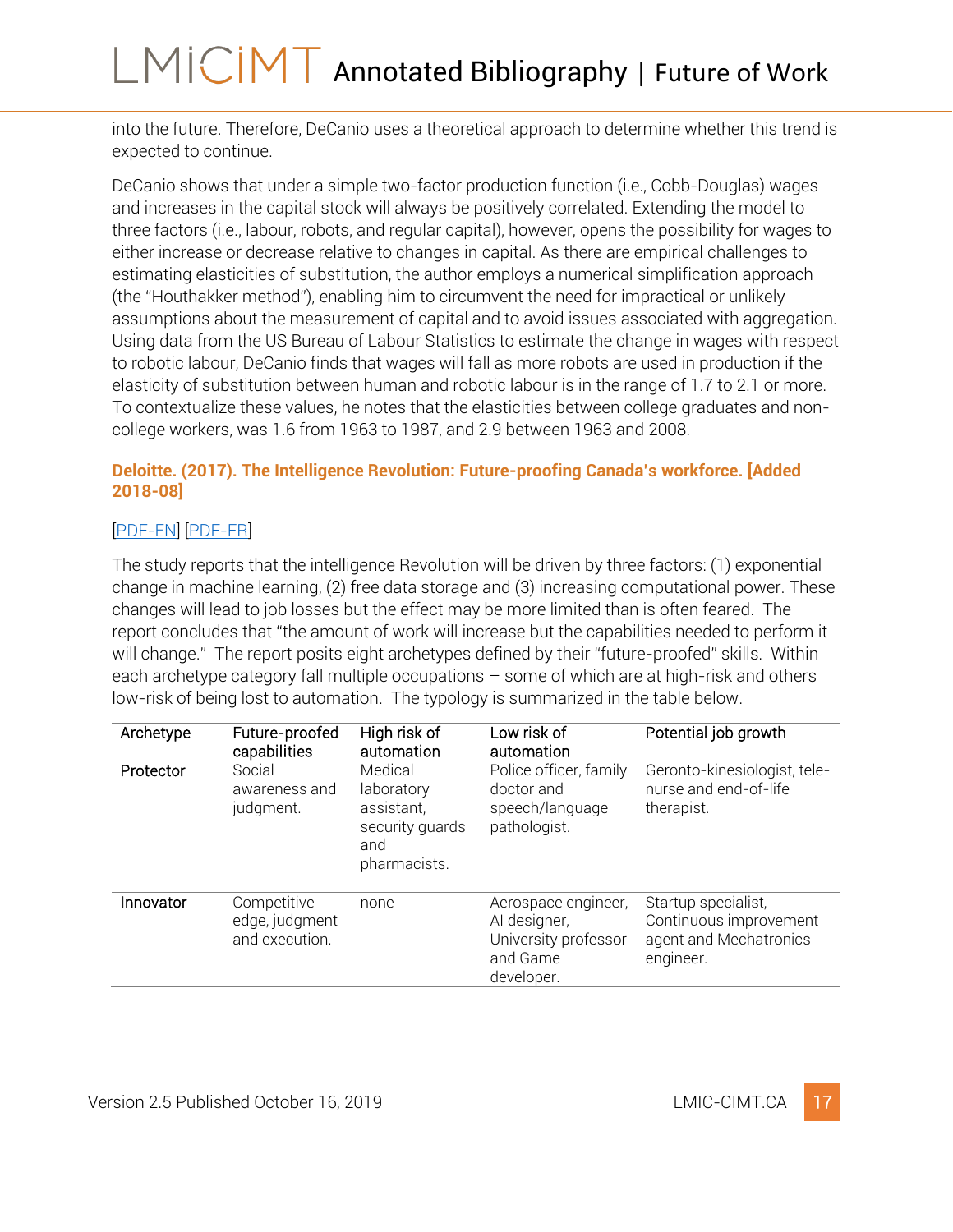| Influencer     | Influence,<br>inspirational<br>leadership and<br>competitive<br>edge. | Administrative<br>service<br>managers.                                                | Leader in financial<br>technology, coach<br>and politician.                                 | Online community<br>manager and incubator<br>relationship manager.                                            |
|----------------|-----------------------------------------------------------------------|---------------------------------------------------------------------------------------|---------------------------------------------------------------------------------------------|---------------------------------------------------------------------------------------------------------------|
| Integrator     | Collaboration,<br>judgment and<br>creativity                          | Executive<br>assistant, Real<br>estate agent<br>and<br>Railway traffic<br>controller. | Journalist,<br>Executive chef,<br>Retail buyer and<br>Teacher.                              | Networking specialist,<br>Company culture<br>ambassador and Simplicity<br>expert                              |
| Scorekeeper    | Judgement,<br>competitive<br>edge and social<br>awareness.            | Paralegal, Auto<br>Insurance<br>brokers and<br>Accountants.                           | Lawyer, Actuaries<br>and Employment.                                                        | Curriculum standards<br>manager,<br>Big Data scientist and<br>Cybersecurity analyst.                          |
| Performer      | Creativity,<br>Execution and<br>Social<br>Awareness.                  | Sports referee                                                                        | Musician, Film<br>producer,<br>Professional athlete<br>and Broadcaster.                     | Enhanced reality<br>game/film producer,<br>Vlogger (multi-media<br>blogger) and Personal<br>brand strategist. |
| <b>Builder</b> | Judgment and<br>execution.                                            | Line cook,<br>Carpenter,<br>Transport, Truck<br>driver and<br>Drycleaner              | Car mechanic,<br>Financial analyst<br>and<br>Oil field worker.                              | Urban farmer,<br>AI developer,<br>Auto-transport analyst and<br>Robotics programmer.                          |
| Curator        | Customer<br>insight,<br>Creativity and<br>Social<br>awareness.        | Hotel front desk<br>clerk, Travel<br>quide and<br>Customer<br>service cashier.        | Hairstylist/barber,<br>Advertising<br>manager, Outdoor<br>sports and<br>recreational guide. | Customer service<br>psychologist and<br>Customer experience<br>strategist.                                    |

#### <span id="page-18-0"></span>**Engineers Canada. (2015). Engineering Labour Market in Canada: Projections to 2025. June. [Added 2018-08]**

### [\[PDF-EN\]](https://engineerscanada.ca/sites/default/files/Labour-Market-2015-e.pdf) [\[PDF-FR\]](https://engineerscanada.ca/sites/default/files/Labour-Market-2015-fr.pdf)

The study provides supply and demand projections for 14 engineering occupations. It highlights a large and growing need to replace retiring engineers as they exit the workforce. This is particularly relevant for civil, mechanical, electrical and electronic engineers as well as computer engineers. In most of the occupations, international in-migration is expected to be high over the next five years. The report provides projections for supply and demand of 14 engineering occupations (by 4-digit NOC code) based on a workforce requirements approach. The study first tracks engineering graduates in each of the 14 fields for each province from 2000 to 2013 and then looks at two aggregate employment projections for each engineering occupation in each province over the 2015-19 and 2020-22 periods.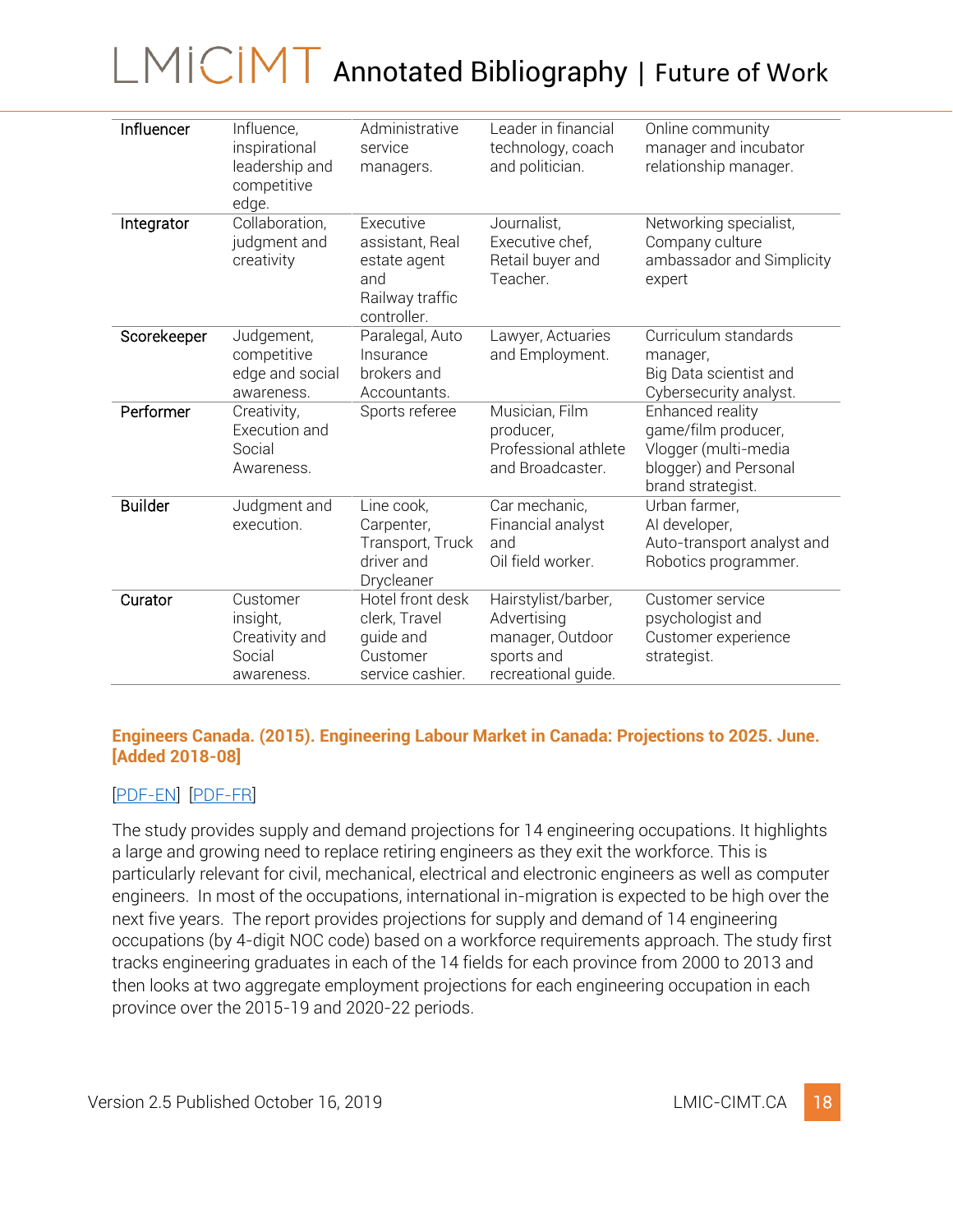A labour market tightness ranking is generated for each occupation to give an overview of the relative risk across occupations for obtaining their estimated supply requirements. Rank 1 corresponds to excess supply and 2 represents normal market situation whereby employers can fulfill their employment needs through normal methods whereas rank 3 corresponds to excess demand during which employers need to make special efforts to attract normal workers.

The results suggest that most provinces will experience normal labour market tightness for the engineering occupations assessed in the future (i.e., rank 2 for civil engineers, mechanical engineers, electrical and electronic engineers, chemical engineers, industrial and manufacturing engineers, metallurgical and materials engineers, mining engineers, geological engineers, petroleum engineers, aerospace engineers, computer engineering, other engineers, engineering managers, and software engineers). Only a small number of provinces are expected to experience excess demand in certain years over the medium term.

### <span id="page-19-0"></span>**Deloitte (2019). The path to prosperity: Why the future of work is human. [Added 2019-08]**

### [\[HMTL\]](https://www2.deloitte.com/insights/us/en/focus/technology-and-the-future-of-work/building-the-lucky-country.html?id=us:2el:3dc:4diAU22531:5awa:6di:fow&pkid=1006529)

This report discusses how, rather than replacing our jobs, technology will change the way we work. The authors highlight that these changes mean employment will continue to grow in the occupations that are most difficult to automate. The authors focus on the effects technology is likely to have on job replacement, the rate of transition between jobs, and the gig economy for the Australian job market.

The findings highlight that even though technological change is accelerating, unemployment rates are currently low in Australia and other developed countries, such as the US and EU member states. This suggests that so far, technological change is not replacing workers in large numbers, on net. Furthermore, when new technologies start taking effect, they will create more jobs than they replace. With respect to changing jobs and the gig economy, the authors find that 45% of workers in Australia have been with their current employers for more than five years, and that casual jobs currently represent a smaller share of all jobs than they did in the preceding two decades.

Finally, the report focuses on the types of jobs that are likely to be created in the future, predicting that by 2030, 36% of new jobs will be knowledge-based. The report also predicts that most of these jobs will be in the business services, health, education, or engineering sectors. The authors conclude by highlighting the importance of on-the-job learning as a remedy for changes in skill requirements, which are increasingly job-specific.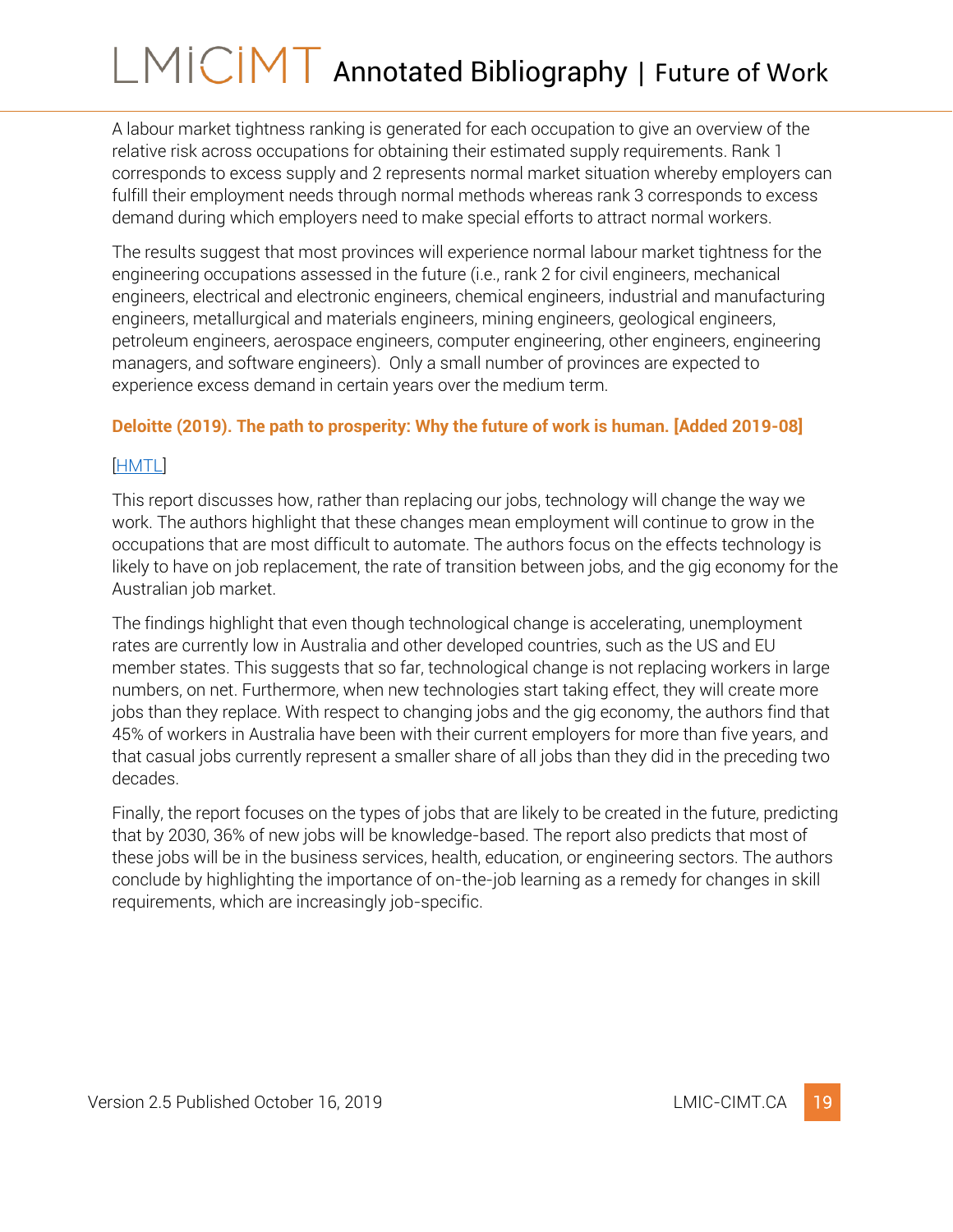### <span id="page-20-0"></span>◆[NEW] **Ernest & Young. (2018).** *Will you wait for the future to happen, or take a hand in shaping it? The future of work***. [Added 2019-10]**

### [\[PDF\]](https://www.ey.com/Publication/vwLUAssets/ey-future-of-work-insights-report/$FILE/ey-future-of-work-insights-report.pdf)

This Australian report focuses on expected labour market shifts associated with technological advances and advocates a five-component approach: organizational design, leaders, technology, jobs, and people.

A technology-driven organizational design can create significant opportunities. Redesigning organizations in this way involves eliminating traditional boundaries of hierarchy and role descriptions to foster collaboration among workers, which allows leaders to receive input from all employees and be responsive even during periods of rapid change. For their part, leaders will need to be effective at managing virtual, diverse, and geographically distributed teams. Further, leaders should develop a data-informed view of the organization's outlook to support effective planning and reduce anxiety arising from uncertainty.

Technology and jobs will interact and change together in the coming years. It will therefore be important to conduct labour market impact assessments on how new technologies will change worker roles over multi-year horizons. Such assessments can support short- and long-term planning, particularly in identifying skills requirements and training investments. Finally, organizations are advised to build employee awareness of future outlooks so that expectations stay ahead of any changes.

### <span id="page-20-1"></span>**ESDC (2018). Canadian Occupational Projection System 2017 Projections: Industrial Summaries 2017-2026. [Added 2018-08]**

### [\[PDF-EN\]](http://occupations.esdc.gc.ca/sppc-cops/maint/file/download/SSPB-EPD-COPS2017IndustrialSummaries-Report-20180321-EN-VERY%20FINAL.pdf) [\[PDF-FR\]](http://occupations.esdc.gc.ca/sppc-cops/maint/file/download/SSPB-EPD-COPS2017IndustrialSummaries-Report-20180321-FR-VERY%20FINAL.pdf)

This report presents a comprehensive analysis of the historical and future trends for all 42 industries defined in the Canadian Occupational Projection System (COPS). It includes analysis of challenges and opportunities, such as the impacts of new technologies, and a 10-year outlook for real GDP, employment and productivity.

The report covers occupational outcomes over the past ten years (2007-2016) and discusses the COPS projections for the next 10 years (2017-2026). Canada's employment growth rate declined sharply over 2007-2016, largely induced by rapid adoption of technology and lower demand for commodities following the economic downturn between 2006 and 2009. Although the employment growth rates of most industries are still declining, the rate of decline is slowing compared to the 2007-16 rates. It can also be observed that industries requiring low-wage workers such as food and accommodation services will face difficulties in attracting workers as they will have to compete with other higher-wage industries.

Further, there is a declining growth rate of labour supply which is causing a tightening in the labour market (demand greater than supply) in low-wage sectors. This will likely create challenges for these industries when competing with other employers to attract workers. As a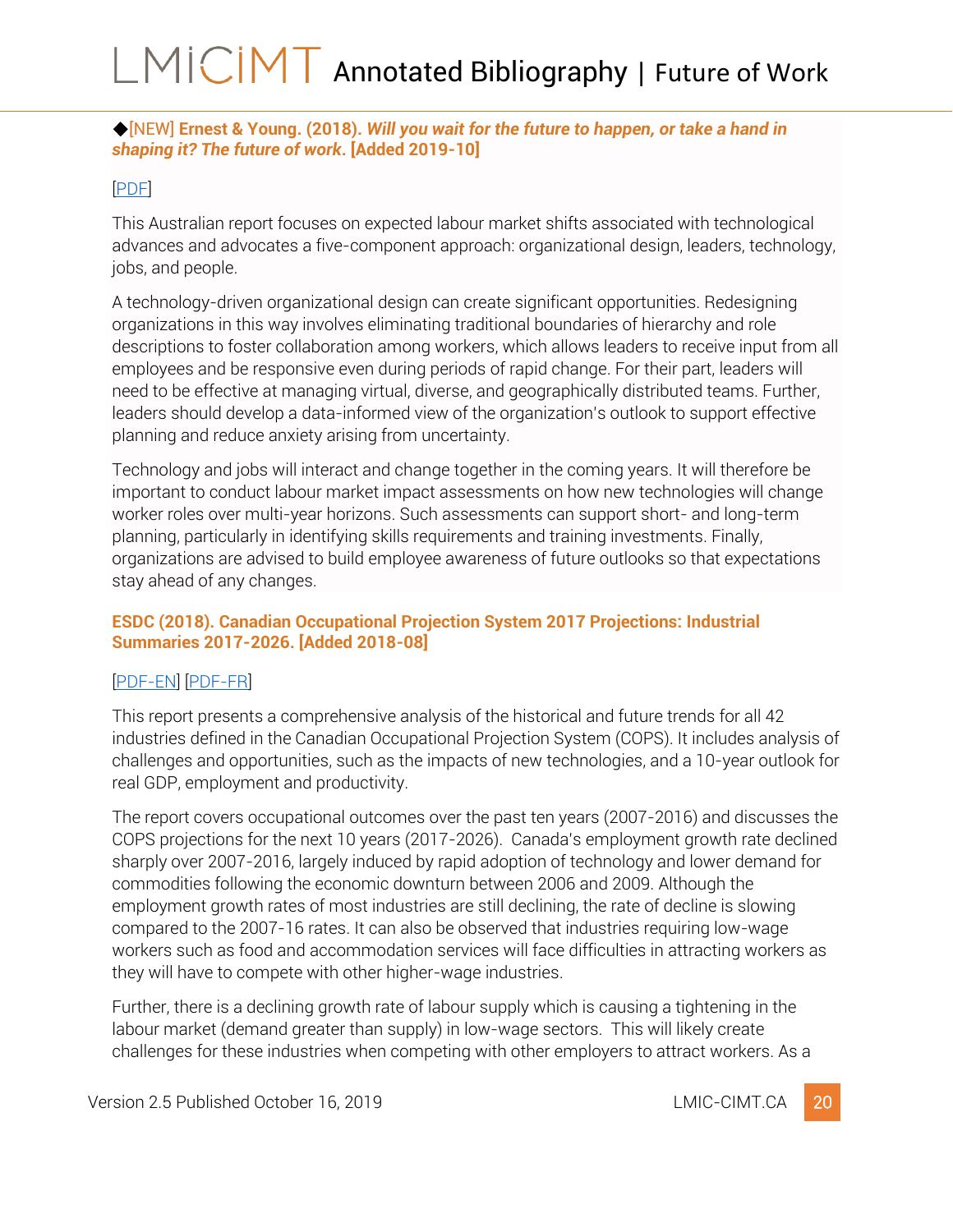result, these sectors will face additional pressure to increase their productivity level by implementing, for example, new labour-saving technologies.

### <span id="page-21-0"></span>**Fields, A., Uppal, S., & LaRochelle-Cote, S. (2017). The impact of aging on labour market participation rates. Statistics Canada. 14 June. [Added 2018-08]**

### [\[PDF-EN\]](https://www150.statcan.gc.ca/n1/en/pub/75-006-x/2017001/article/14826-eng.pdf?st=jTkD2GnP) [\[PDF-FR\]](https://www150.statcan.gc.ca/n1/fr/pub/75-006-x/2017001/article/14826-fra.pdf?st=e3oLaqGT)

The study uses the Labour Force Survey to assess the extent to which an aging population has contributed to gradual decline in labour force participation rates in recent years in Canada. The authors use the Oaxaca-Blinder decomposition technique to analyze the joint impact of several compositional effects on the participation rate.

The main hypothesis is that an older workforce may lead to "extended periods of slow growth" as an older population requires more government support and leads to a shrinking tax base, fewer work hours, health problems and labour shortages. The findings show that fewer people are entering the labour force than exiting. The ratio of youths aged 15 to 24 to the 55-64 age group is 0.9 in 2016 which is below replacement. As illustrated by projections, this trend will continue over the next two decades.

The study specifically finds that the labour force participation rate among the age group 55 and over has increased from 1996 to 2016 (36% of the labour force belongs to the age group 55 and over in 2016). The factors leading to this increase are also explored in the study. The employment share of the age group 55 and over is expected to increase to 40% by 2026. Conversely, proportion of core-age workers (ages 25-54) is expected to decline to 46% by 2026.

### <span id="page-21-1"></span>**Frey, C. B., and Osborne, M. A. (2013). The Future of Employment: How Susceptible are Jobs to Computerisation? 17 September. [Added 2018-08]**

### [\[PDF\]](https://www.oxfordmartin.ox.ac.uk/downloads/academic/The_Future_of_Employment.pdf)

The paper adopts a novel methodology to estimate the probability of the computerization for 702 occupations. The authors evaluate the potential impact of computerization on the labour market focusing on the number of jobs at risk, an occupations' likelihood of computerisation, and the relationship between wages and level of education. The study shows that recent developments in machine learning can put a significant proportion of occupations at risk of computerization in the next 10-20 years (about 47% of total US employment). The authors expect a technology plateau, as a slower pace of substituting computers for human labour which is caused by some engineering bottlenecks to computerization. They also provide some evidence that there is a strong negative relationship between the educational attainment and occupations' likelihood of computerization.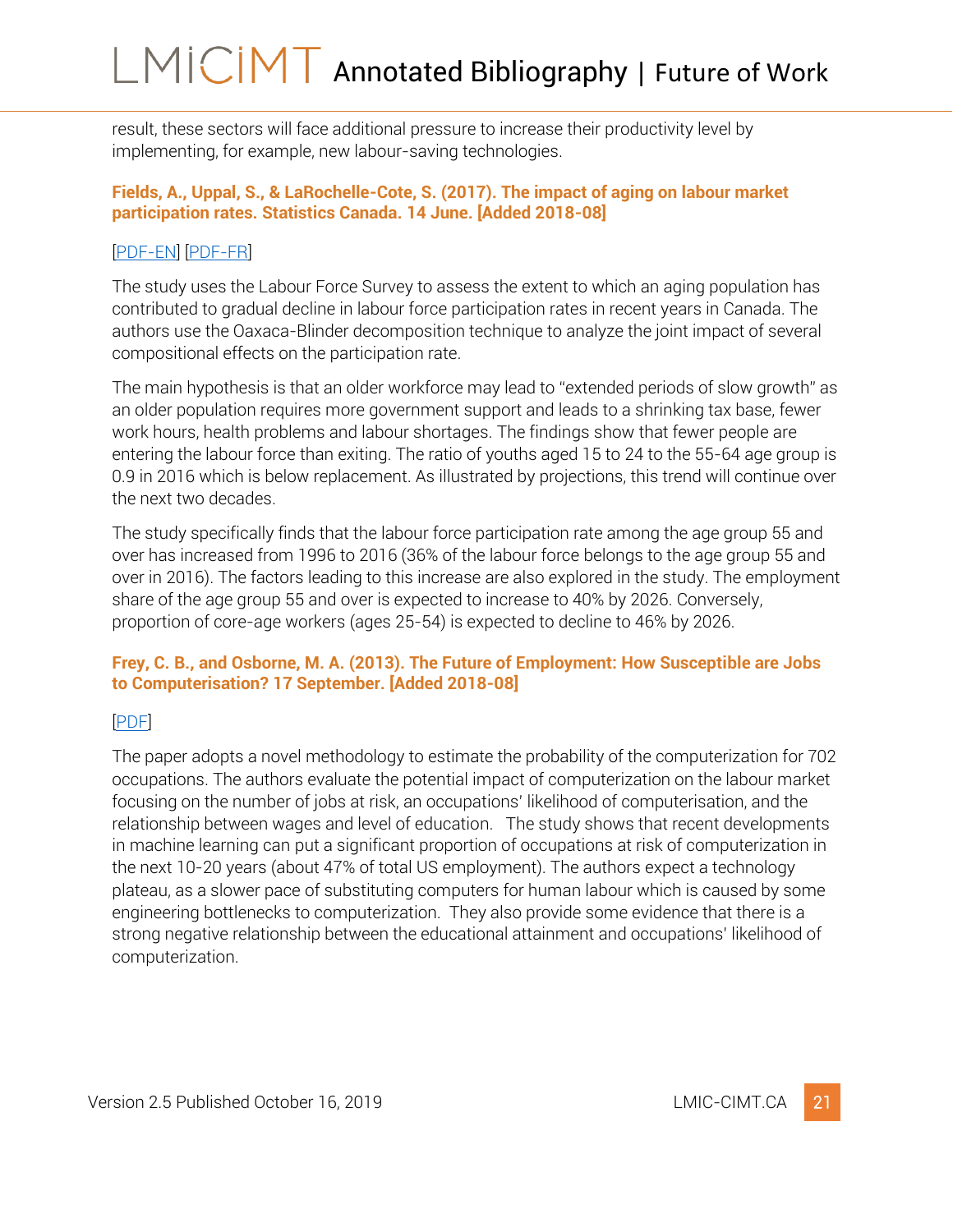### <span id="page-22-0"></span>**Green, D. A., and Sand, B. (2013). Has the Canadian Labour Market Polarized? November. [Added 2018-08]**

### [\[PDF\]](https://economics.ubc.ca/files/2014/02/pdf_paper_david-green-canadian-labour-polarized.pdf)

The paper uses Canadian Census and Labour Force Survey (LFS) data over the 1971-2012 period to investigate the impact of technological change on labour market polarization<sup>5</sup> in Canada. Since the discussion of polarization has been built mostly around US employment patterns, this study uses US Census data as a benchmark for the Canadian patterns. They analysed the nature of changes in employment by defining jobs in a comparable way across Census years. Then they rank occupations based on the average weekly wage of full-time workers.

The study proposes that the standard technological change model of job polarization for the US does not fit with the Canadian data. They show that job polarization exists in Canada but only in specific jurisdictions and it can mostly be attributed to the resource boom, not to technological change. The report highlights that although job polarization did occur in the 1980s and 1990s, and high- and low-paying occupations had higher employment growth relative to the middlepaying ones, the unbalanced employment growth has subsided since 2000. There is also evidence of increasing inequality as wages decreased for low-paying occupations relative to middle-paying occupations and for middle-paying occupations relative to high-paying occupations.

### <span id="page-22-1"></span>**Hirshorn, R. (2011). Impacts of Structural Changes in the Canadian Economy. Industry Canada. Working Paper 2011-04. [Added 2018-08]**

### [\[PDF-EN\]](https://www.ic.gc.ca/eic/site/eas-aes.nsf/vwapj/WP_2011-04_Hirshorn_ENG_2015.pdf/$FILE/WP_2011-04_Hirshorn_ENG_2015.pdf) [\[PDF-FR\]](https://www.ic.gc.ca/eic/site/eas-aes.nsf/vwapj/WP_2011-04_Hirshorn_Juin_2015-fra.pdf/$FILE/WP_2011-04_Hirshorn_Juin_2015-fra.pdf)

This report examines structural changes in the Canadian labour market since mid-1970s, its relationship to changes in productivity, and the impact on jobs and labour compensation. Structural changes in the Canadian labour market can be clearly identified by looking at changes in labour shares in manufacturing and service industries. More specifically, over the 1976-79 to 2001-05 period labour use has significantly declined in the manufacturing industries, while it has increased in service industries. Given rapid productivity growth in the manufacturing sector, these labour shifts out of manufacturing raise concerns regarding labour compensation and improvement in standard of living.

Taking a closer look at changes in labour productivity using "shift-share" analysis suggests that most of the increase in labour productivity during the analyzed time period can be attributed to productivity growth within individual industries. Structural changes had a small but significant negative impact on productivity growth that was due to differences not in productivity levels but in productivity growth rates between industries that were gaining and losing labour share. The weak performance of the service sector was the primary drag on productivity growth, reducing

<sup>5</sup> "Job polarization occurs when the shares of employment accounted for by high-skill and low-skill jobs grow faster than the employment share accounted for by middle-skill jobs" (p. 2).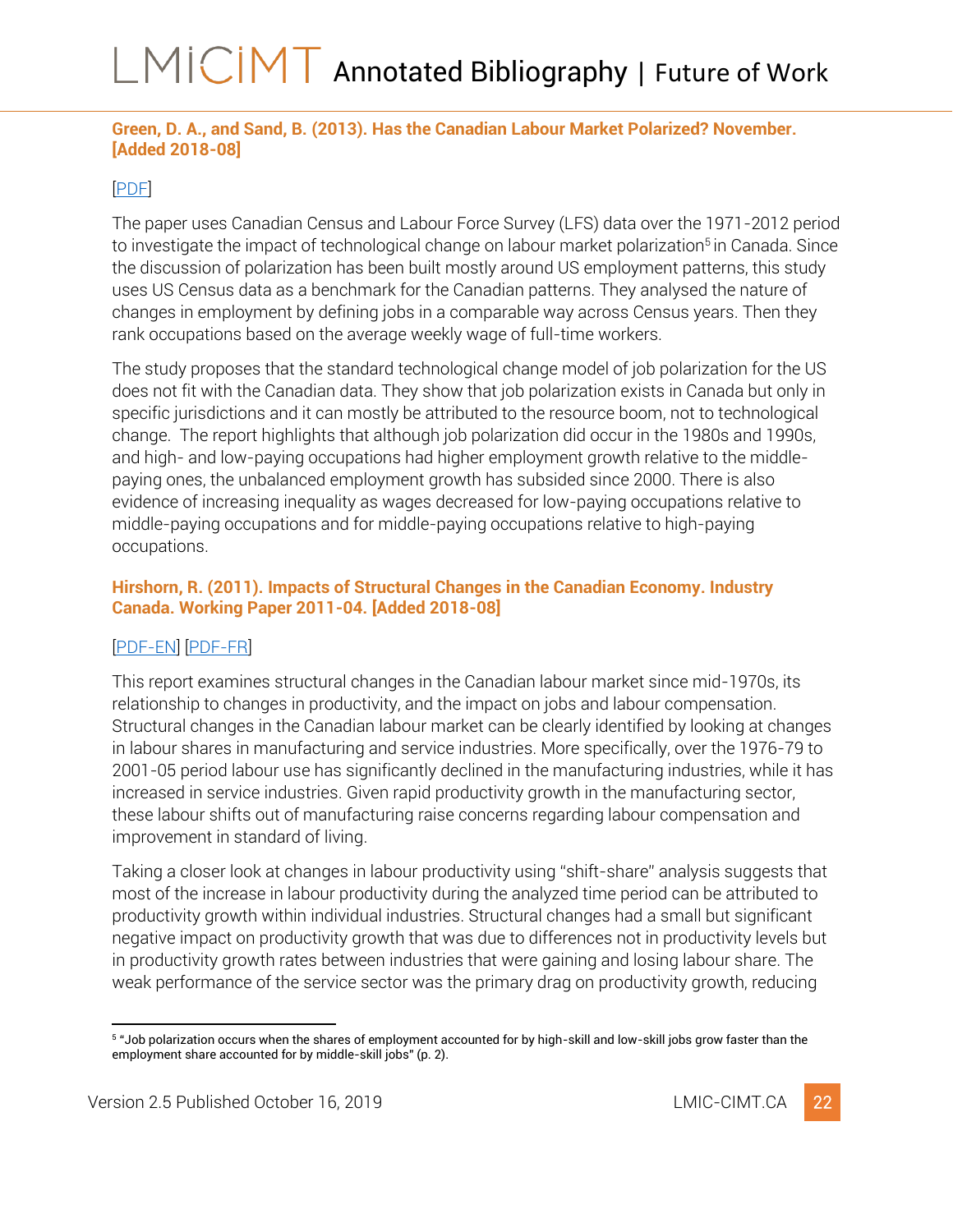"within industry" productivity growth and being the main factor behind the negative contribution of structural change to productivity growth. This has potentially serious implications for the Canadian economy which seems to have a dominant sector with a weak capacity for innovation and productivity growth.

Service sector jobs which have increased in importance differ in some significant respects from traditional manufacturing jobs. Service industries have a higher incidence of part-time and temporary workers and make greater use of flexible work arrangements. The proportion of workers with at least a university degree is, on average, higher in services than in manufacturing.

In terms of labour compensation, the relatively weaker productivity growth in the service sector has also contributed to slower growth of real wages in this sector. However, similar to productivity results discussed above, structural changes do not seem have a significant negative impact on real wage growth rate, which confirms results found by other studies.

### <span id="page-23-0"></span>**Horton (2017): The effects of algorithmic labor market recommendations: Evidence from a field experiment.** *Journal of Labor Economics,* **35(2): 345-385 [Added 2019-04]**

### [\[HTML](https://www.journals.uchicago.edu/doi/pdfplus/10.1086/689213) \$] [\[PDF](https://pdfs.semanticscholar.org/7f7c/d49dfc63faf01fdf5ec852f8e31d2dd8cea2.pdf) – link to working paper]

This article investigates the impact of recruitment costs on job creation using data from the freelancing platform oDesk (now Upwork). The platform's algorithm recommends candidates to employers who post new job openings. A random set of employers who posted job openings on the platform for the first time were selected to receive up to six recommended candidates (the treatment group). The employer could then decide to invite these candidates to apply to the opening, as well as search for additional candidates to invite. The control group consisted of other employers new to the platform, who had to search for candidates on their own.

The experiment found that the share of new employers inviting candidates to apply increased by 40% when candidates were recommended. Further, the probability that the test group employers would hire someone through the platform for a technical position rose by 20%, but there was no significant impact on recruitment for nontechnical positions. According to the author, this is due to the much larger number of freelancers who apply to nontechnical job positions without being invited by the employer. This suggests that the use of algorithms to match employers and workers would have an impact only in occupations with a small pool of available workers. In these cases, the lower search costs associated with algorithmically-assisted recruitment may positively impact job creation.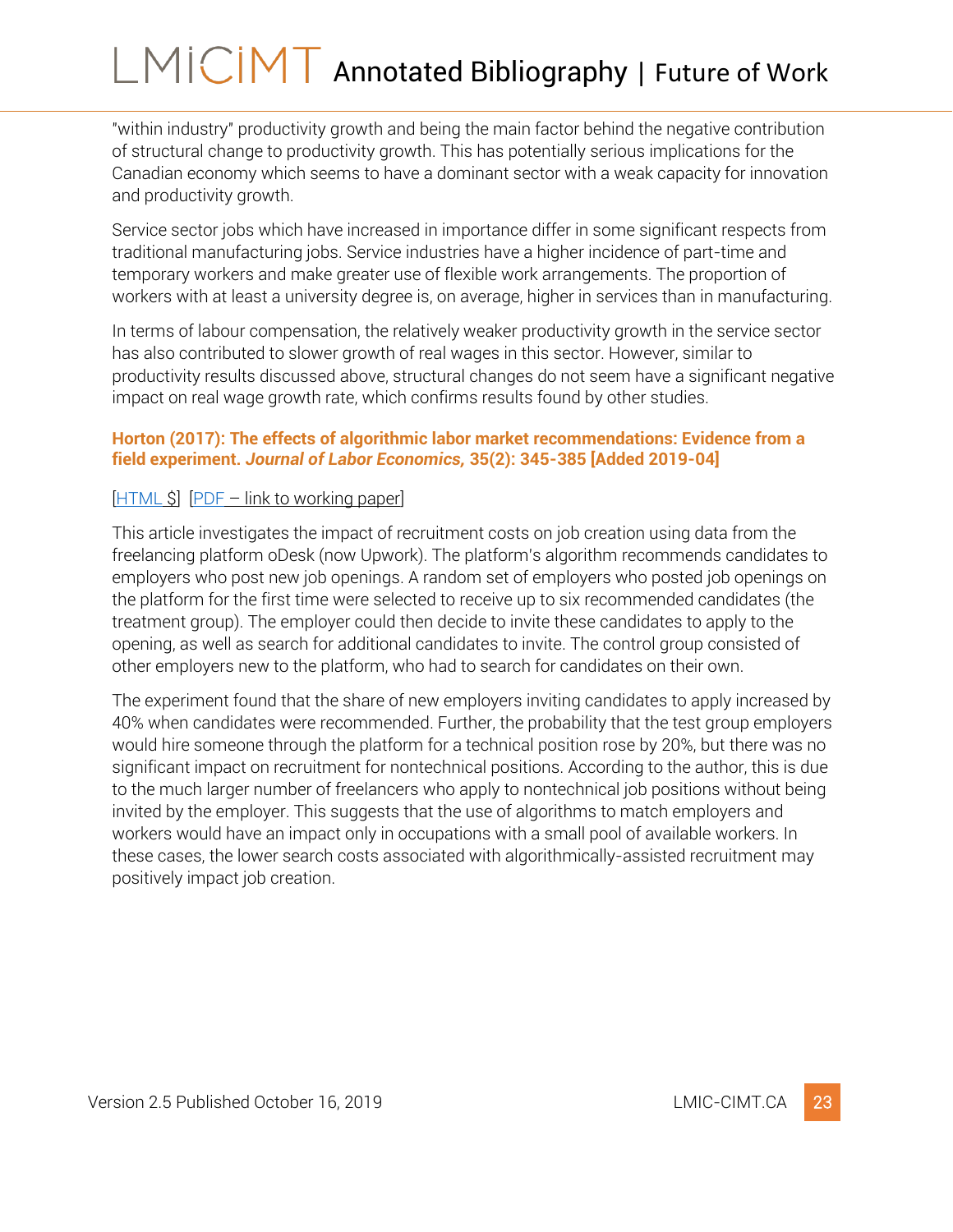### <span id="page-24-0"></span>**Hull, J. (2009). Aboriginal Youth, Education, and Labour Market Outcomes. Aboriginal Policy Research Consortium International (APRCi). [Added 2018-08]**

### [\[PDF\]](https://ir.lib.uwo.ca/cgi/viewcontent.cgi?article=1432&context=aprci)

This report explores the potential of aboriginal populations in Canada in meeting future labour force challenges especially with respect to concerns surrounding population ageing as a policy alternative to immigration and retention of older workers. The aboriginal labour force is projected to grow much more rapidly than the general Canadian labour force with the former groups' 15-64 years age group increasing by 48% as opposed to the latter's increasing only by 18%.

By 2026, younger aboriginal population will be 37% larger than in 2001, whereas general Canadian younger population will be 6% larger. Around 125,000 aboriginal children are turning 15 every five years with more than 600,000 reaching working age in the 2001-2026 period. Although the proportion of aboriginal people in the national labour market is projected to be 5% in 2026, they hold significant shares in certain provincial labour markets namely Manitoba, Saskatchewan and Northern Canada.

Looking at the projected labour force growth, the Atlantic region and Saskatchewan would see the largest growth in the aboriginal share of the labour force. In fact, Saskatchewan would experience a decline in its labour force in the absence of the aboriginal population. There is a strong positive relationship between educational attainment and labour force participation of aboriginals which could have strong impacts on closing the employment gap between aboriginals and general Canadians.

### <span id="page-24-1"></span>**Institute for the Future. (2017). The Next Era of Human–Machine Partnerships***.*  **[Added 2019-02]**

### [\[HTML\]](http://www.iftf.org/humanmachinepartnerships/) [\[PDF\]](http://www.iftf.org/fileadmin/user_upload/downloads/th/SR1940_IFTFforDellTechnologies_Human-Machine_070717_readerhigh-res.pdf)

For this report, 20 experts were surveyed to better understand how the relationship between humans and machines will change by 2030. The overwhelming response was that the expectations for work and how businesses operate will be reset. Participants expect that 85% of the jobs that today's learners will be doing in 2030 do not exist yet. Online platforms are expected to transform the nature of the workplace and how organizations hire new talent. The rapid pace at which skills become outdated and the introduction of new technologies (e.g., augmented reality) will decrease the value of prior knowledge and acquired skills, while increasing the value of aptitudes such as the capacity to learn on the job and digital literacy. The report makes recommendations to workers on how to succeed through the technological transformation that will occur in the next decade, including developing personal brands and adopting a more entrepreneurial mindset. They recommend that organizations should focus on cyber-security and incentivize workers to think creatively and find innovative solutions to problems.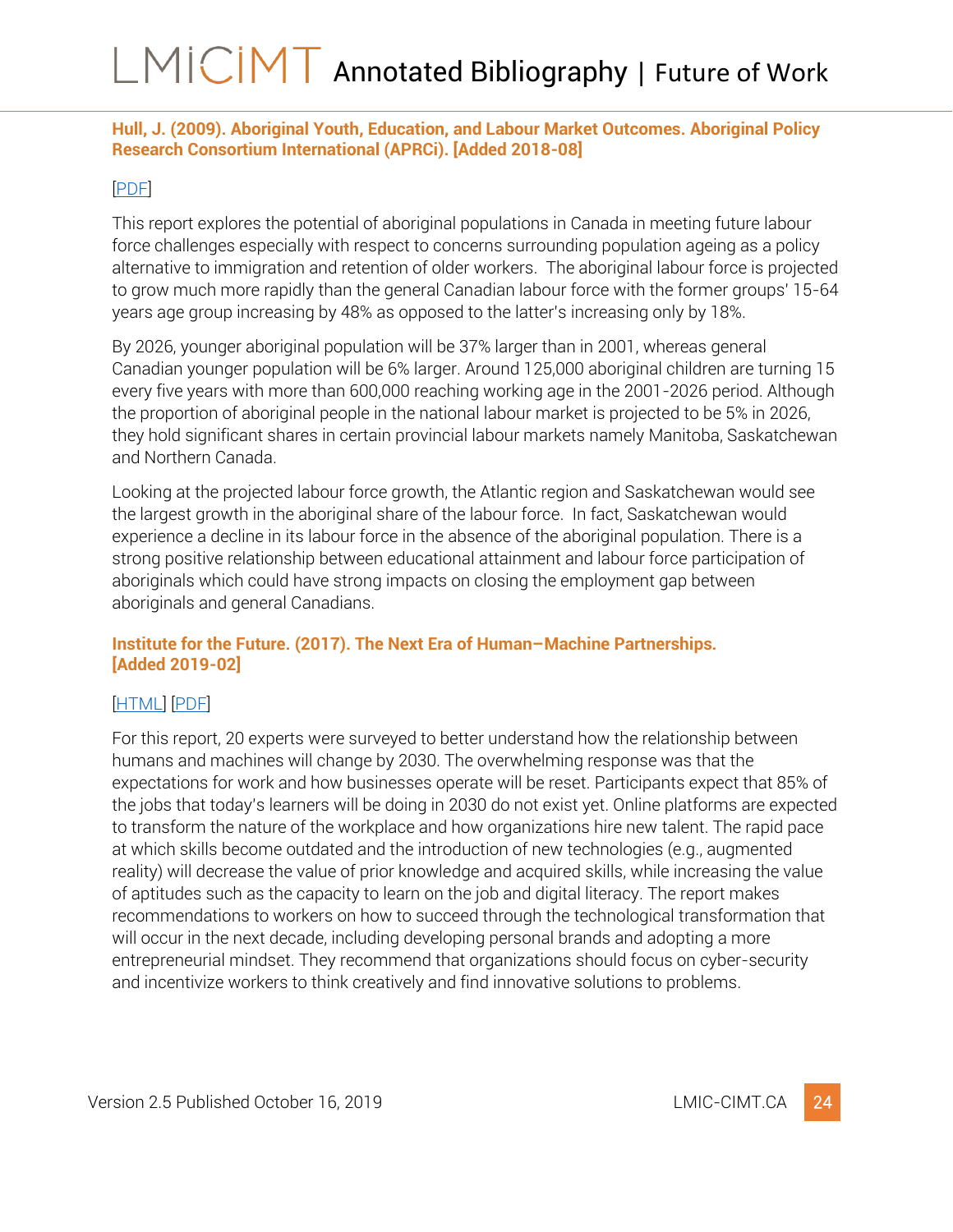### <span id="page-25-0"></span>**International Labour Organization. (2018). World Employment and Social Outlook 2018: Greening with jobs. [Added 2018-08]**

## [\[PDF-EN\]](https://www.ilo.org/weso-greening/documents/WESO_Greening_EN_web2.pdf) [\[PDF-FR\]](http://www.ilo.org/wcmsp5/groups/public/---dgreports/---dcomm/---publ/documents/publication/wcms_628709.pdf) (résumé analytique)

The long-term goal of the 2015 Paris Agreement is for the global mean temperature to be kept less than 2°C above pre-industrial levels. This ILO report estimates the net effects of this longterm goal on the number of jobs. Globally, adoption of sustainable practices toward a green economy will lead to 6 million job losses and the creation of 24 million jobs – a large net positive effect. This report includes five separate papers on the green economy, each using different datasets. The report discusses how the damage associated with climate change will destabilize working conditions. So that adoption of some health measures and social protection policies will help workers adapt to the changing environment.

OLS regressions and input–output models are used in this report. The report looks at the relationship between GDP and GHG emissions growth over 1995–2014 or latest year available by using data for various regions. They also estimate the relationship between total GHG emissions, materials and resource extraction and land use over 2000–14 or latest year available. Then they investigate decoupling of production and consumption-based emissions in the countries and changes in labour market outcomes for coupled and decoupled countries over 1995–2014 and estimate working hours lost to heat stress under a specific scenario over 1995–2030.

The report also calculates the percentage difference in employment between the sustainable energy scenarios in different sectors and regions and present public employment programme components by region. They simulate the effects of social protection policies for a green economy for developed and developing countries. The GDP growth rate for non-green versus green scenarios are also simulated for selected countries.

### <span id="page-25-1"></span>**Kim, Y., Kim, K., & Lee, S. (2017). "The rise of technological unemployment and its implications on the future macroeconomic landscape". Futures. March, 87: 1-9. [Added 2018-08]**

### [\[HTML\]](https://www.sciencedirect.com/science/article/pii/S0016328716302063)

This article uses two- and three-state Markov chain models to predict the proportion of jobs that are susceptible to computerization. Expanding on the model used by Frey and Osborne (2003), Kim et al. (2017) incorporate the passage of time to account for the assumption that susceptibility is not fixed; jobs that are non-susceptible today may later become susceptible in the future, and vice versa. Simulations of various future employment situations indicate that the probability of switching between states (susceptible versus non-susceptible) is heavily influenced by external controls, such as government intervention. This suggests that public policy initiatives may be key to managing the effect of computerisation on future employment. Furthermore, it is shown that the rate of computerisation is equal to the difference between the proportion of susceptible jobs that stay susceptible and the non-susceptible jobs that switch. Therefore, policy initiatives should specifically target the latter ratio.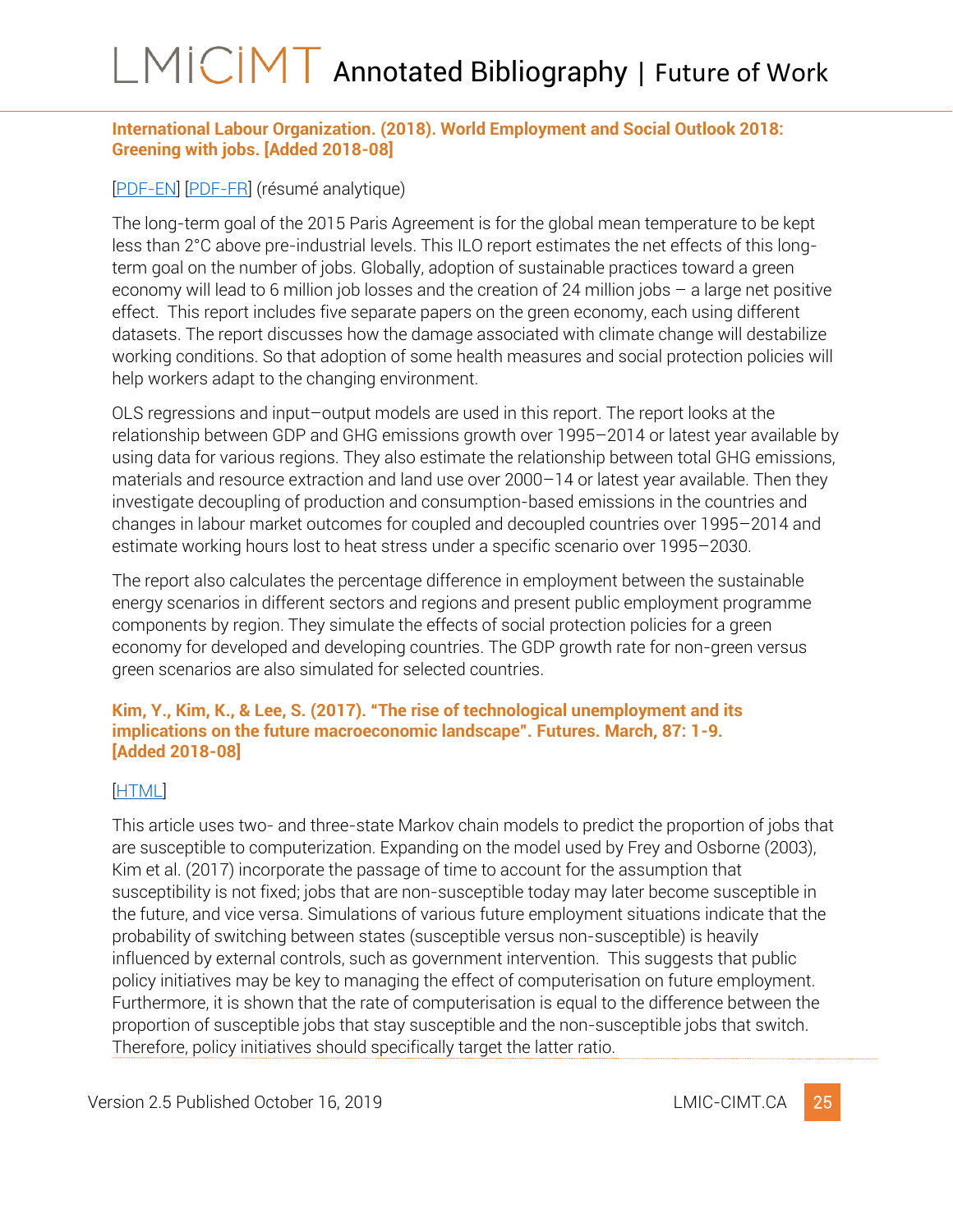<span id="page-26-0"></span>**King, Lewis, and Jeroen C. J. M. van den Bergh. (2017). "Worktime Reduction as a Solution to Climate Change: Five Scenarios Compared for the UK." Ecological Economics. 132: 124–34. [Added 2018-10]**

### [\[HTML\]](https://www.sciencedirect.com/science/article/pii/S0921800916302579)

An annual reduction of 20% in working hours could translate to a 16% decline in greenhouse gas (GHG) emissions in the United Kingdom and elsewhere. Using UK data, Lewis et al. (2017) consider 5 scenarios to reduce working hours: (i) a 3-day weekend; (ii) free Wednesdays; (iii) shorter workdays; (iv) more holiday entitlement; and, (v) labour force reduction. They separately evaluate the impact of reduced work hours on business and employee activities. It further balances changes in workers' CO2 consumption due to 'income effects' (e.g., less money to purchase things) and 'time effects' (e.g., more leisure time). The former typically lessens GHG emissions, whereas the latter will increase them.

The paper finds a three-day weekend, free Wednesday and workforce minimization are the most effective policies to reduce carbon emissions. Shorter workdays and more holiday entitlement are found to be the least effective. The most effective policy, a three-day weekend, is expected to reduce CO2 emissions by a total 14.21 tons of CO2-equivalents, or 2.2% of 2016 total emissions. A shorter working day, which was the least effective, will reduce emissions by only 0.2%. The authors note there would be aggregate long-term effects of these policies that have uncertain consequences on carbon emissions but highlight the importance of these types of analyses for estimating the impact of various policy options.

### <span id="page-26-1"></span>**Kostyshyna and Luu (2019). "The Size and Characteristics of Informal ("Gig") Work in Canada".** *Bank of Canada***, Staff Analytical Note, 2019-6. [Added 2019-04]**

### [\[PDF\]](https://www.bankofcanada.ca/wp-content/uploads/2019/02/san2019-6.pdf)

New technologies have led to a significant increase in the share of Canadians involved in nonstandard or informal work arrangements, particularly among those who are less than 25 years of age. Official labour market statistics in Canada do not fully reflect this new trend, suggesting that employment and wage growth figures may be biased downwards. The authors estimate that taking these new forms of work into account would increase the labour force participation rate by approximately 3 percentage points overall, and by 8 percentage points for youth. Further, using the Canadian Survey of Consumer Expectations, the authors find that participation rates in informal jobs are strongly correlated with weak labour market conditions. For instance, informal job participation is higher in provinces where the unemployment level is high and wage growth is weak. Supporting this correlation, the authors note that 15% of people with informal jobs stated they could not find a standard work position and 37% said they wanted to earn extra money to compensate for negative labour market conditions such as job loss, reduced hours, reduced pay, and/or stagnant wages. Informal work participation rates are also higher among those who fear losing their main job in the coming year and those who work part-time because they cannot find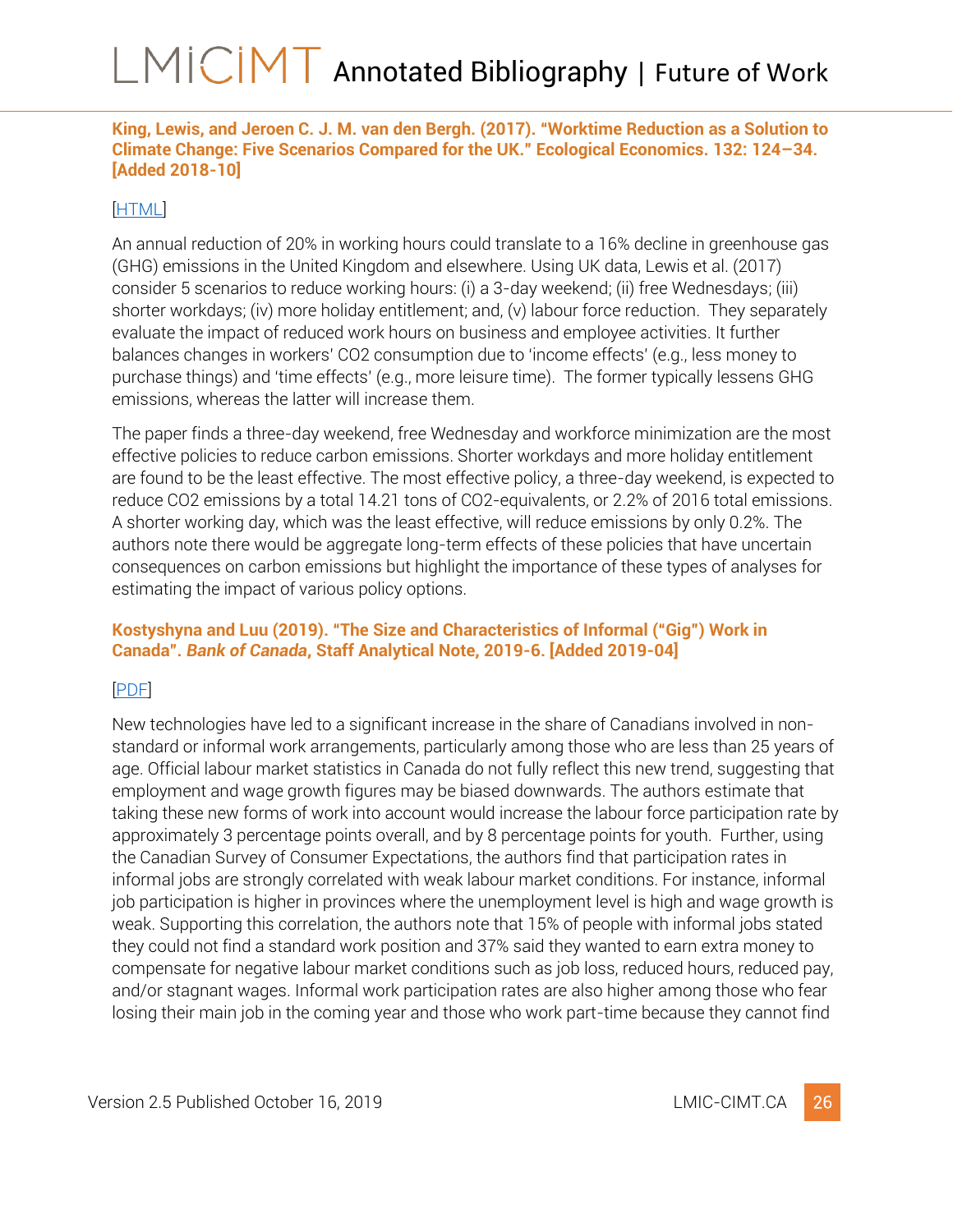a full-time position. More than half of these informal workers would prefer to have a regular, formal job.

#### <span id="page-27-0"></span>**Kühn, S., Milasi, S., & Yoon, S. (2018). "Population Ageing and Future Labour Market Challenges", World Employment and Social Outlook, Chapter 4. International Labour Organization. January. [Added 2018-08]**

## [\[HTML\]](https://onlinelibrary.wiley.com/doi/abs/10.1002/wow3.127) [\[PDF\]](https://onlinelibrary.wiley.com/doi/epdf/10.1002/wow3.127)

This chapter identifies three consequences of a rapidly ageing population on the global labour market: (a) declining labour force growth rates, (b) changing patterns of savings and consumption, and (c) growing pressure on public social expenditures. Since older workers encounter unique problems and barriers to employment, addressing these issues is integral to the creation of favourable market outcomes. Older workers, for example, are less likely to receive on-the-job training, which limits job flexibility and employment options. They are also more prone to work-related physical injury and mental stress, contributing to premature exit from the labour force. These issues might be resolved through targeted efforts to offer continuing education, to improve working conditions, and to encourage a better work-life balance.

### <span id="page-27-1"></span>**Kustec, S. (2012). The role of migrant labour supply in the Canadian labour market. Citizenship and Immigration Canada. June. [Added 2018-08]**

### [\[PDF-EN\]](https://www.canada.ca/content/dam/ircc/migration/ircc/english/resources/research/2012-migrant/documents/pdf/migrant2012-eng.pdf) [\[PDF-FR\]](https://www.canada.ca/content/dam/ircc/migration/ircc/francais/ressources/recherche/2012-migrant/documents/pdf/migrant2012-fra.pdf)

This paper examines the implications of a slowing population growth and an ageing workforce for Canada's labour market. In the next decade, the annual labour force growth rate is estimated to decrease from 1.6% to 0.8%, while the proportion of workers over 55 years of age is expected to increase. Future projections of labour demand suggest a total of 4.4 million job vacancies due to retirements, deaths, and emigrations alone, compared to the 700,000 vacancies from expansion growth. One tool for meeting this predicted demand is through the use of immigrant workers. Currently, landed and non-landed immigrants, such as temporary foreign workers, comprise 22.9% of the total Canadian labour force. Although this figure is expected to increase in the next decade, the gains from Canadian-born workers still outweigh the gains from immigrant labour and is expected to remain so for the foreseeable future.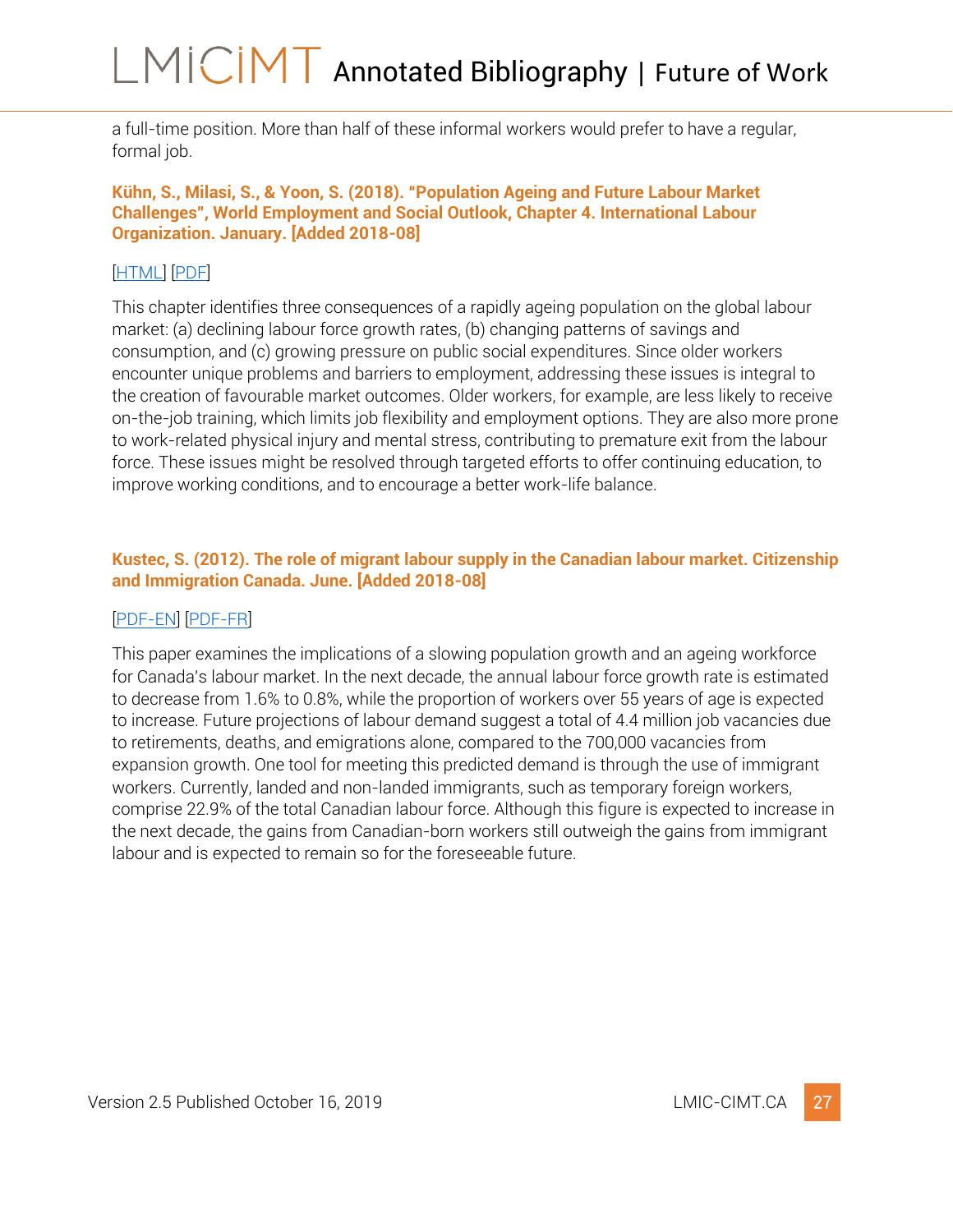<span id="page-28-0"></span>**Lamb, C. (2016). The Talented Mr. Robot. The impact of automation on Canada's workforce. Brookfield Institute for Innovation + Entrepreneurship (BII+E**). **[Added 2018-08]**

#### [\[PDF\]](https://brookfieldinstitute.ca/wp-content/uploads/TalentedMrRobot_BIIE-1.pdf)

This report concludes that Canadian jobs involving routine tasks are highly susceptible to automation, but that these jobs may not be eliminated only restructured. It estimates that 42% of the Canadian labour force is at high-risk of being affected by automation within the next 10 to 20 years. In addition, 42% of job tasks currently performed by Canadian workers are already automatable with existing technology. Although this does not imply these jobs will be lost per se, it does mean workers will need to acquire new skills to adapt to the changing job requirements. Low-education, low-skilled workers are at most risk of becoming unemployment. On the other hand, 36% of Canada's labour force is employed in high-skilled occupations with low risk of being affected by automation. These occupations are expected to produce 712,000 jobs over the next 2 decades, which provides opportunities for those willing and able to change careers.

### <span id="page-28-1"></span>**Lamb, C., and Doyle, S. (2017). Future-proof: Preparing young Canadians for the future of work. Brookfield Institute for Innovation + Entrepreneurship (BII+E). [Added 2018-08]**

[\[PDF\]](https://brookfieldinstitute.ca/wp-content/uploads/FINAL-FP-report-Onlinev3.pdf)

This report examines ways to help Canada's teenagers prepare for their future career development amidst the growth of automation. Most entry level jobs, which are likely to be replaced by automation, are staffed by younger workers. By equipping them with a wide range of technical and soft skills, such as digital literacy, entrepreneurship and social intelligence, young workers will be better suited to find work in the higher-skilled occupations not replaceable by automation. The report also suggests that employers provide relevant training programs to complement post-secondary education. Some general recommendations offered include the provision of timely labour market information, career planning services, and mentorship programs for youth entering into the labour force.

#### <span id="page-28-2"></span>**Lamb, C., and Lo, M. (2017). Automation Across the Nation: Understanding the potential impacts of technological trends across Canada. Brookfield Institute for Innovation + Entrepreneurship (BII+E). [Added 2018-08]**

### [\[PDF\]](https://brookfieldinstitute.ca/wp-content/uploads/RP_BrookfieldInstitute_Automation-Across-the-Nation.pdf)

Lambo and Lo examine the number of individuals employed in each industry in every Canadian Census Metropolitan Areas (CMAs) and Census Agglomeration (CA) to identify the proportion of work activities most susceptible to automation. They find that job markets in smaller cities and towns that specialize in manufacturing or resource extraction, such as southern Ontario and Quebec, are more likely to be disrupted as a result of automation than smaller cities and towns that specialise in health care assistance, political and educational services, or than larger cities with "diversified economies and a highly skilled labour market."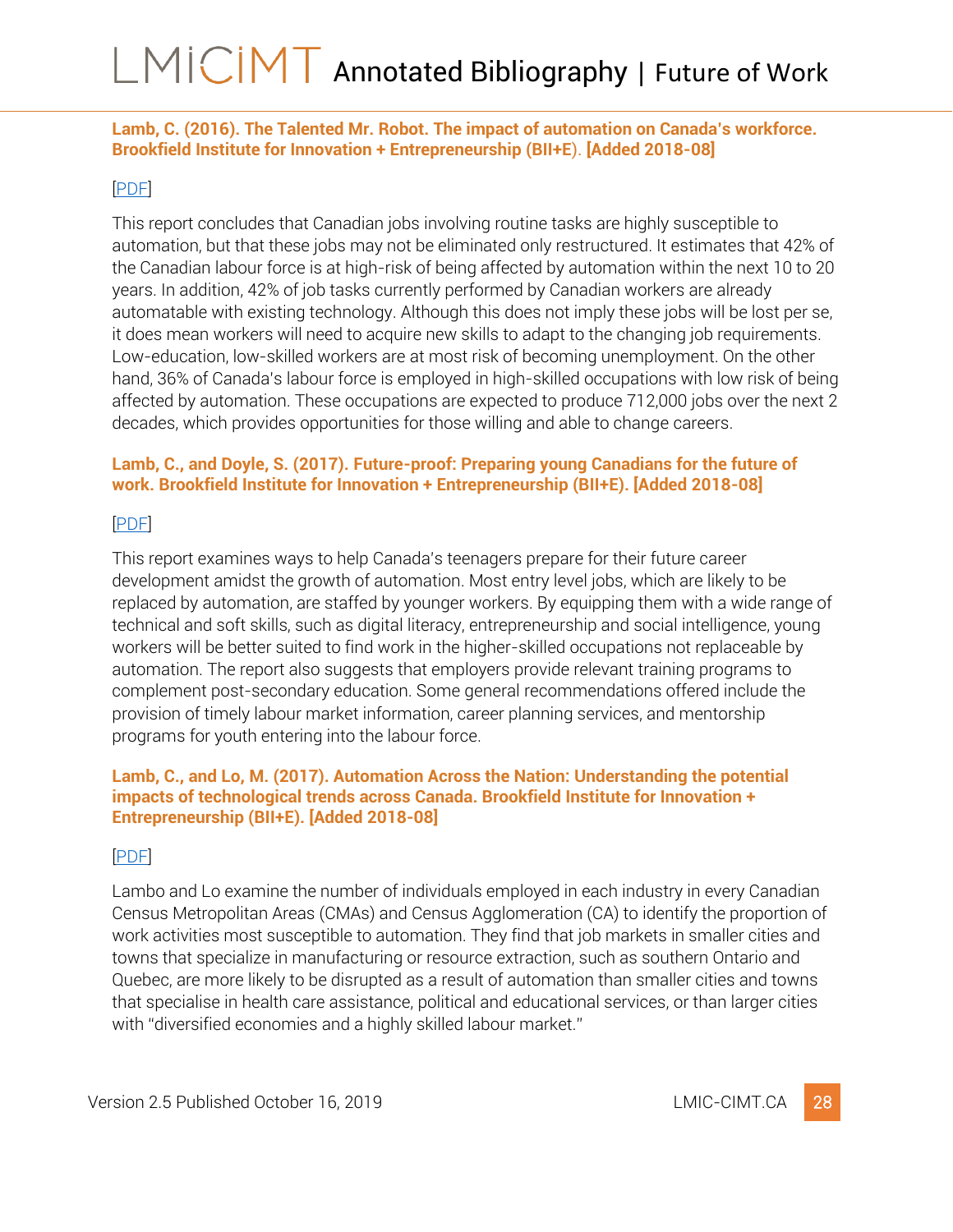<span id="page-29-0"></span>**Lamb, C., Munro, D. and Vu, V. (2018). Better, Faster, Stronger: Maximizing the benefits of automation for Ontario's firms and people. Brookfield Institute for Innovation + Entrepreneurship (BII+E). [Added 2018-08]**

### [\[PDF\]](https://brookfieldinstitute.ca/wp-content/uploads/Brookfield-Institute-Better-Faster-Stronger-2.pdf)

This report investigates the risks and benefits of automation for employers and companies in Ontario's manufacturing, and finance and insurance sectors. The report points out that Ontario's economy is facing a "dual challenge": (1) to increase productivity through automation and (2) to create more jobs. Ontario firms, however, have been hesitant to incorporate automation over concern for disruption to jobs and workers. This is due, at least in part, to reports that have focused on the association between automation and job loss, but automation also creates new employment opportunities and job tasks. Therefore, taking steps to encourage firms to implement new technological advances, while equipping workers with the skills needed to adapt to the changing world of work is essential to realizing the dual challenge. These steps include investing in technology research and development, creating a culture of lifelong education, promoting flexible training programs, and facilitating collaboration between businesses and postsecondary schools.

### <span id="page-29-1"></span>**Lane, J. & Murray, T.S. (2018). Literacy lost: Canada's basic skills shortfall. Canada West Foundation, Human Capital Centre. [Added 2019-04]**

### [\[HTML\]](http://cwf.ca/research/publications/report-literacy-lost-canadas-basic-skills-shortfall/) [\[PDF\]](http://cwf.ca/wp-content/uploads/2018/12/2018-12-CWF_LiteracyLost_Report_WEB-1.pdf)

From 2003 to 2011, literacy rates in Canada fell by seven percentage points, according to the International Adult Literacy and Life Skills Survey and the Program for the Assessment of International Adult Competencies Survey, respectively. To explain the data, the authors cite three underlying causes: a failure in the educational system, a high proportion of low-skilled workers in the labour force with a lack of opportunity for up-skilling, and skill loss due to disuse. They argue that the decline in literacy impacts Canadians and the economy at three levels. First, illiteracy makes one more vulnerable to job loss and can make finding new work even more challenging. Second, and related, Employment and Social Development Canada's (ESDC) [Essential Skills](https://www.canada.ca/en/employment-social-development/programs/essential-skills/profiles.html)  [Profiles](https://www.canada.ca/en/employment-social-development/programs/essential-skills/profiles.html) show that most occupations require workers to possess minimum literacy scores of 3 out of 5 to be fully productive at their job. Yet, in comparing the assessments of individual Canadians in 2011, Lane and Murray show that the supply of workers with this minimum literacy level has not kept pace with demand. Finally, declining literacy rates and levels can drag down both GDP and worker productivity.

To address declining literacy rates, the authors suggest that Canada improve the literacy skills of students in K-12 and post-secondary education, invest in understanding the skill needs of employers, embed literacy training in all aspects of workforce training, encourage literacy use at work in order to halt loss due to disuse, and mandate the new Future Skills Centre to include cognitive skills in its research.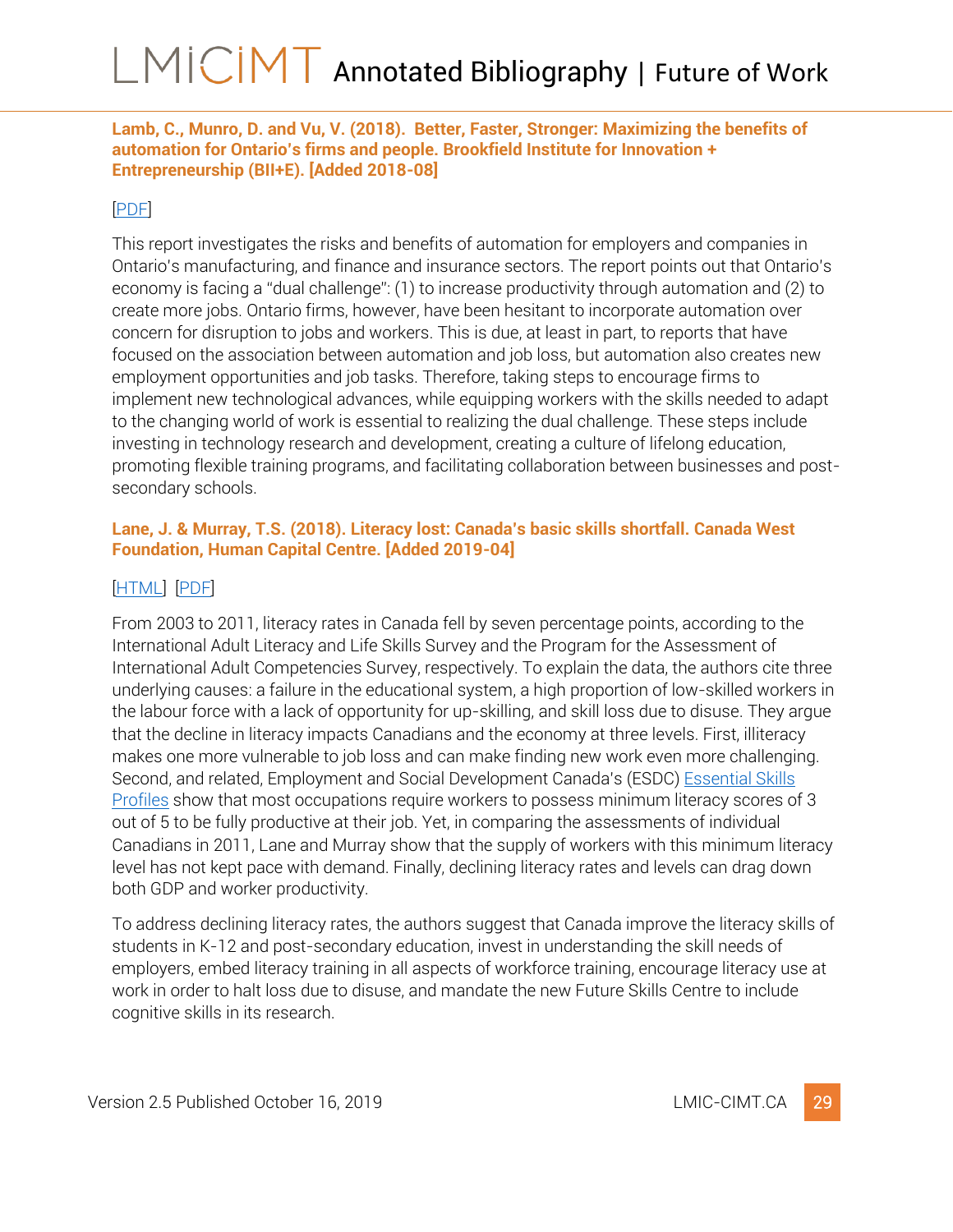<span id="page-30-0"></span>**Lent, R.W. (September 2018). Future of work in the digital world: Preparing for instability and opportunity.** *The Career Development Quarterly***, 66, 205-219. [Added 2019-04]**

#### [\[HTML\]](https://onlinelibrary.wiley.com/doi/full/10.1002/cdq.12143)

This article asserts that the literature concerning the future of work is inconsistent, which makes taking informed career-related decisions difficult. While some research predicts large-scale job loss and labour disruptions, other research emphasizes the emergence of new, meaningful work opportunities. Given such conflicting reports, only one thing is certain: the world of work is changing; how and to what extent it is changing, remains unclear. Lent seeks to help career counselors and vocational psychologists understand their role amid this uncertainty. He advocates for career development professionals to shift from a career-matching paradigm, which has been the dominant approach in career counseling, to a career-life preparedness approach that encourages clients to accept change as a normal part of individual career paths and teaches planning and coping strategies.

### <span id="page-30-1"></span>**Massé, P., Roy, R., and Gingras, Y. (1998). The Changing Skill Structure of Employment in Canada. Human Resources Development Canada. R-99-7E. November. [Added 2018-08]**

[\[PDF\]](http://bibvir1.uqac.ca/archivage/000869812.pdf)

This paper examines the evolution of the demand for skilled labour due to technological change and changing trends in Canada's labour market. Overall change in employment is decomposed into a skill substitution effect, a productivity lag effect, and an output effect. The skill substitution effect is that technological innovation leads to demand for higher-skilled workers; Productivity lag effects suggests that differing growth rates across industries determine the distribution of indemand skills; and, the output effect refers to the changing demand in skills due to demand for Canadian-produced goods and services. They find that the skill substitution effect dominates the other two effects in driving the structural changes in skills demanded in Canada. Likewise, the substitution effect appears to be gaining in importance over time.

Relatedly, the report demonstrates that knowledge and management occupations have significantly increased leading to increased demand for cognitive and communication skills, which in turn has led to an increase in the demand for higher education and literacy.

Despite the increase in demand for skilled labour, there was no significant evidence of skill shortages in the Canadian economy. The increase in demand for skilled labour has been met by an equal increase in supply of highly skilled workers. Furthermore, there is no significant evidence of job deterioration for low skilled workers.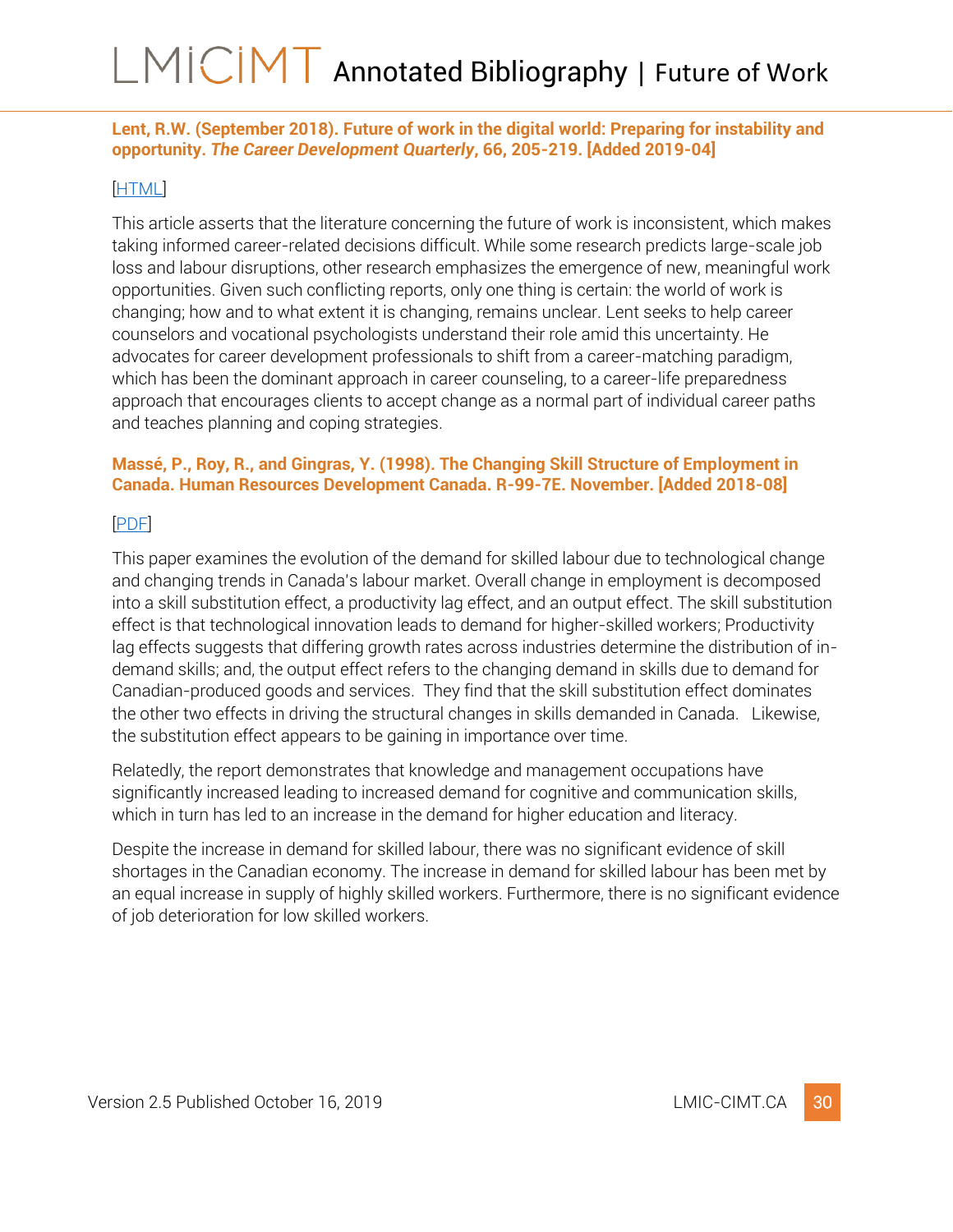<span id="page-31-0"></span>**Mateos-García, J. (2018). The Complex Economics of Artificial Intelligence. National**  *Endowment for Science, Technology and the Arts (NESTA). Available at SSRN 3294552* **[Added 2019-02]**

### [\[HTML\]](https://papers.ssrn.com/sol3/papers.cfm?abstract_id=3294552)

AI systems are often seen as a neutral and homogenous "General-Purpose Technology" (GPT). This article argues, in contrast, that AI systems are not neutral and that certain trajectories of deploying AI systems can have significant societal benefits. The main difference between AI and other GPTs (e.g., the steam engine, electricity, computers) is the fallibility of AI. AI applications mimic specific human intelligences, making them susceptible to failure in unexpected situations. The article discusses four complexities of AI systems that can derail their adoption  $$ organizational, market, social, and temporal — as well as the ideal scenarios for each complexity.

| Type of complexity | Description                                                                  |
|--------------------|------------------------------------------------------------------------------|
| Organizational     | Uncertainties in how AI might create tensions between different              |
|                    | organizations                                                                |
| Market             | Widespread informational asymmetries of AI systems can lead to               |
|                    | unfavourable applications                                                    |
| Social             | Individual deployment of AI systems might have adverse effects, such as      |
|                    | worker displacement                                                          |
| Temporal           | Once locked-in to a trajectory, it is difficult to change course even if the |
|                    | trajectory is recognized as inferior                                         |

The author argues that societies can maximize the benefits of AI deployment by identifying and strengthening favourable AI trajectories, undertaking rigorous research to reduce uncertainties in deploying AI, introducing regulatory and compliance measures to help identify permitted applications of AI, and active monitoring to preserve diversity and prevent premature lock-in into inferior AI trajectories.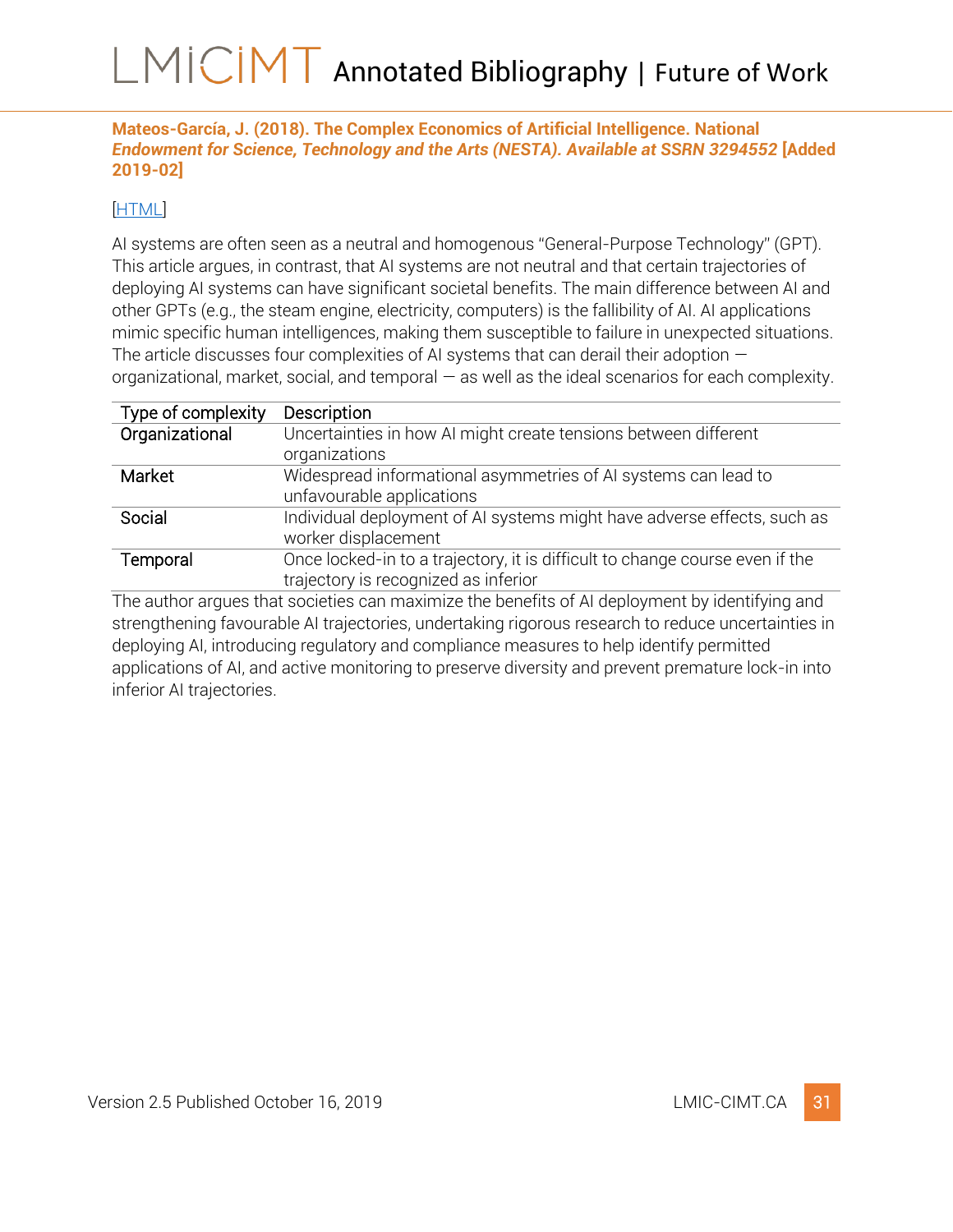### <span id="page-32-0"></span>**McDaniel, S., Wong, L., & Watt, B. (2015). An Aging Workforce and the Future Labour Market in Canada. Canadian Public Policy. 41(2). June. [Added 2018-08]**

### [\[PDF\]](https://www.utpjournals.press/doi/abs/10.3138/cpp.2014-057)

The paper explores peer-reviewed research for the period 2000-2013 to determine the effect of Canada's ageing workforce on the labour market. The looming retirement of Canada's "babyboomers" raises concerns of a potential shortage of replacement labour. The paper argues that such concern may be unwarranted, as the age composition of the labour force is also shifting. Questions also arise as to the usefulness of relying on temporary foreign workers (TFW) as a potential solution; however, policies pertaining to immigration are very recent and their implications are not yet fully understood. Changes made to TFW policy in 2014, for example, require more research to understand how this may affect future labour market conditions. The lack of good data on skills and labour further prevents a complete understanding of current and future labour demand. The paper identifies the need for improved information on current and future provincial and pan-Canadian labour markets in order to better understand skill-needs.

### <span id="page-32-1"></span>**McKinsey Global Institute. (2017). A Future that Works: Automation, Employment, and Productivity. [Added 2018-08]**

## [\[HTML\]](https://www.mckinsey.com/mgi/overview/2017-in-review/automation-and-the-future-of-work/a-future-that-works-automation-employment-and-productivity) [\[PDF\]](https://www.mckinsey.com/~/media/McKinsey/Featured%20Insights/Digital%20Disruption/Harnessing%20automation%20for%20a%20future%20that%20works/MGI-A-future-that-works_Full-report.ashx)

This report analyses the impact of automation on work activities and global productivity. It is shown that automation can boost annual global productivity growth by anywhere from 0.8 to 1.4%. In addition, it is found that approximately 50% of work activities have the potential to be automated by adapting current technology. Nevertheless, this does not equate directly to jobloss as less than 5% of occupations are found to be fully automatable; it does, however, imply a restructuring. Furthermore, it is estimated that those workers who are disrupted will find other employment. To contextualise the effects, the paper compares the situation to the shift away from agriculture in the United States in the 19th and early 20th century: Although some jobs were lost, other jobs were created.

Five factors influencing the pace and form of automation are identified. The first is technical feasibility. It takes time to research, identify, and decide how to incorporate new technology. Second, creating and implementing technical solutions requires capital investment and can be costly. Labour costs from training and losses due to temporary skill mismatches are a third factor that will influence the pace and form of automation. Finally, the economic benefits, and both social and regulatory acceptance must be considered. The public may be opposed to automation if they expect large job-losses, for example, and workplace safety and liability issues must be also address.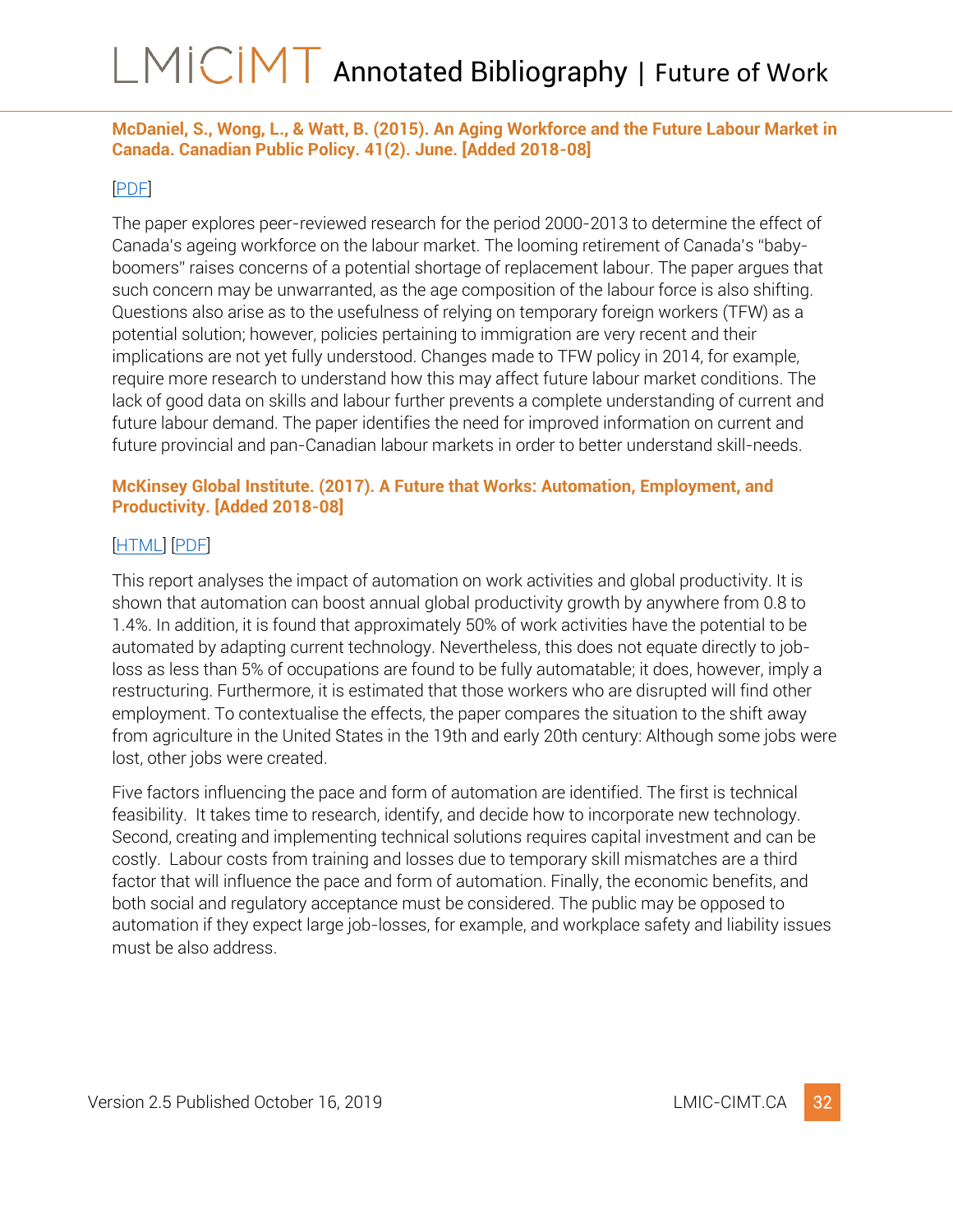### <span id="page-33-0"></span>**McKinsey Global Institute. (2018). Jobs Lost, Jobs Gained: Workforce Transitions in a Time of Automation. [Added 2018-08]**

### [\[HTML\]](https://www.mckinsey.com/mgi/overview/2017-in-review/automation-and-the-future-of-work/jobs-lost-jobs-gained-workforce-transitions-in-a-time-of-automation) [\[PDF\]](https://www.mckinsey.com/~/media/McKinsey/Featured%20Insights/Future%20of%20Organizations/What%20the%20future%20of%20work%20will%20mean%20for%20jobs%20skills%20and%20wages/MGI-Jobs-Lost-Jobs-Gained-Report-December-6-2017.ashx)

This report highlights the impact of automation on the labour market with respect to the disruption to and creation of jobs by 2030. It is framed around three questions: Will there be enough work in the future to maintain full employment? Which occupations will grow? And, how will skills and wages be affected?

Overall, it is found that automation will boost economic growth and productivity but will significantly alter the distribution of jobs and the demand for skills. Due to the increase in productivity, it is expected that full employment levels may be maintained, provided that people are able to successfully and quickly change careers (within one year). As the share of job tasks become automated, the distribution of occupations and related skills will change. In advanced economies, the demand for physical labour will decrease, while employment for professionals, care providers, and managers/executives is predicted to increase. All workers are advised to focus on building skills that are hard to automate, such as social, emotional, and high-cognitive skills.

The effects of automation on wages will depend on the success of disrupted workers in changing careers. If re-employment is slow, greater than one year for example, frictional unemployment will place downward pressure on wages. For advanced economies, such as the United States, job polarization could be exacerbated, whereas for emerging economies, middle class wages may rise and reduce polarization.

<span id="page-33-1"></span>**Mertins-Kirkwood, H. (2018). Making decarbonization work for workers: Policies for a just transition to a zero-carbon economy in Canada. Canadian Centre for Policy Alternatives. January 25. [Added 2018-08]**

### [\[HTML\]](https://www.policyalternatives.ca/publications/reports/making-decarbonization-work-workers) [\[PDF\]](https://www.policyalternatives.ca/sites/default/files/uploads/publications/National%20Office/2018/01/Making%20Decarbonization%20Work.pdf)

The report argues that there are two sets of policies involved in transiting to a zero-carbon economy: (1) reactive ones which can minimize the negative effects of decarbonization on workers; and, (2) proactive ones which can maximize the positive effects. The zero-carbon economy needs a mix of both policies to ensure an equitable and productive employment outcome for all workers. The study also highlights that workers in the fossil-fuel production and energy-intensive heavy industry sectors are most at risk of these negative effects. However, one of the biggest beneficiaries of a clean economy is the construction sector.

Regarding provincial findings, the report shows that Alberta has the highest number of jobs in the fossil fuel industry at 138,000 jobs and Saskatchewan has the second largest share accounting for nearly a fifth of the province's GDP. Nationally, the fossil fuel industry accounts for just 8% of GDP and 1% of employment.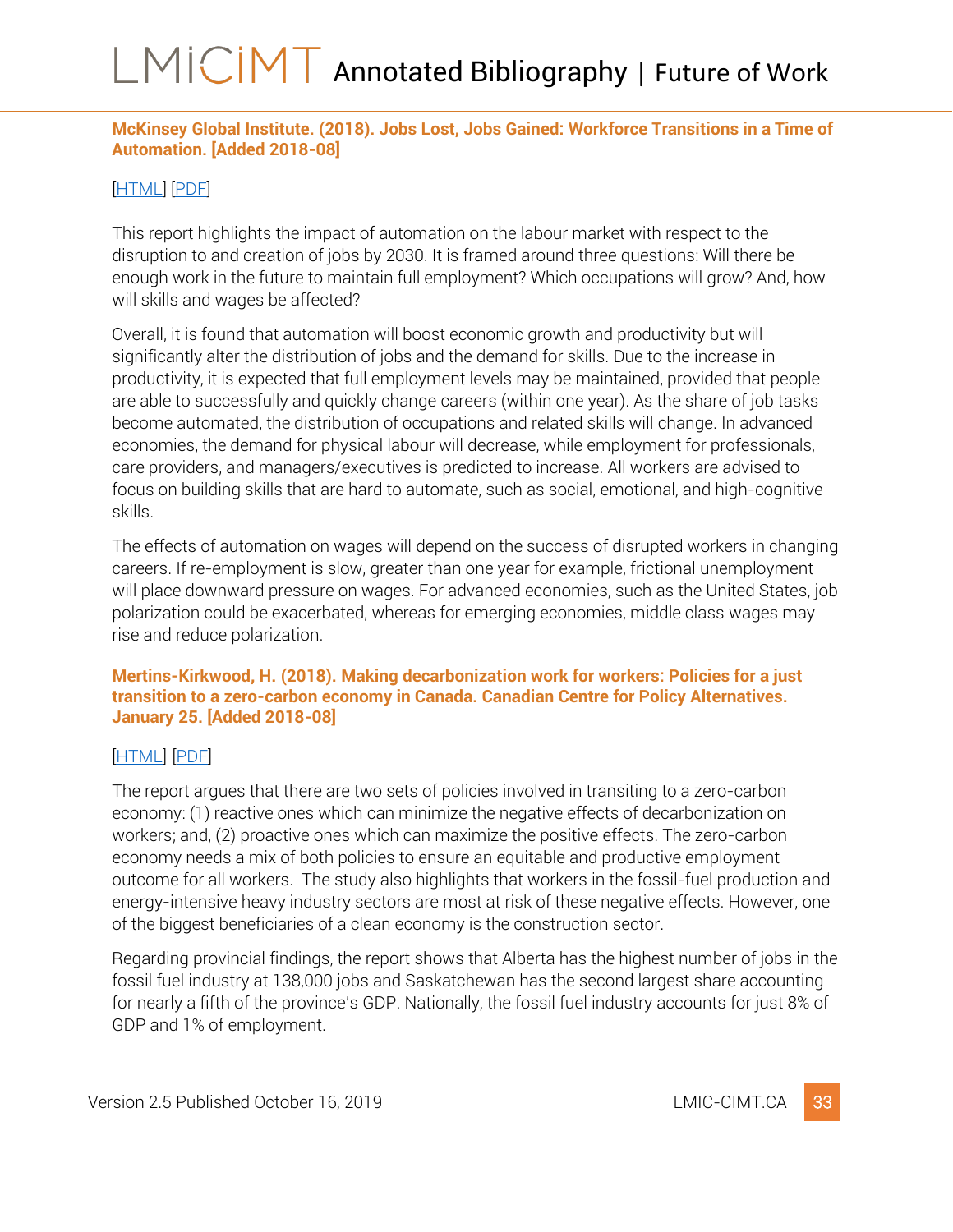### <span id="page-34-0"></span>**Mitchell, C., Young, M., & Popiela, A. (2018, August 29). The Future of Work: Frontline Challenges in an Era of Digital Transformation***. The Conference Board***. [Added 2019-02]**

#### [\[HTML\]](https://www.conferenceboard.ca/e-Library/abstract.aspx?did=9887&AspxAutoDetectCookieSupport=1)

This report presents the findings from *The Future of Work: The Strategic HR Joint Council Meeting* where 250 C-suite and senior level executives from 14 councils on human resources (HR) management discussed the future of HR. The report also lists the skills and aptitudes that will become essential to HR professionals in the near future, such as managing ever-changing operational needs and adopting an experimental approach to program development.

Discussants believe that the field will become increasingly focused on those non-routine tasks necessary to achieve long-term organizational goals. In order to generate greater efficiencies, routine HR tasks will be increasingly automated. For instance, HR will play a pivotal role in improving incentive structures to reward collaboration instead of competition between employees. HR professionals will also be increasingly involved in training staff on teambuilding and new digital skills. It is also expected that the number of freelancers and external consultants used by companies will increase, therefore requiring HR professionals to be at the forefront of workplace restructuring.

### <span id="page-34-1"></span>**Nesta. (2018). The Future of Skills: Employment in 2030. [Added 2018-10]**

### [\[HTML\]](https://www.nesta.org.uk/report/the-future-of-skills-employment-in-2030/) [\[PDF\]](https://media.nesta.org.uk/documents/the_future_of_skills_employment_in_2030_0.pdf)

The authors employ a novel mixed-model prediction approach that leverages expert information with machine learning models to focus on the unexplored effects of automation on job creation. They also gather data on major labour market trends to contextualize the interaction of automation with other relevant future of work trends such as globalization, population aging, urbanization and the rise of the green economy. Using a combination of detailed occupational information from the Occupational Information Network (O\*Net) and workshop respondent data for both the US and the UK, the paper maps out how jobs are likely to change, and the resulting implications for skills demand.

The authors discuss the likely dynamics of technological change in different labour markets. They find that education, health care and public sector occupations are likely to grow, while lowskilled jobs in fields like construction and agriculture are less likely to suffer poor labour market outcomes. However, because they show heterogenous occupational growth patterns, the authors find that the negative outcomes for lower skilled workers are likely to be less severe than has been previously assumed. The authors conclude that technological change points to opportunities for boosting growth with the caveat that current education and training systems must respond appropriately to these new challenges.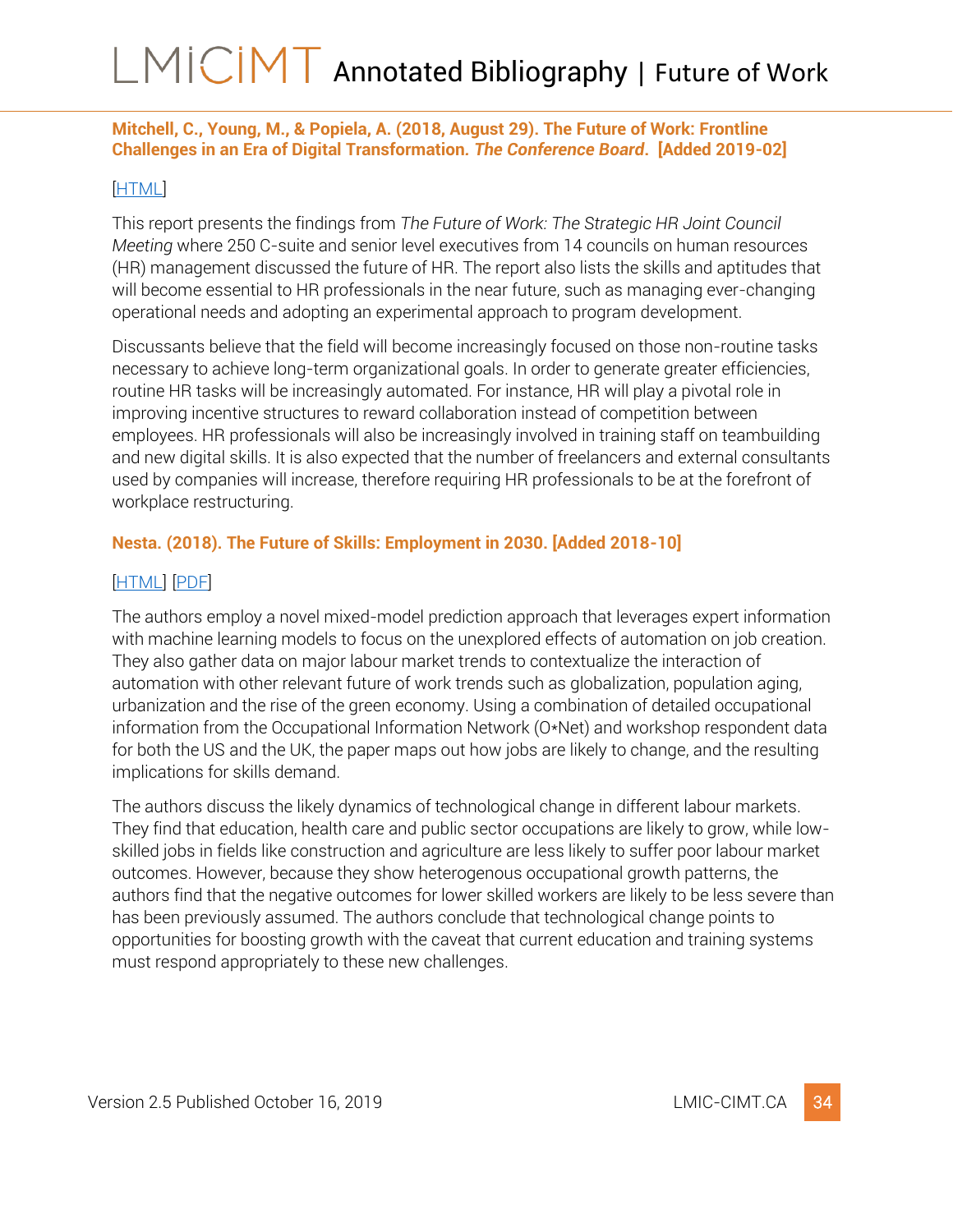### <span id="page-35-0"></span>**OECD. (2017). Employment Implications of Green Growth: Linking jobs, growth, and green policies. Report for the G7 Environment Ministers. June. [Added 2018-08]**

#### [\[PDF\]](https://www.oecd.org/environment/Employment-Implications-of-Green-Growth-OECD-Report-G7-Environment-Ministers.pdf)

This report uses the OECD data to analyze the impact of green policies (policies that improve environmental quality) by identifying and quantifying concerns surrounding employment losses arising from an economy's transition to green growth for OECD countries. It argues that wellimplemented green policies that generate employment in several "green" sectors, will lead to job destruction in environmentally polluting "brown" sectors, whose activities would be replaced by green sectors. The study shows that the transition to green policies will lead workers to shift between sectors. It finds that low-skilled workers will face larger employment shifts to new sectors relative to the shifts made by mid- and high-skilled workers. Thus, it is important to have well-functioning markets to enable smooth transitions across sectors.

Furthermore, the report highlights that government revenues could be efficiently used to mitigate these negative effects through methods such as lowering taxes on wages, and funding education and training programs to generate "positive overall employment outcomes." Well-functioning labour markets are also integral in ensuring the smooth transition and integration of displaced workers.

### <span id="page-35-1"></span>**Oschinski, M., and Wyonch R. (2017). Future Shock? The Impact of Automation on Canada's Labour Market. C.D. Howe Institute. Commentary no. 472. [Added 2018-08]**

#### [\[PDF\]](https://www.cdhowe.org/sites/default/files/attachments/research_papers/mixed/Update_Commentary%20472%20web.pdf)

This report evaluates the impact of technological change on the Canadian labour market over the past 30 years and assesses the implications for the future. The report highlights that Canadian industries where more than three-quarters of the job are at high risk of automation account for only 1.7% of employment. Based on historical evidence, the report argues that high rates of unemployment stemming from technological progress is unlikely. Furthermore, empirical evidence suggests that the increased use of robots will not directly cause unemployment, because countries with relatively higher robot densities than Canada would have experienced greater job losses.

#### <span id="page-35-2"></span>**Policy Horizons Canada. (2018).** *The Next Generation of Emerging Global Challenges***. [Added 2019-06]**

### [\[HTML-EN\]](https://horizons.gc.ca/en/2018/10/19/the-next-generation-of-emerging-global-challenges/) [\[HTML-FR\]](https://horizons.gc.ca/fr/2018/10/19/la-prochaine-generation-denjeux-mondiaux-emergents/)

Surveillance is becoming ubiquitous, which could lead to major societal and economic changes, as practical anonymity may no longer exist in future. To prepare for this change, research and public dialogue is required to address privacy issues and to create opportunities for an open and democratic information society. The report describes the key factors expected to lead to greater surveillance, including Artificial Intelligence (AI) and smart cities. Advancement in such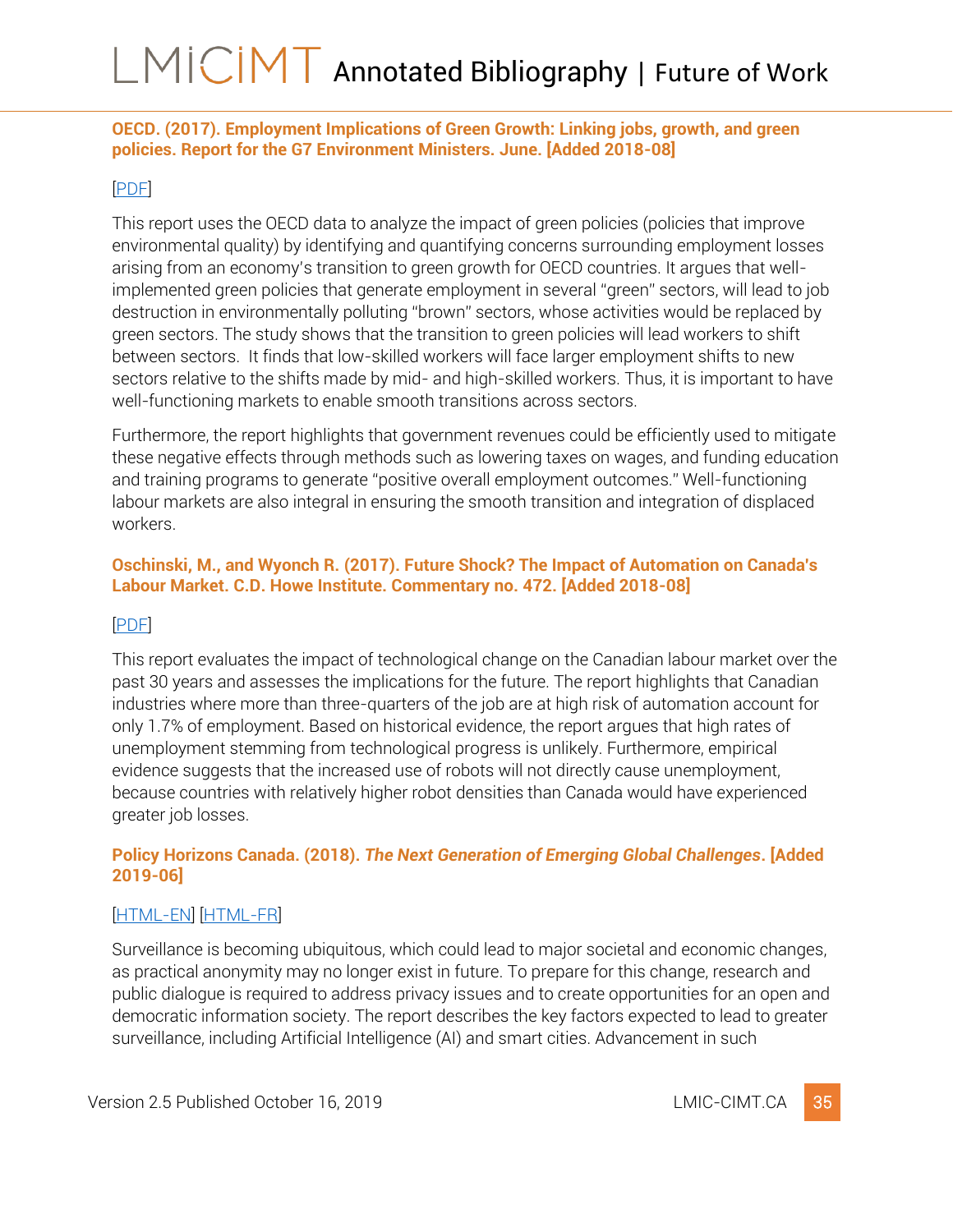technologies will intensify surveillance and thereby pose greater risks to the privacy of individuals and businesses. It is possible to have a surveillance society in which individuals have practical anonymity, but this requires negotiation on the context and definition of privacy in the modern age. New agreements, concepts, and tools may be required to protect privacy boundaries. As institutional surveillance increases, it is likely that citizens will also increase counter-surveillance to monitor the activities and devices that breach privacy.

### <span id="page-36-0"></span>**Policy Horizons Canada. (2018).** *Working in the Digital Economy***. [Added 2019-06]**

## [\[HTML-EN\]](https://horizons.gc.ca/en/2018/10/19/the-next-generation-of-emerging-global-challenges/#working-in-the-digital-economy) [\[HTML-FR\]](https://horizons.gc.ca/fr/2018/10/19/la-prochaine-generation-denjeux-mondiaux-emergents/#le-travail)

The advancement of information technology has enabled the production network of the service industry to become global in scope. Platforms such as Freelancer and Amazon allow anyone, anywhere in the world to find a virtual worker. These platforms divide traditional jobs into discrete tasks, effectively shifting the labour market away from full-time work towards part-time contract work. While automation and robotics will reduce labour shortages in manual occupations, many people could lose their jobs as a result. Indeed, a 2016 survey by Randstad suggests that 85% of those companies surveyed will move to hiring more contract, temporary, and freelance workers.

A number of labour market policies will require updating in response to these technological changes. Because social insurance programs only protect people with full-time jobs, such policy instruments should be revised in order to deal effectively with workers in non-traditional roles. Similarly, minimum wage laws, labour standards, and tax rules are also not well suited to the changing labour market. Without smart and effective policy changes, digitization will lead to less stable employment and growing income insecurity for many.

#### <span id="page-36-1"></span>**Prism Economics & Analysis. (2017). The Future of the Manufacturing Labour Force in Canada. Canadian Manufacturing & Exporters (CM) & Canadian Skills Training & Employment Coalition (CSTEC). January. [Added 2018-08]**

### [\[PDF\]](http://cstec.ca/sites/cstec/files/reports/The%20Future%20of%20the%20Manufacturing%20Labour%20Force%20in%20Canada.pdf)

The report provides an analysis of the labour needs of the manufacturing industry in Canada for the next 5 and 10 years, and a baseline projection of the labour requirements of Canadian manufacturing by occupation. The first objective is to generate LMI that is regional, current, and focused on the skills needs of the manufacturing sector. The second is to provide supply and demand forecasts that are rigorous and calibrated to take account of locally generated data. Finally, the results should be used to engage regional employers in a discussion about steps that might be taken to address any skills shortages identified by the LMI.

Of the 15 regions covered, 14 expect a recruitment gap totaling 129,000 workers. This is further complicated by the age of workers, as the average age of workers in the manufacturing sector is higher than the rest of the workforce. This poses additional burden with regard to replacement demand as these workers are expected to retire within the next decade. It is also observed that manufacturing faces substantial competition for workers with other industries. Montreal and the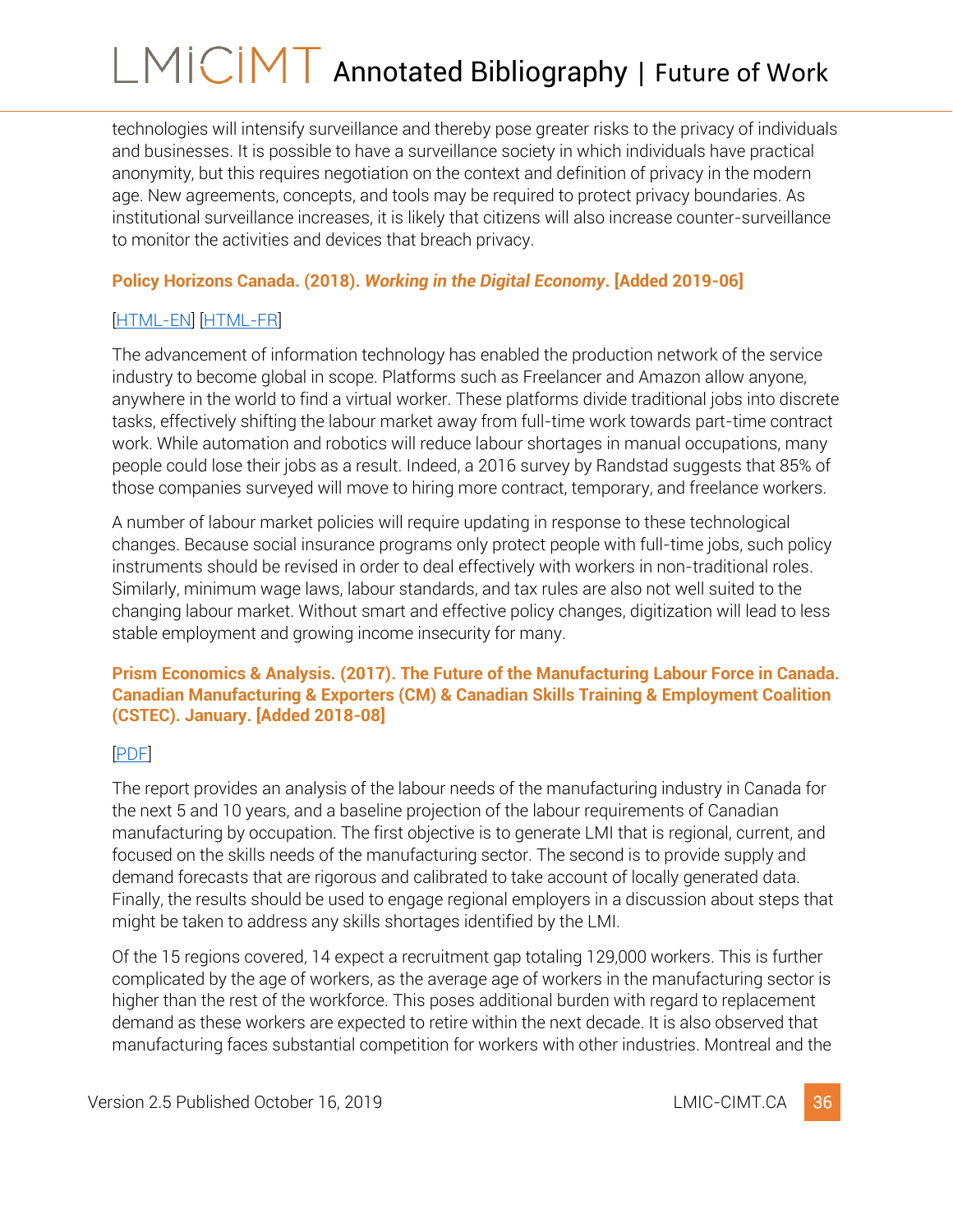Greater Toronto Area (GTA) are expected to need the greatest number of manufacturing workers by 2025, with a demand of 71,000 and 63,000 workers respectively.

### <span id="page-37-0"></span>**Randstad. (2016). Workforce 2025: the future of the world of work. [Added 2018-08]**

### [\[PDF\]](http://content.randstad.ca/hubfs/workforce2025/Workforce-2025-Randstad-Part1.pdf)

This report analyses data from 1,295 surveys of workers and 504 surveys of employers to assess the current and projected state of the Canadian workforce. It finds that approximately 85% of employers expect the workforce to become more agile by 2025.<sup>6</sup> 30% of the current workforce is comprised on non-traditional workers,<sup>7</sup> and that figure is expected to grow in the coming years. It is estimated that the IT sector currently employs the largest number of non-traditional workers at 19.3%, followed by engineering at 11.1%, administrative support services at 10.5%, sales and business development at 9.6%, finance and accounting at 9.2%, and human resources at 8.1%. Employers estimate that by 2025, 35% of workers will be "contingent, contract, or consultant", 32% will be virtual or remote workers, and 25% will be part time consultants. Having a flexible staffing model will lead to reductions in cost for and improved performance by the corporation.

#### <span id="page-37-1"></span>**RBC. (2018). Humans Wanted: How Canadian youth can thrive in the age of disruption. [Added 2018-08]**

### [\[PDF\]](https://www.rbc.com/dms/enterprise/futurelaunch/_assets-custom/pdf/RBC-Future-Skills-Report-FINAL-Singles.pdf)

300 occupations are grouped according to their essential skills and then evaluated to assess potential for worker mobility. Skill acquirement, skill upgrade, job switching, and ease of career change are analyzed with respect to changing demand for skilled labour in the Canadian economy. Specific skills investigated include literacy, critical thinking, system analysis, and technology design. It is suggested that certain skills demonstrate high transferability between jobs, implying that one need only focus on a small subset of skills to facilitate job mobility. For example, results indicate that a worker in the "facilitator" group has only to upgrade 4 out of 35 foundational skills to move from a career as a dental assistant to one as a graphic designer.

The report also generates labour market forecasts to identify occupational skill-groups for which demand is expected to increase, as well as those with high susceptibility to automation. Demand for workers with management skills who display strong critical thinking (referred to as "solvers") and for workers with strong analytic abilities ("providers") is expected to increase the most. The weakest demand growth, as well as highest susceptibility to automation, is expected for workers who serve or support others ("facilitators").

<sup>6</sup> Workforce agility is defined as the ability of employees and organizations to remain steadfast and maintain productivity in the face of change.

<sup>7</sup> Non-traditional worker refers to contingent, consultant, contractual, part-time, freelance and/or virtual workers.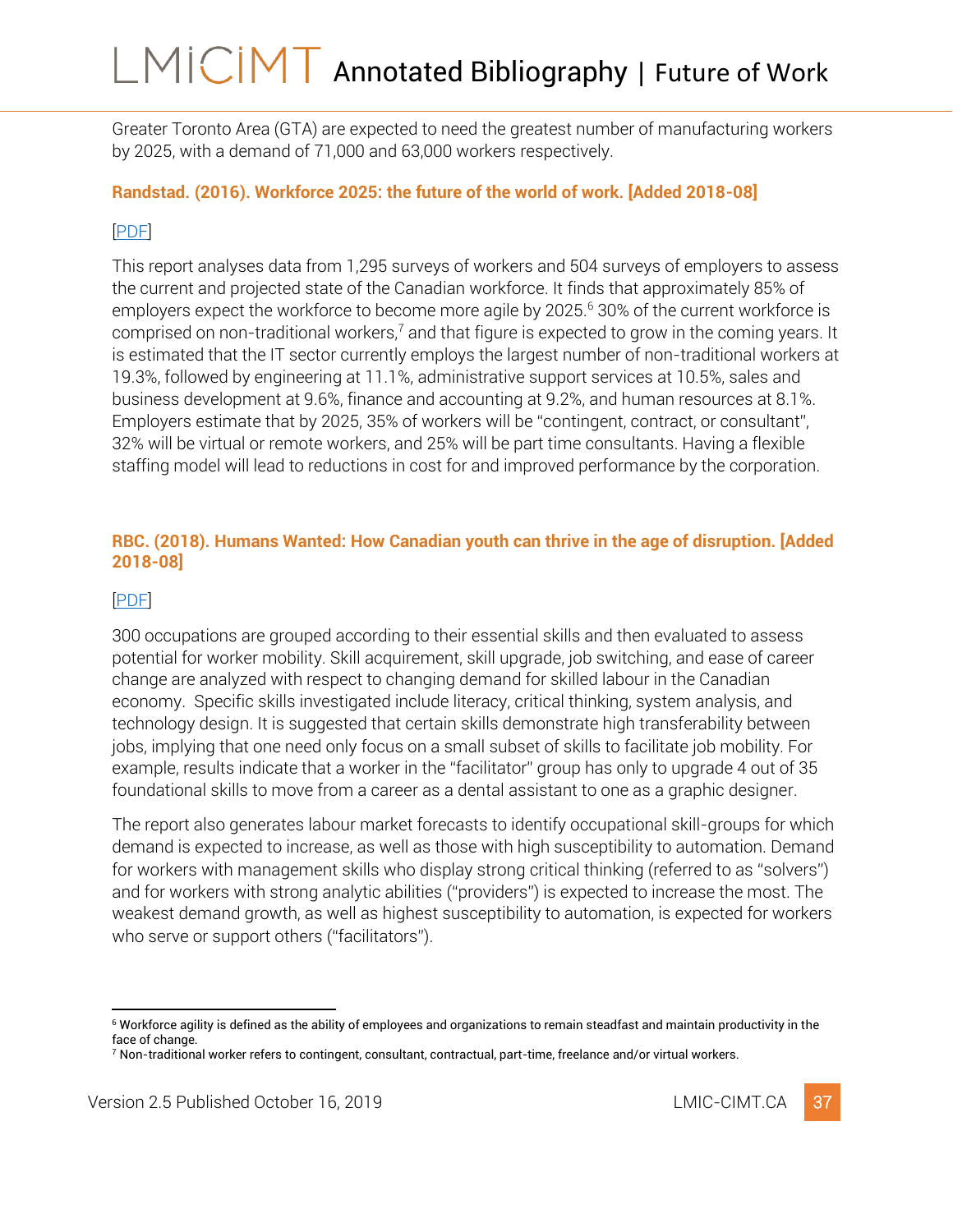### <span id="page-38-0"></span>**Tech Toronto. (2016). How Technology Is Changing Toronto Employment. [Added 2018-10]**

### [\[PDF\]](https://techtoronto.org/Report2016/images/TechTO_Report2016.pdf)

This report investigates the impact of technological development on the Toronto economy and provides political recommendations to help the technology ecosystem grow and prosper. The tech ecosystem is measured using three types of employment: all tech jobs in the tech industry, all non-tech jobs in tech industries and all tech jobs in non-tech industries. Some policy recommendations include fast-tracking work visas for immigrant "tech talents," improving housing, and allocating more government funds to start-ups.

#### <span id="page-38-1"></span>**Thornton, J., Russek, H., O'Neil, T. (2019).** *Turn and Face the Strange: Changes impacting the future of employment in Canada***. Brookfield Institute for Innovation + Entrepreneurship (BII+E). [Added 2019-04]**

### [\[HTML](https://brookfieldinstitute.ca/report/turn-and-face-the-strange-changes-impacting-the-future-of-employment-in-canada/) EN] [\[PDF](https://brookfieldinstitute.ca/wp-content/uploads/Turn-and-Face-the-Strange-FINAL-online.pdf) EN] [\[HTML](https://brookfieldinstitute.ca/report/cest-le-debut-dun-temps-nouveau-changements-ayant-une-incidence-sur-lavenir-de-lemploi-au-canada/) FR] [\[PDF](https://brookfieldinstitute.ca/wp-content/uploads/FR_Turn-and-Face-the-Strange-ONLINE.pdf) FR]

This report is the first output of the *Employment in 2030* initiative from the Brookfield Institute. The initiative seeks to forecast skills and occupations in Canada, taking into consideration a number of complex factors, drivers and trends. To spark exploratory and imaginative thinking around the future of work, the report describes 31 trends affecting skills demand in Canada. These trends were identified by a "horizon scan" in which possible signals of change are gathered from academic journals and media sources. The 31 trends are grouped into seven categories: technological change, globalization, demographic change, environmental sustainability, urbanization, increasing inequality, and political uncertainty. An eighth "other" category is also included to capture certain Canada-specific trends including 'entrepreneurial spirit' and the 'cannabis economy'. For each of the 31 trends identified, the report offers an evaluation of the nature of the observable signal (weak, emerging or mature), potential implications for Canadian labour markets, an overview of present studies, sample evidence of change, and an action assessment as to whether the impacts will be immediate or long-term. The report concludes with a snapshot of the potential impact for Canada in 2030 and a call to action.

#### <span id="page-38-2"></span>**United Nations. (2017). Frontier Issues: The Impact of the Technological revolution on Labour Markets and Income Distribution. Department of Economic & Social Affairs. 31 July. [Added 2018-08]**

#### [\[HTML\]](https://www.un.org/development/desa/dpad/publication/frontier-issues-artificial-intelligence-and-other-technologies-will-define-the-future-of-jobs-and-incomes/)[\[PDF\]](https://www.un.org/development/desa/dpad/wp-content/uploads/sites/45/publication/2017_Aug_Frontier-Issues-1.pdf)

The report explores how recent technological evolutions will change the nature of work, and influence income distribution. Recent evidence suggests that despite rapid technological advances in the last few decades, labour productivity growth in developed countries has been experiencing a downward trend. In addition, sectoral changes in most economies and employment shifts from manufacturing to service sector have contributed to an increasing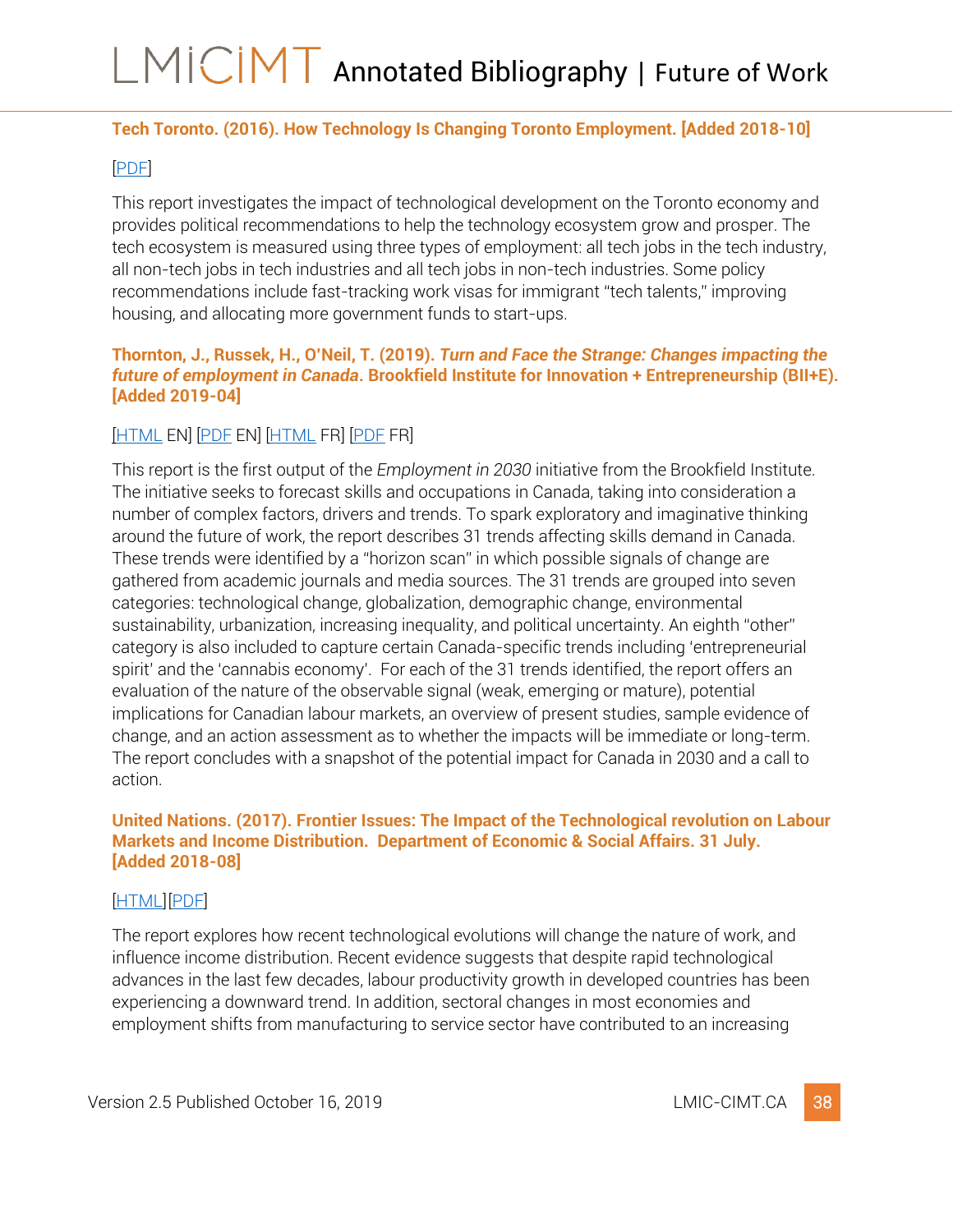prevalence of precarious employment conditions, which is associated with reduced worker benefits, welfare protection, and union membership.

Technological progress has also had wide-ranging distributional effects by producing both winners and losers. New technologies often affect how jobs are performed by substituting workers as opposed to eliminating occupations entirely. Recent empirical studies suggest that technological advances have primarily affected jobs that involve routine tasks (i.e. tasks that are based on well-understood procedures) and have contributed to their long-term decline. However, this job-destruction effect has been counterbalanced by a job creation effect. Technological advancements tend to increase demand for more skilled workers by creating new products and by increasing consumer demand for existing products as productivity gains reduce sale prices. Some recent empirical evidence suggests that over the last 150 years technological advancement has created more jobs that it has destroyed.

The combination of routine-biased technical change and offshoring has also led to job polarization across developed countries by shifting from middle-wage jobs to both high-wage and low-wage jobs. In most cases, this job polarization has been accompanied by rising wage inequality with majority of developed countries experiencing higher levels of wage inequality (measured by the 90:10 ratio) than 40 years ago.

The future of technological progress is expected to introduce substantial changes to the nature of work, causing both job creation and destruction. However, the impact of new technologies is not pre-determined and can be shaped by policies at the national and international level.

### <span id="page-39-0"></span>**Welse, M.R., Hanson, A.R., Sentz, R., & Saleh, Y. (2018).** *Robot ready: Human+ skills for the future of work.* **Strada Institute for the Future of Work & Emsi. [Added 2018-12]**

### [\[HTML\]](https://www.economicmodeling.com/robot-ready/)

The labour market outcomes of liberal arts graduates in the US are quite strong, yet enrollment in these types of programs has been on the decline since the 1970s. Graduates of liberal arts programs are often left to navigate the job market alone, with little guidance on how to map their education to the skills needed in the workplace. Since liberal arts programs are the main pathway by which soft skills are developed, Welse et al. argue that these programs need to do a better job of preparing students to enter the workforce. Hindering this effort, however, are differences in terminology used by labour market experts and educators. Employers, for example, often list indemand skills such as communication and critical thinking, which are too broad to measure. Schools, on the other hand, often talk about skills in relation to academic subjects, which does not provide employers with a clear way of assessing what the graduates can do with their knowledge. To clarify this point, Welse et al. use a cluster analysis approach to group skills by field, occupation, and job. Combining data from job-postings, applicant resumes and social media profiles, they show how one skill (e.g., communication) maps to several different capabilities and job tasks depending on the field. They also advocate for the inclusion of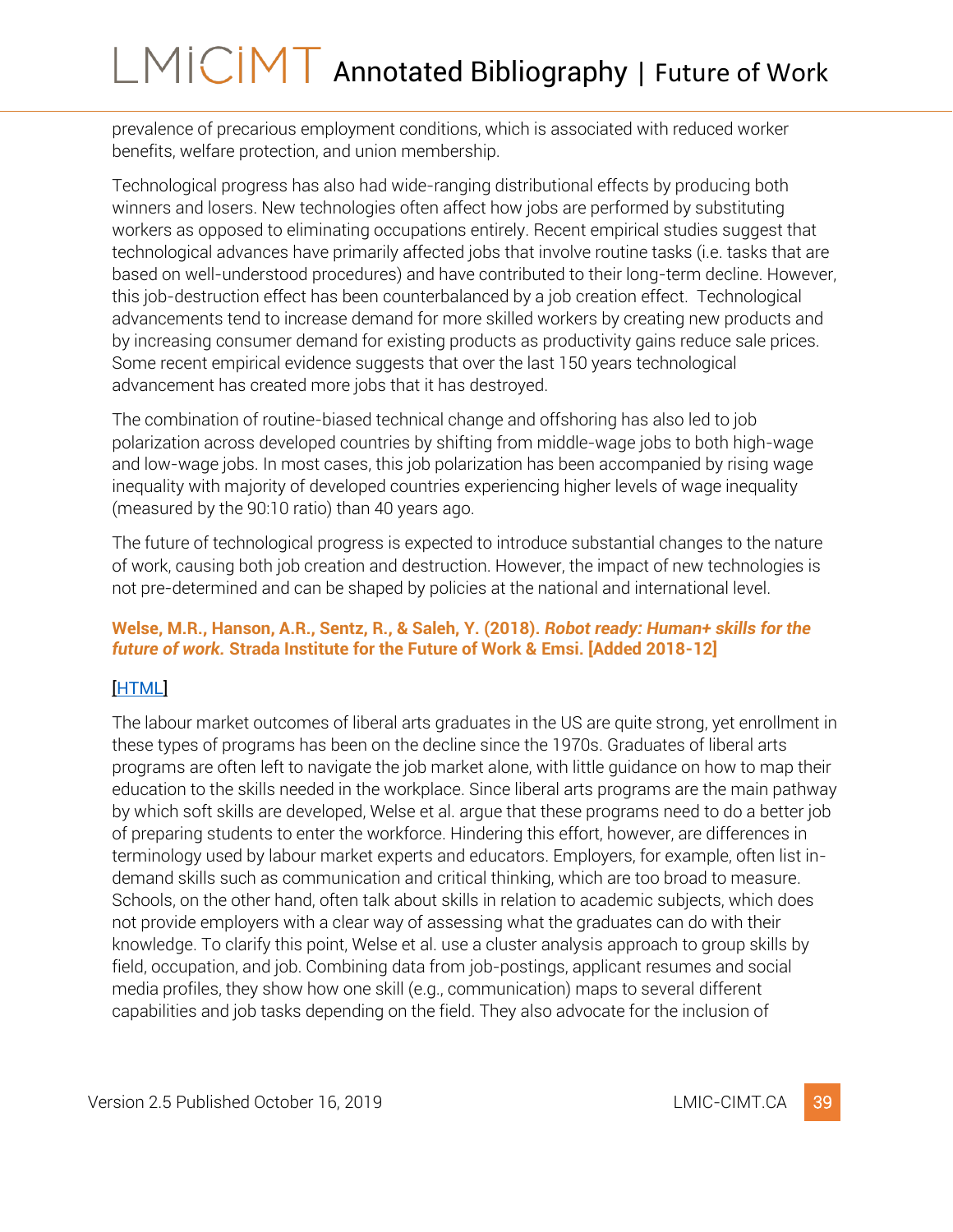technical skills into the liberal arts education, a combination they refer to as "human+" skills (e.g., programming + ethics, or AI + emotional intelligence).

### <span id="page-40-0"></span>*World Bank***.** *2019***. "The Changing Nature of Work". Chapter 1.** *World Development Report 2019***: The** *Changing Nature* **of** *Work***. [Added 2018-12]**

### [[HTML](http://www.worldbank.org/en/publication/wdr2019)] [[PDF](http://documents.worldbank.org/curated/en/816281518818814423/2019-WDR-Report.pdf)]

This first chapter of the 2019 World Development Report provides a general overview of how technological progress has changed the landscape for workers over the past decades. The chapter focuses on three main areas of transformation: (i) the effects of automation; (ii) changes in skills demanded; and, (iii) the rise of the gig economy. The authors note the difficulty in estimating the percentage of jobs at risk for automation. For example, in the US alone, the estimated number of jobs at risk of being lost to automation range from 7% to 47%. Further, such estimates typically do not accurately include the rate of technology absorption into the economy and its use by firms. The report argues that a better pathway for future research is to focus on the demand for skills. Today, the most in-demand skills are those that are non-routine, cognitive and socio-behavioural. Finally, the report briefly discusses the rise of gig-workers, which account for approximately 3% of the global labour force. Even though gig workers do not constitute a large proportion of the workforce, gig jobs have changed the way work is traditionally performed, allowing for more flexibility and greater labour market access.

### <span id="page-40-1"></span>**World Economic Forum. (2018). The Future of Jobs Report. [Added 2018-10]**

### [\[HTML\]](https://fr.weforum.org/reports/the-future-of-jobs-report-2018)[\[PDF\]](https://media.nesta.org.uk/documents/the_future_of_skills_employment_in_2030_0.pdf)

This report considers the risks of automation to employment and its potential to improve the quality of existing jobs and create new high-quality jobs. The WEF surveyed 313 global companies from a variety of industry sectors representing a total of 15 million employees. The survey probes corporate leaders' views on the future of work, new in-demand skills and strategies for upskilling the workforce over the 2018-2022 period. Nearly 50% of companies expect that technological advancement will lead to a reduction in their full-time workforce by 2022. This is in part driven by the fact that firms expect machines to perform 58% of all tasks by 2022, up from 29% in 2018. Further, depending on their industry, between 23 and 37% of firms plan major investments in robots over the next 5 years. Finally, half of all companies report that they expect technological change to modify their geography of production, distribution and value chains.

Despite the seemingly dire warnings of automation, the report finds a net positive outlook for job creation. It estimates a decline of 0.98 million jobs and a gain of 1.74 million jobs across all industries. Further, human skills that remain in-demand are expected to increase in value. Soft skills such as creativity, persuasion, negotiation, emotional intelligence, and leadership are highlighted as the most likely to increase in value. However, much of the growth in jobs is likely to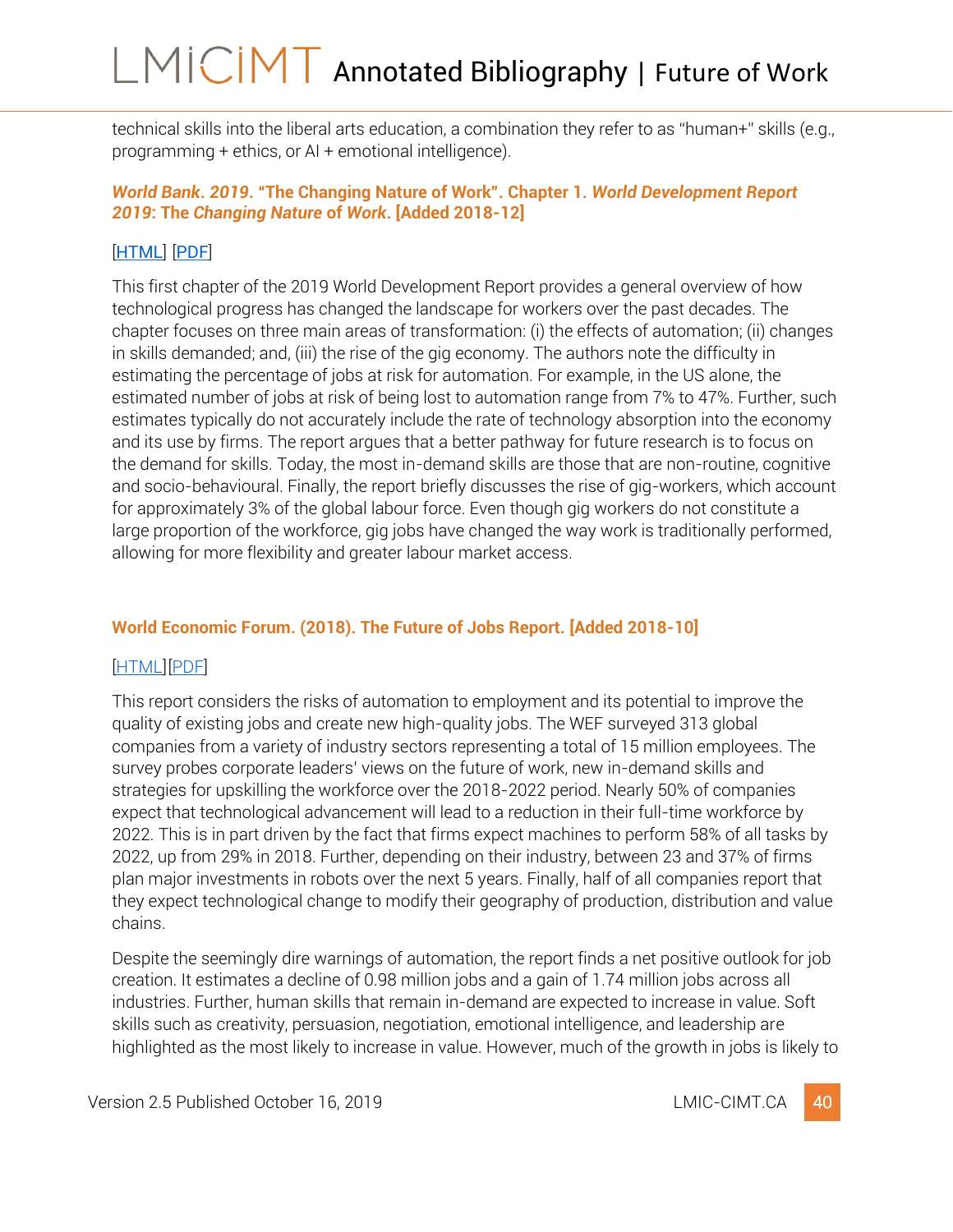be non-standard: Between 33% and 50% of businesses are likely to hire external contractors, temporary staff and freelancers to fill their new demand for skills.

### <span id="page-41-0"></span>**World Economic Forum. (2019).** *AI Governance: A Holistic Approach to Implement Ethics into AI***. White paper. [Added 2019-06]**

### [\[HTML\]](https://www.weforum.org/whitepapers/ai-governance-a-holistic-approach-to-implement-ethics-into-ai) [\[PDF\]](https://weforum.my.salesforce.com/sfc/p/#b0000000GycE/a/0X000000cPl1/i.8ZWL2HIR_kAnvckyqVA.nVVgrWIS4LCM1ueGy.gBc)

This report explores different policy mechanisms that would facilitate a human-centric AI society. The authors first discuss the respective advantages and disadvantages of AI applications to society. Advantages include the reduction of economic inefficiencies and labour costs as AI allows firms to gain better understanding of customer needs. On the other hand, the increased use of AI may lead to the displacement of worker tasks and significant job losses. The lack of transparency of AI and the loss of privacy stemming from personal data being collected and fed into AI systems are also issues.

The authors discuss several ethical approaches, such as top-down mechanisms where ethical principles are programmed directly into AI systems. They also discuss casuistic and dogmatic approaches to ethical debates. The casuistic approach would see machines react in a situationspecific way when making an ethical decision. Alternatively, the dogmatic approach would program a particular school of thought into an AI system, so that all decisions would be made accordingly.

Despite these different approaches, the authors conclude by discussing the difficulty of implementing any ethical system, proposing a plurality of policymaking instruments, such as international resolutions and treaties to address these and other societal implications of AI.

### <span id="page-41-1"></span>**World Economic Forum. (2019).** *Strategies for the New Economy: Skills as the Currency of the Labour Market***. White paper. [Added 2019-06]**

### [\[HTML\]](https://www.weforum.org/whitepapers/strategies-for-the-new-economy-skills-as-the-currency-of-the-labour-market) [\[PDF\]](http://www3.weforum.org/docs/WEF_2019_Strategies_for_the_New_Economy_Skills.pdf)

The future of work is expected to be characterized by two significant problems: job loss and growing skills shortages. Experts have long called for improved clarity regarding the definition and measurement of skills, and their relation to the job market. There is an inherent challenge to accurately measuring and evaluating skills as they are not directly observable. The traditional solution has been to use proxies for skills, such as educational qualifications, program quality, and even the social networks of potential job applicants.

Beyond being poor measures of actual skills held by individuals, the use of proxies contributes to labour market inefficiencies and social inequalities. Education-based skills proxies, for example, are premised on a linear "learn, do, retire" life model that does not reflect changing skills requirements and reinforces the social stratification associated with high performance in secondary and tertiary education. To address these inefficiencies, the authors suggest shifting to